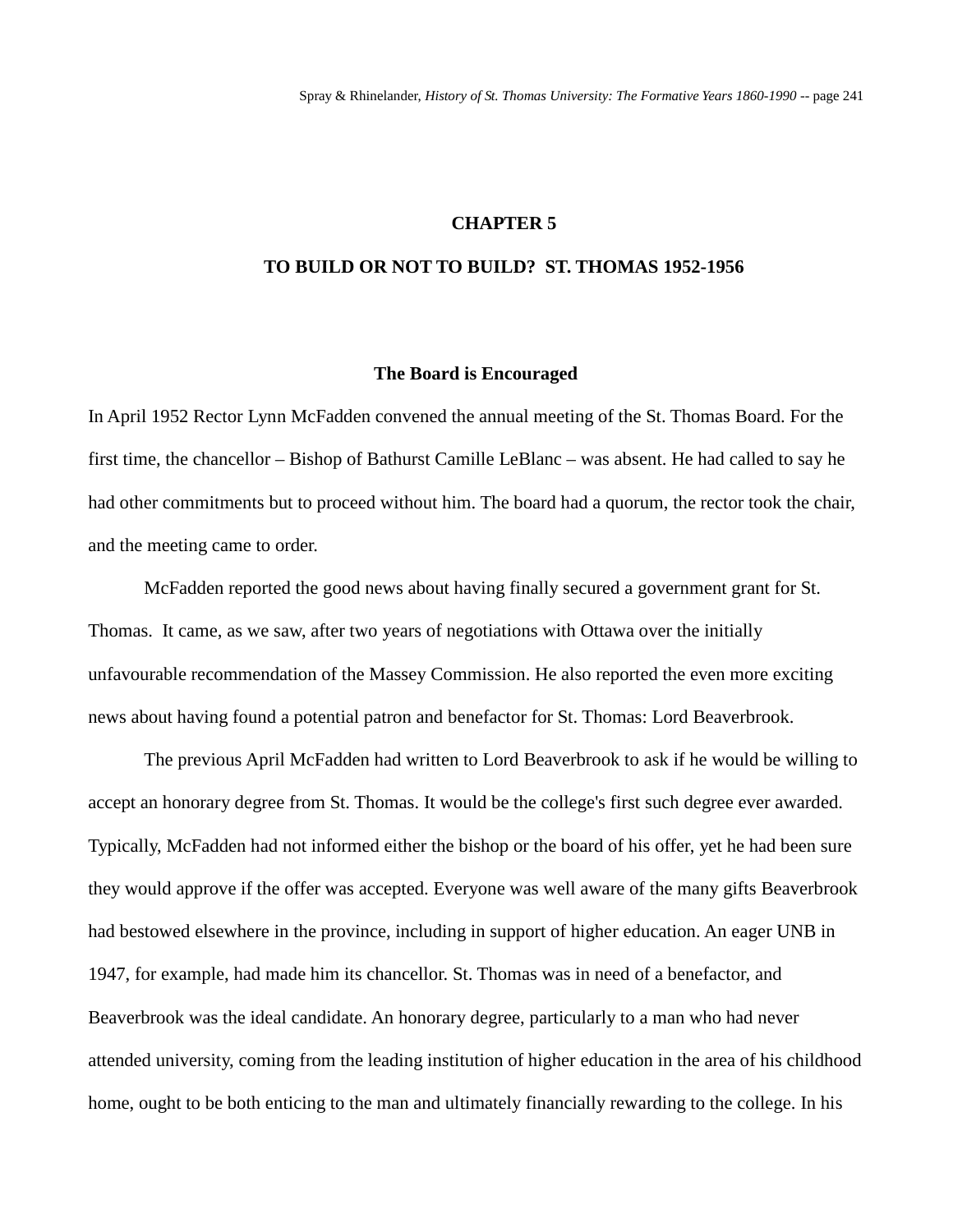March 1951 letter to Beaverbrook offering the honorary degree, McFadden had explained the reasons as follows:

As we are the only institute of higher learning on the Miramichi, it has long been our wish to express publicly our admiration and esteem for the greatest of the sons of the Miramichi.... Unfortunately a false humility or perhaps the consciousness of our relative unimportance has kept us mute in the past.

Characteristically, Beaverbrook replied immediately and graciously: "I accept with this assurance to you that I prefer recognition from my own home to recognition from elsewhere." He was not, however, able to attend the convocation planned for 1951 because of another commitment. He asked McFadden if it would be convenient to defer awarding the degree. McFadden, delighted, informed Beaverbrook that the conferring of the degree indeed could and would be postponed until such time as Beaverbrook found it "convenient to be in Chatham." The board, informed of this promising development, equally delighted, authorized the rector to make plans to award the degree at the May 1952 convocation.

Encouraged by the good news, the board in a hopeful frame of mind attended to St. Thomas's immediate finances. McFadden reported that the college during the past 1951-1952 academic year had spent over \$4,000 on three items: postgraduate studies for existing faculty, salaries for new faculty, and laboratory expenses. And this, he cautioned, was only the beginning. These expenses would rise steadily. In the meantime he wished to bring to the board's attention another major expense: the cost of running the high school programme.

Since its inception St. Thomas had included a secondary school programme, which as often as not had acted as a feeder for its post-secondary programmes in arts, nursing, and education. In the very early years, St. Thomas had even offered some elementary grades, although by now they had been transferred elsewhere in Chatham. There was wide community support for the high school programme at St. Thomas, yet from an economical point of view, declared the rector, it was a drain on the college's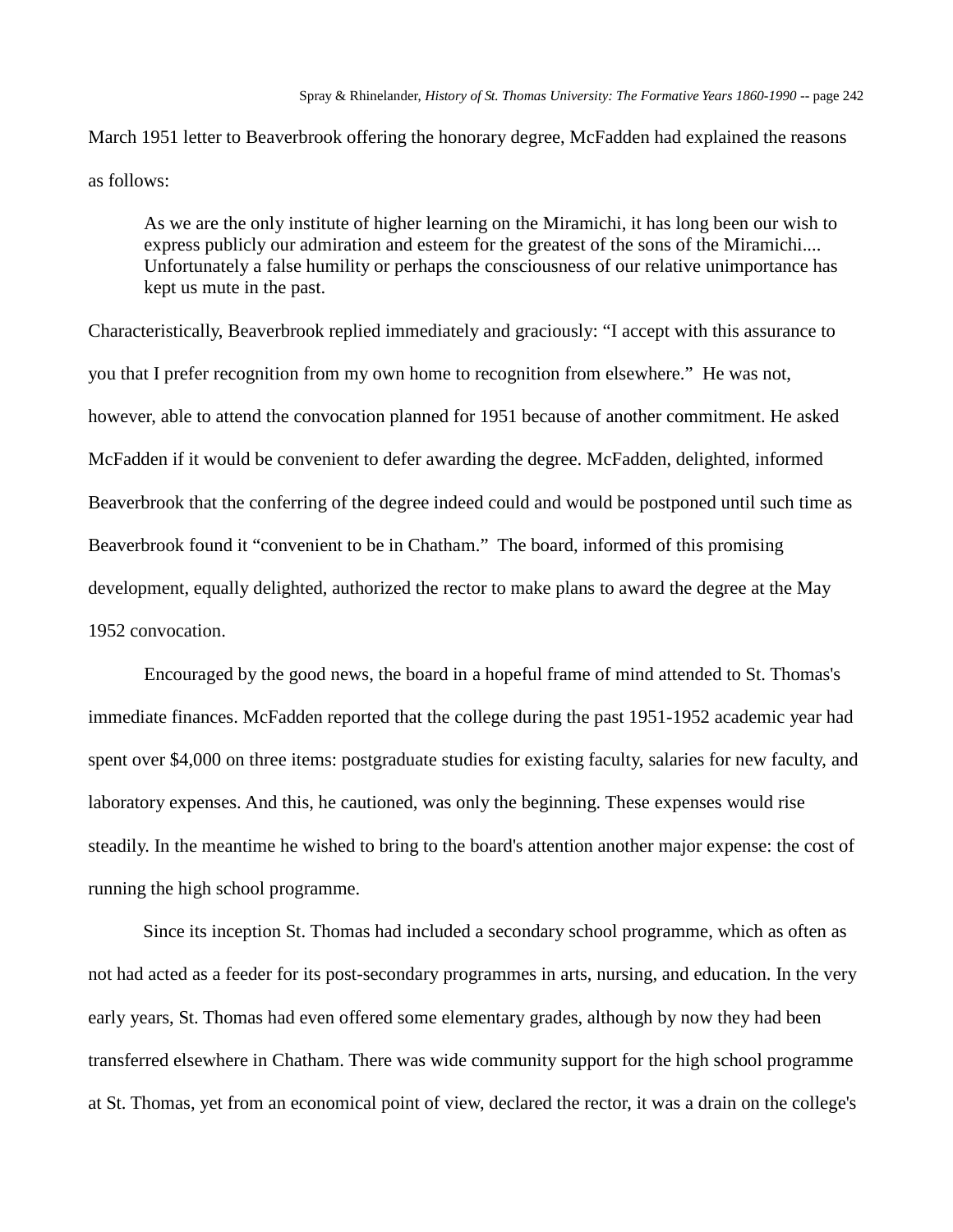finances. The cost of educating a high school student in the public schools was reckoned to be about \$100 a year, yet St. Thomas was charging fees of only \$50 per student. Besides, there were not enough priests to teach all the high school classes so that several lay teachers had to be hired. Their salaries totaled more than the fees. In McFadden's opinion it would be unconscionable to raise fees since many of the students came from poor families. Furthermore, graduates of the high school programme were excellent candidates for the college's post-secondary programmes, since the public schools were, as he put it, "getting away from the classics." McFadden asked the board members: Should they eliminate the high school programme altogether? If not, how much deficit could the college tolerate?

The board hesitated to answer the rector. It would be a dramatic policy decision to close down the long-standing programme, particularly without the bishop present. In the end, they avoided confronting the dilemma by voting to leave the matter to the judgment of the rector. Yet McFadden was not prepared either to make the decision himself or to let the matter drop. He suggested that they ask the bishop of Saint John to contribute something toward the cost of the secondary education of Catholic youths at St. Thomas, since a considerable number came from his diocese. One board member suggested that "a St. Thomas collection" might be taken up annually in all English-speaking Catholic parishes. Another objected, saying he foresaw difficulties soliciting contributions from parishes outside the Bathurst diocese. The bishops of those other dioceses would have to approve, but as everyone knew from the experience of dealing with Bishop Patrick Bray of Saint John and the negative if inconsequential Deferrari report four years previously in 1948, cooperation among the bishops, at least about jurisdictional matters, could be a touchy issue. The board members were clearly unwilling to deal with the matter. Whether because the bishop was absent, or because the board had yet to learn that it could and should take responsibility for running the college's affairs, the meeting ended with a nondecision. Discussion of these issues were postponed to its next meeting.

The next meeting of the board did not take place until the following year, in April 1953. This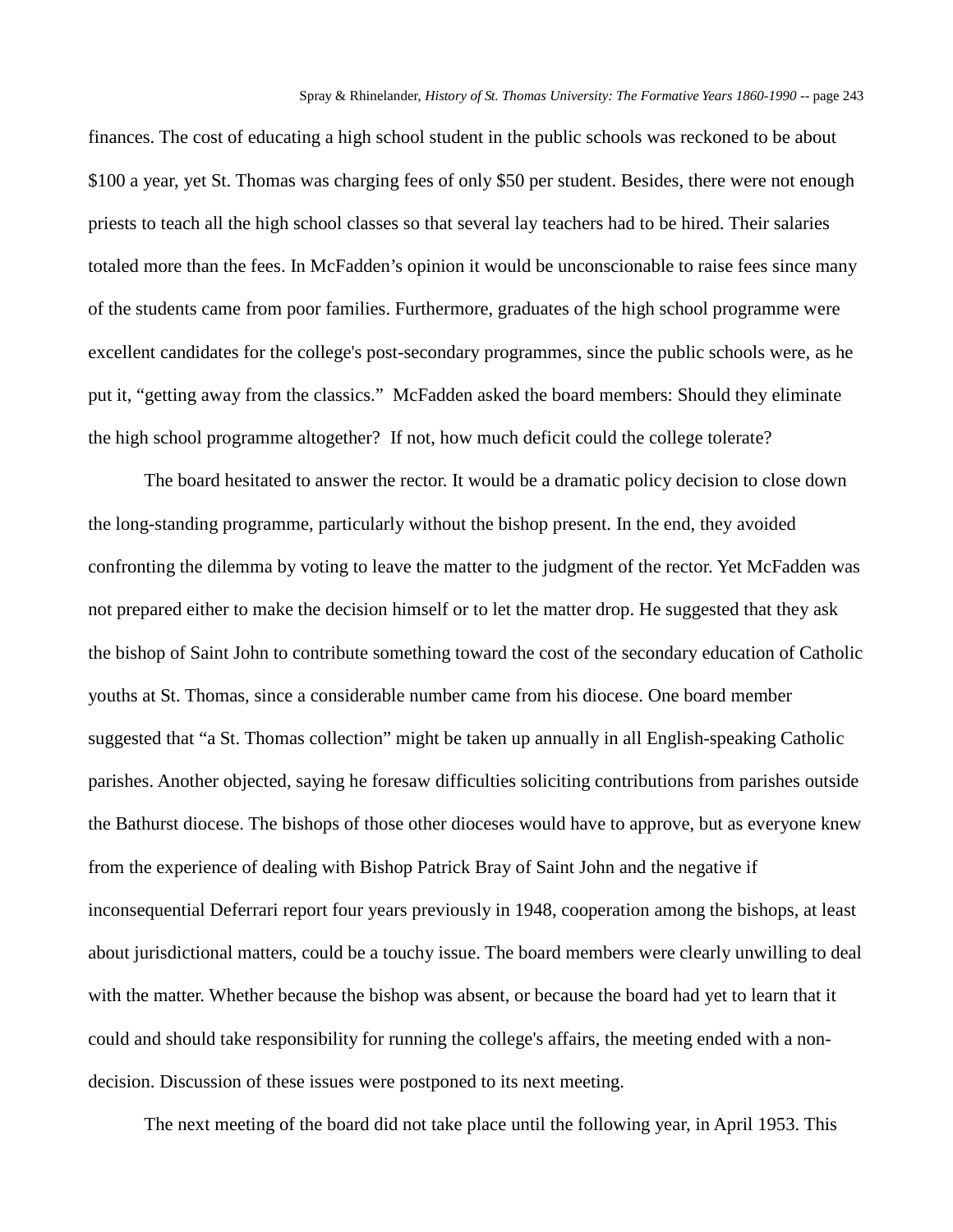time, however, the bishop attended. Members were told of the development regarding the honorary degree for Lord Beaverbrook. Despite expectations, illness had prevented him from attending convocation in 1952. He had asked McFadden if it would "be possible to arrange [another] date, even perhaps a special convocation, much as I would regret putting you to so much trouble." McFadden replied: "We consider this of such importance that we would very gladly change the date of St. Thomas's graduation to fit your convenience." By the end of summer still no firm date had been set. In late September, McFadden reported, he had received the following telegram:

## IF YOUR CONVENIENCE IS SUITED I WILL PRESENT MYSELF TO THE UNIVERSITY ON MONDAY 27TH OCTOBER AT HALF PAST TWO IN THE AFTERNOON STOP AND WITH GRATEFUL THANKS FOR THE HONOUR YOU DO ME BEAVERBROOK

But the college, McFadden now reported, had been disappointed when Beaverbrook had had to cancel yet again on account of ill health. McFadden had persevered and replied that St. Thomas would postpone the degree-granting ceremony to the fall of the following year, on October 14, 1953, now six months hence.

In a still hopeful mood about a solvent and promising future, the board turned its attention to broader concerns. Was it more important for the college to build a strong faculty or to enhance its facilities by constructing new buildings? Fr. Raymond Hickey argued that the wisest course was first to establish a strong faculty. Buildings were important to any institution, he said, but "of primary importance was a strong and well equipped teaching body." The bishop in this regard had some good news. He had assigned three newly-ordained priests to the college: Frs. David Walsh, Robert Gratton and Edmund Casey. The new priests would begin teaching in the high school.

Other college expenses during the year had involved supporting two teaching priests who were pursuing graduate studies in the US: Francis McGrath was studying in Boston, and George Martin was studying for his MA in English at Fordham University in New York City; together they had cost the university approximately \$900.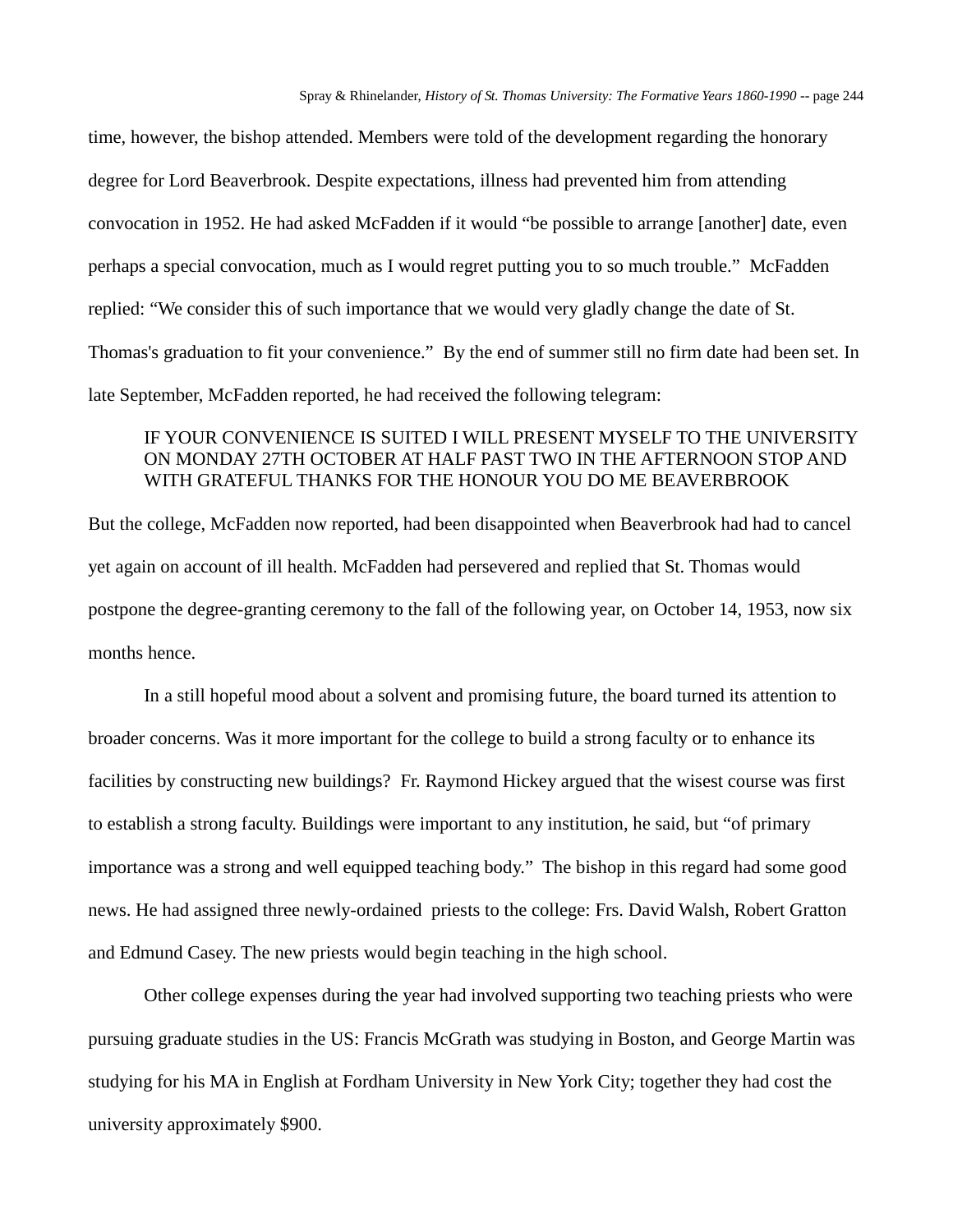McFadden once again put before the board the issue of the deficit with the high school programme. The situation in 1953 had not changed from the previous year. The college still had too few priests to staff the high school, the rector still was having to hire lay teachers, and they still cost more money than the priests. Yet "in all fairness to parents" he did not think tuition could be raised. Increased tuition would drive many good students away. Board member Leonard O'Brien, a successful businessman and recently (until 1945) the MP in Ottawa for Northumberland, thought the college should impress on high school students the importance of accepting responsibility for financial obligations. He attempted to introduce a motion: "Where circumstances warrant, that such students upon leaving the institution be given a document to be signed by the student obligating him or her to the payment of all indebtedness to the College." The rector responded that many Catholic parents of St. Thomas's high school students simply could not afford to pay to send their children to school, although for them and for the college it was important to have them come to St. Thomas rather than have to attend the public schools. In light of the ensuring discussion, O'Brien withdrew his motion.

The bishop offered to look for some money to make up the extra owed by those students unable to pay full fees. The rector asked the bursar, McGrath, if he knew how many students were unable to pay all or part of their tuition. The bursar replied that there were fourteen of them, although many others were "not much better off." The board left it to the bishop to decide which students would get what from the extra money. The rector pointed out that although the extra would help those students, it would still not cover the deficit of the high school programme as a whole. It was a dilemma, for which he had no solution. As to the larger question of eliminating the high school altogether, the bishop and the board once again put it on the back burner.

The board was more confident with dealing with land purchases for the college. Apparently forgetting his earlier agreement to get the board's permission before buying land, McFadden informed the board that during the previous year he had acquired for the college some additional land at a good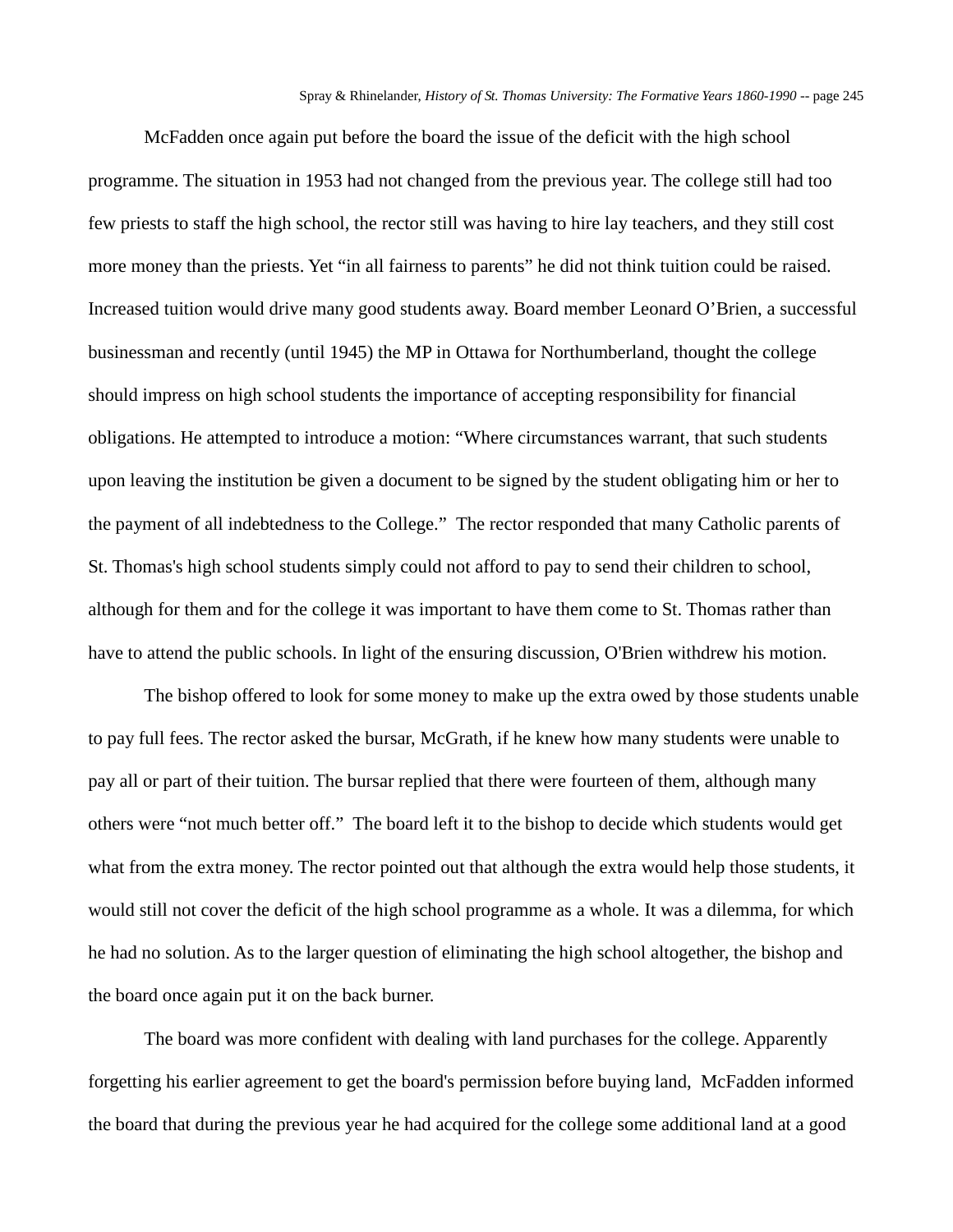price, two more pieces of farm land totaling twenty-seven acres for \$1400, where new buildings could be located when the time came. The board, apparently equally forgetful, approved his purchase.

Concerning repairs to existing buildings at St. Thomas, McFadden thought that with some necessary repairs, in particular to to the high school buildings, the college could carry on for a few more years. The old H-huts purchased earlier from the Airport for the high school classrooms, however, had exceeded "by some years" their expected life span. \$1,000 had been spent on repairs, but the buildings presented "difficulties to both students and faculty" and extensive repairs were needed to make them usable. Other expenses during the year, the rector reported, involved \$2,500 for the construction of handball courts and \$916 on paving roadways, the area near the administration building, and other spaces used for recreation. (He was pleased that he had got the local contractors to reduce their original estimate of \$4,583 as a contribution to the college). The college had also spent \$420 on tiling some floors.

In the broader picture, the rector reported, expenditures had exceeded revenues by some \$20,000. Yet he did not see the deficit as a major problem, given the recent agreement by the federal and provincial governments to award annual grants to St. Thomas. The board accepted his assurances. As for constructing new buildings, however, the board members advised caution. The consensus of the meeting was that "the time was not right to attempt construction of any consequence at present." And yet, thanks to the bishop's fund-raising drive, just now in the spring of 1953 St. Thomas had some money in the bank and was finally in a position to be able to consider undertaking new construction. Furthermore, it was not outlandish to think that the proposed honorary degree recipient, presuming he would finally come in the following October to receive his degree, would show his gratitude to St. Thomas in concrete ways.

### **Lord Beaverbrook**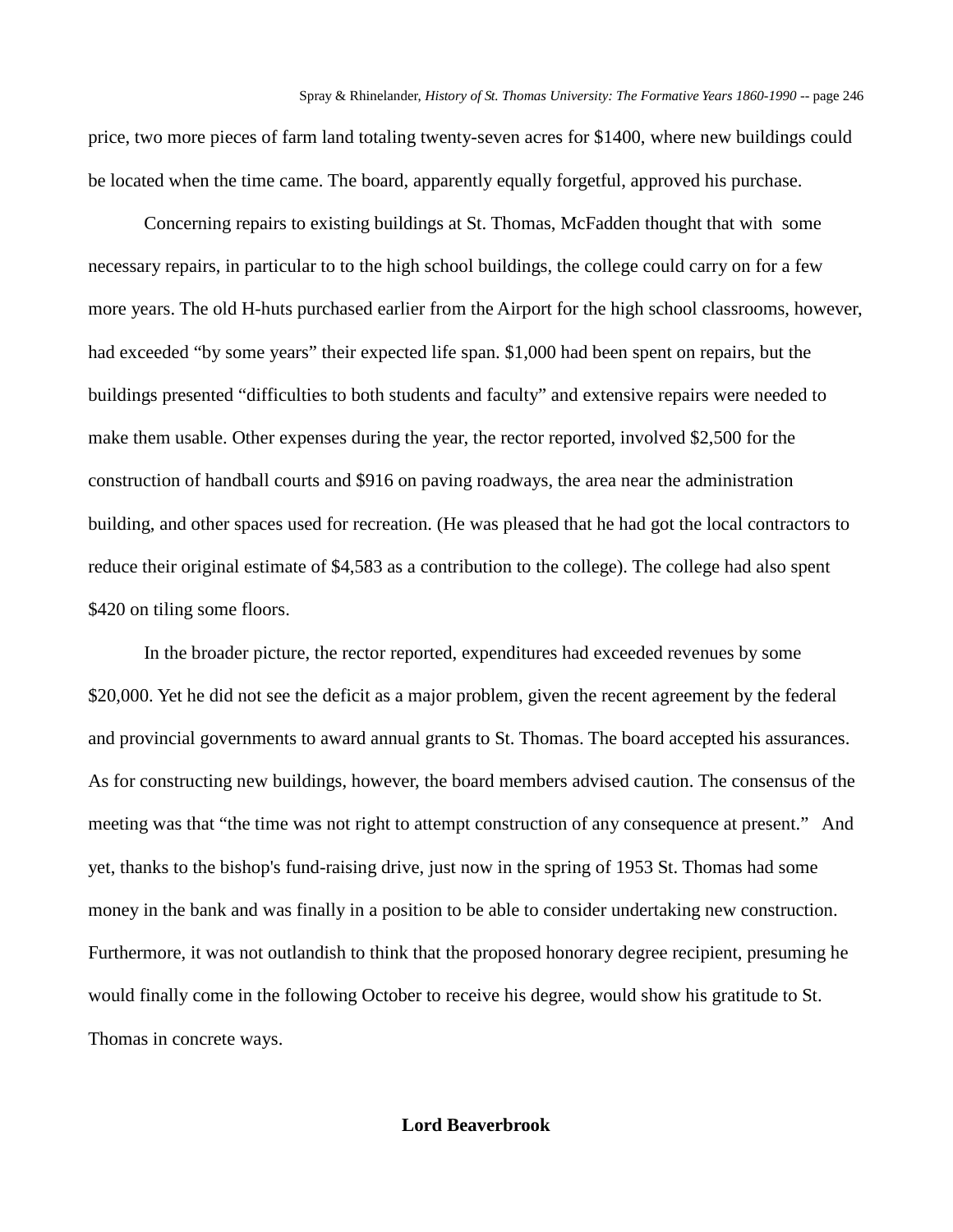"The Beaver's" background is well-known. The First Baron Beaverbrook was born William Maxwell ("Max") Aitken in Maple, Ontario, on 25 May 1879. In 1880 his father, a Scottish-born Presbyterian minister, moved with his family to Newcastle, New Brunswick. Beaverbrook would always refer to Newcastle and the Miramichi as home. Something of a rebel against his dour father, he left Newcastle for Chatham in 1896 to work as an apprentice in a law firm and a political adviser for one of its lawyers, R. B. Bennett, who eventually would become prime minister of Canada. The ambitious, if rather undisciplined, young Max sampled but rejected a career in law and instead went on to learn about business in the Stairs family's banking firm in Halifax. He gained a grudging public respect for his financial genius – grudging because he was fearless about stepping on people's toes. Moving to England in 1910, already rich but under a cloud of suspicion about the nature of his wealth creation, he began to build the newspaper empire that made him famous as the "Baron of Fleet Street." Having cultivated powerful British politicians, including fellow New Brunswicker Andrew Bonar Law (born in Rexton in 1858) and including Winston Churchill and David Lloyd George, Max Aitken the millionaire was knighted in 1911. Then Sir Max was given a peerage in 1917. He considered taking the title "Lord Miramichi," but recognizing that the English would certainly mispronounce it he chose "Lord Beaverbrook" instead, after a small community near Newcastle where he said as a boy he used to go fishing. A self-made man without any higher education himself, he nevertheless in his philanthropic activities did much to encourage and support post-secondary education. His correspondence regarding matters at St. Thomas sheds an interesting light on the man's outlook and method of operation, whether in the world of business, politics, or philanthropy.

To the people of the region, he was "the Miramichi's most distinguished son." His relationship with St. Thomas went back to his boyhood days. He remembered Bishop Rogers and, as he wrote to McFadden in 1949, "like all the people on the Miramichi I had respect, admiration & gratitude for him and his work." In spite of his Protestant background, Beaverbrook was decidedly catholic in his choice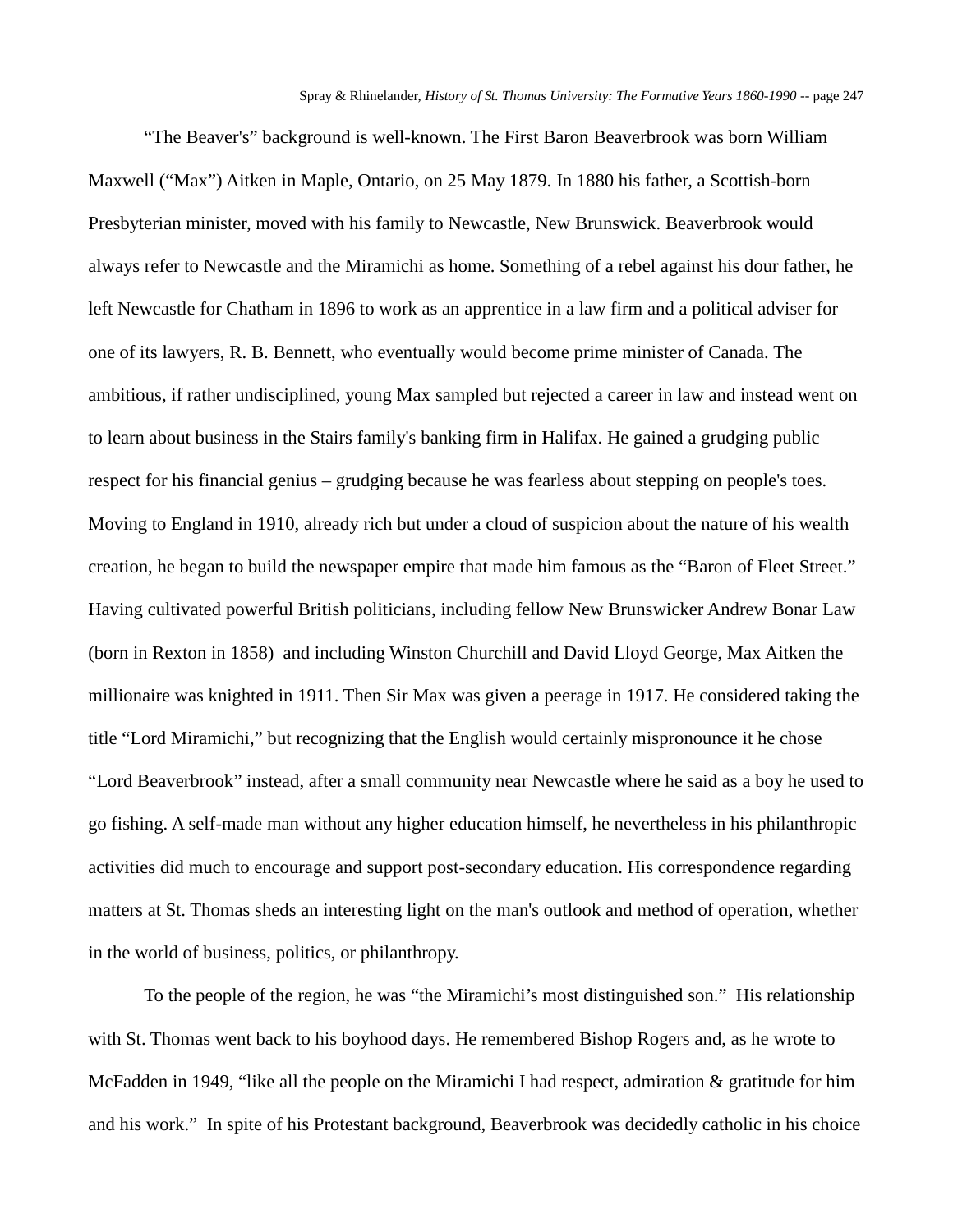of friends. Fr. Dixon, the parish priest in Newcastle who had taught at St. Michael's College in the 1870's, was one such friend, often loaning young Max his horse and carriage when the latter resided in Chatham working for the Tweedie law firm. Later, when he established scholarships for New Brunswick teachers to study at the University of London, he would instruct his trustees to include at least one person of French and at least one of Irish background.

Thus, in the spring and summer of 1953, the anticipation of welcoming the famous seventyfour-year-old into the St. Thomas community was palpable. And McFadden's fourth attempt succeeded. By the fall of 1953 Beaverbrook had recovered his health. Furthermore, in an intimation of the rivalry that would develop between St. Thomas and UNB – for it is said the impish Beaverbrook enjoyed causing divisions even among his friends – he had recently resigned as Chancellor of UNB because of the refusal of the UNB Senate to appoint as its president his friend and nominee Colin B. Mackay, the young and wealthy lawyer from Saint John. He considered the opposition "to young Mackay quite unjustifiable."

Beaverbrook was accustomed to having his way. Under UNB's Act of Incorporation the provincial government had the power to appoint the university's president, so the premier, Hugh John Flemming, hoping to mollify Beaverbrook, overrode the UNB Senate and simply appointed Mackay president. From Flemming's point of view, it worked, and Beaverbrook reversed his resignation. Yet, as the latter wrote to a Miramichi friend, Kay O'Brien, he felt the government had behaved foolishly in forcing Mackay's appointment "when the same result could have been been secured by what might be called 'peaceful' means." One supposes those "peaceful means" might have entailed some subtle armtwisting, possibly a change in bequests. Already, some (unspecified) disagreements had arisen over Beaverbrook's offer to build a hockey rink for UNB and the city of Fredericton. "I have been embarrassed twice," he wrote O'Brien, "over the proposed rink for the university, and the new President. It is my belief that Colin Mackay will make a President of the first rank. He will surely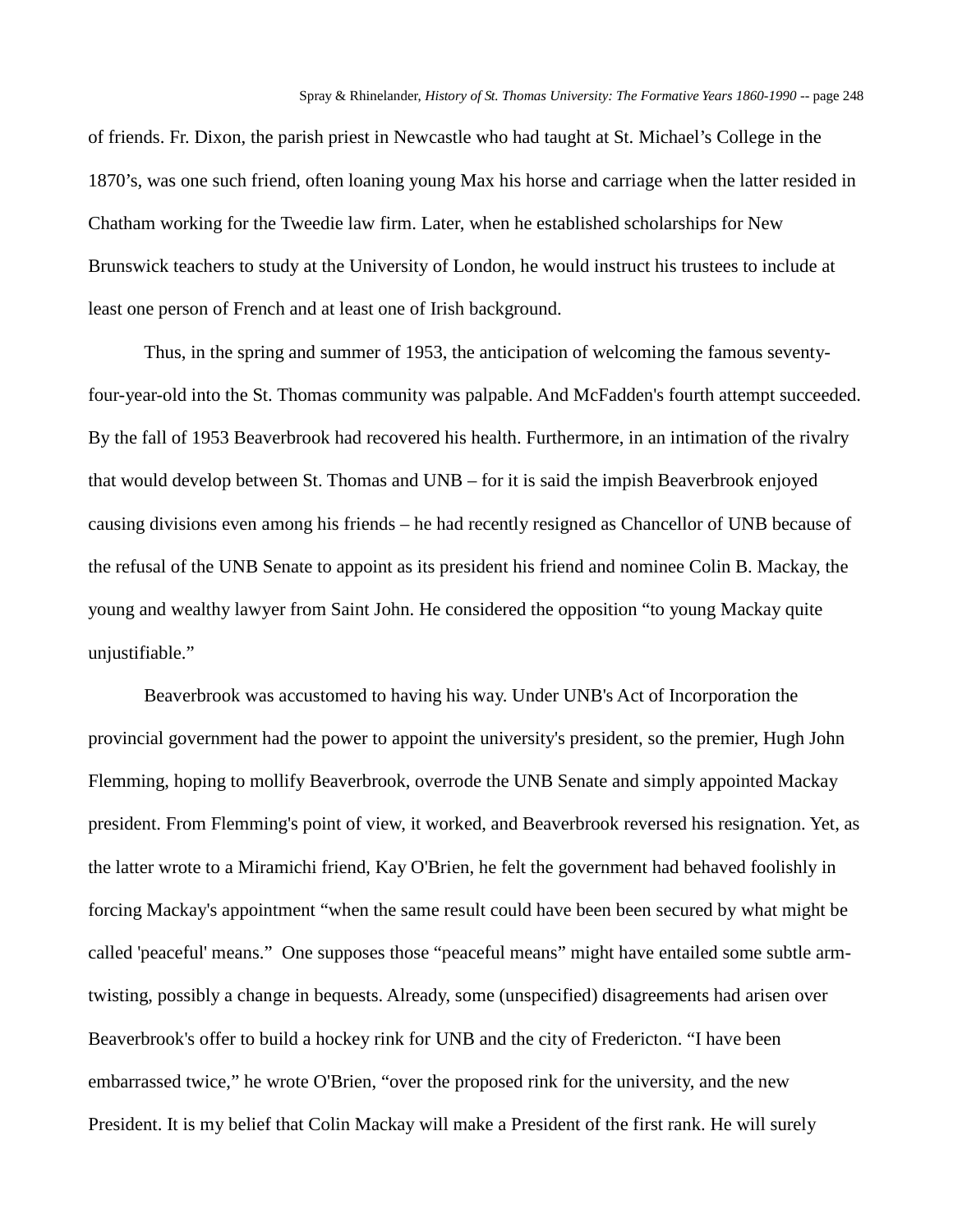receive support. I only wish he had been given an easier induction."

Beaverbrook arrived back in the province in early October, 1953. On the 10th he paid an informal visit to the provincial Law School in Saint John, which at one point in his youth he had attended briefly before dropping out, and to which he had recently donated money and his handsome red-brick Georgian mansion, "Beaverbrook House." (He was a consistent supporter of New Brunswick's Law School. In 1959 the School would move from Saint John to Beaverbrook's residence in Fredericton to begin its association with UNB. The residence, called Somerville House, was an impressive 1886 wooden mansion on Waterloo Row which Beaverbrook donated to UNB. Later it would be sold to the province to become the residence of the Lieutenant-Governor, and even later regifted to UNB to become the president's official residence.) When asked about his itinerary, he told reporters he planned to go to Newcastle and Chatham to visit St. Thomas before returning to Somerville House in Fredericton. Asked about public engagements he replied: "The only public engagement I have in the Province, and the only one I mean to undertake, is at St. Thomas University in Chatham. Long since they have offered me a degree and I am presenting myself next Wednesday in the hope they are still in the same mind."

## **The "Beaverbrook Convocation"**

Convocation at St. Thomas was set for October 14 1953. On October 9 the *North Shore Leader*  carried a full page spread about Beaverbrook and his various gifts to the region, including "The Enclosure" – a restored historical site at Wilson's Point – and several structures in Newcastle: the Old Manse Library (actually his boyhood home), the Sinclair Rink, a memorial to early settlers, Memorial Field, and the Community Centre then under construction. .

Beaverbrook stayed with his old friends, Leonard and Kay O'Brien, at their home in Nelson (near Chatham). The former, a local businessman and politician and future Lieutenant-Governor of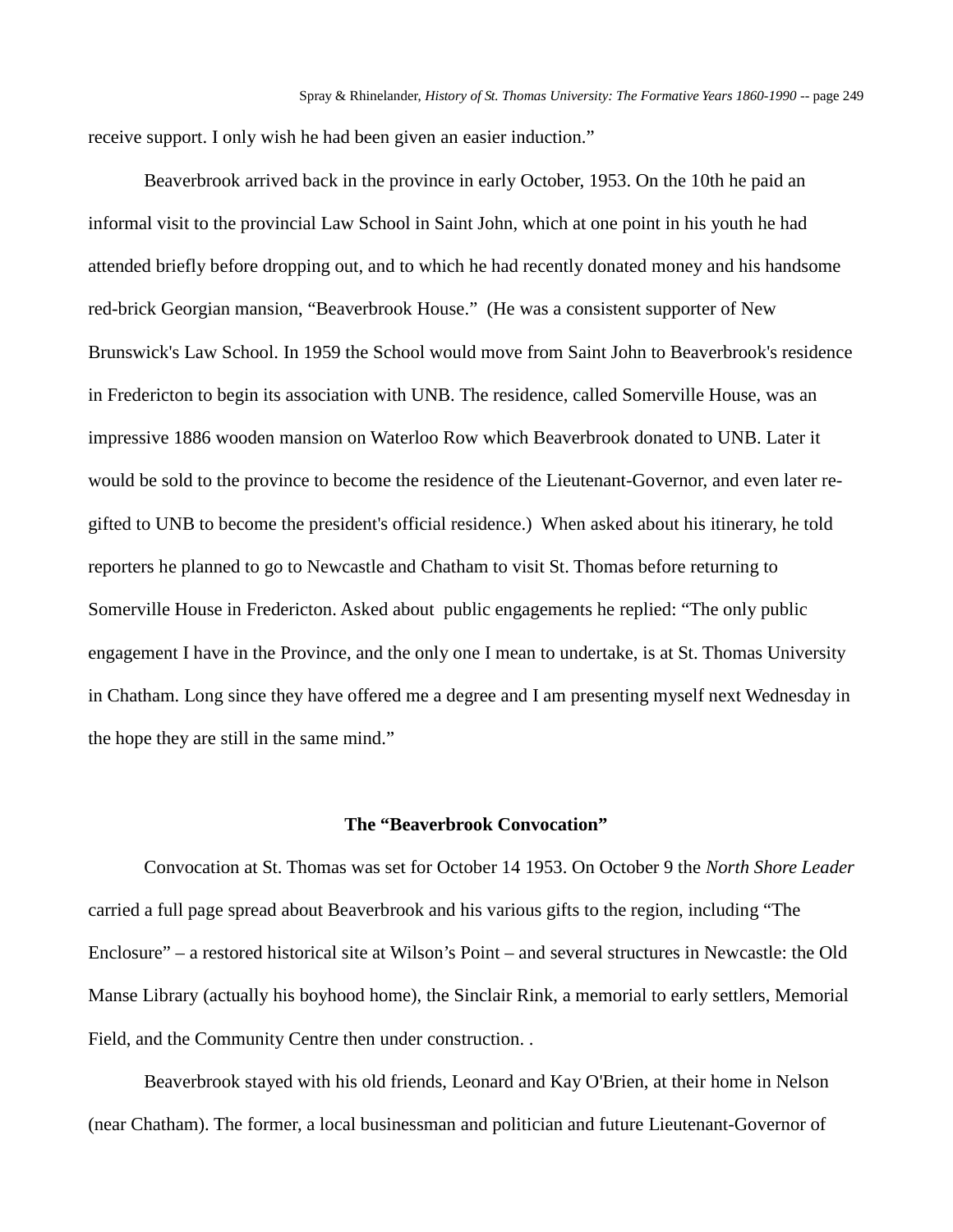New Brunswick, as we have seen happened to be on the board of governors at St. Thomas. Beaverbrook's week-long visit to the Miramichi was the event of the year, especially for McFadden and St. Thomas. On the day of convocation, before the ceremonies began, Beaverbrook met with some three hundred St. Thomas students. The students were thrilled and made him an honorary member of the class of 1954. He urged them not to be dependent on others but to "go out and discover things for yourselves."

The festivities in Chatham did not pass unnoticed in Fredericton. UNB decided to hold their own fall convocation, their "first fall convocation in many years," on precisely the same day as St. Thomas's. One of those receiving an honorary degree was Premier Hugh John Flemming. By way of conciliation, Flemming took the occasion to give a long speech praising the absent Beaverbrook for his service to the province and expressed his hope, which he thought was also the university's wish, "that some convenient means will be found so that his Lordship may retain his official connection with this institution in some capacity." Evidently there was fear in some quarters that Beaverbrook might switch his support from UNB to St. Thomas. Those fears were groundless. The new president of UNB, Mackay, was Beaverbrook's protege. On the other hand, one might have been forgiven for entertaining other fears, namely, St. Thomas's ability to withstand Mackay's intentions to bring it to his campus.

But for the moment, if anyone in Chatham had those fears, they were not expressing them. "Dr. Max Aitken, Lord Beaverbrook." The award was a stroke of genius on McFadden's part and much appreciated by the famous but non-formally educated seventy-four year old Miramichier. It cemented Beaverbrook's affection for St. Thomas. The day after convocation, Beaverbrook wrote McFadden telling him that "the occasion yesterday when you conferred the Doctor of Laws upon me was memorable in my act of life. You have honoured me in my home and in the presence of my boyhood companions." McFadden was equally pleased. He had been worried about whether or not such a famous person would accept an honorary degree from such a small university. Leonard O'Brien wrote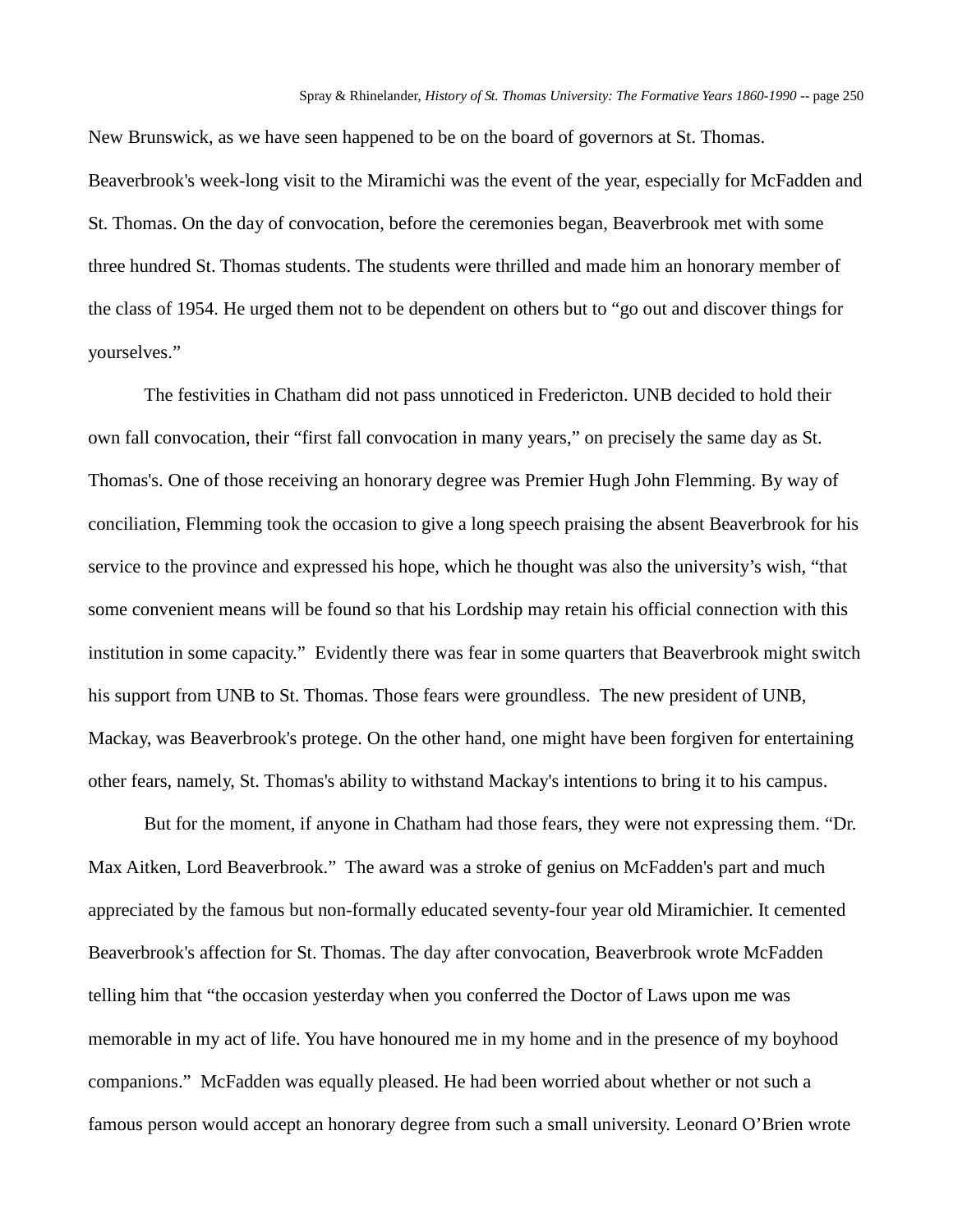Beaverbrook several weeks later about a recent meeting with McFadden, who

has not yet settled down after the big event in his life. I know that he hesitated a long time before he suggested a degree to you, and your acceptance caused all the college a great deal of pleasure.... For a small institution they gave a particularly fine Convocation, which seemed to have real warmth, and you were in top form.

The warmth was not only for St. Thomas. Beaverbrook appreciated McFadden's honesty and taciturn simplicity. He had no time for sycophants, and McFadden was a true Miramichier. The affection of His Lordship for the Reverend Rector indeed produced beneficial results almost immediately for St. Thomas.

Even before receiving his honorary degree, Beaverbrook had asked his agent in New Brunswick, Robert Tweedie, to determine St. Thomas's needs. A week after convocation, on October 21, 1953, Tweedie had written Beaverbrook to say he had been up to Chatham and had looked over the St. Thomas campus. He intended to ask Garnet Wilson, an architect in Saint John, to go with him to "look into the projects which your Lordship has in mind." He had taken note of the college's hockey rink, "a rather ramshackle building." He now proposed that he and Wilson look into the possibility of "a rink for St. Thomas as well as a swimming pool."

### **New Hockey Rink vs New Classrooms**

Shortly afterwards Tweedie and Wilson visited St. Thomas together and on November 3 Wilson submitted his report to Tweedie. It was not encouraging. Concerning the rink, Wilson described it as a semicircular, forty-year-old structure, built with laminated wood trusses in 1913. The trusses had warped out of shape and were only being held up by iron rods extending right across the building. The roof was in poor condition. It had no ice plant and could only be used for a few months of the year when temperatures were below freezing. The entire structure was in such poor condition that the college played its hockey games in the new Sinclair rink in Newcastle, a gift to the town by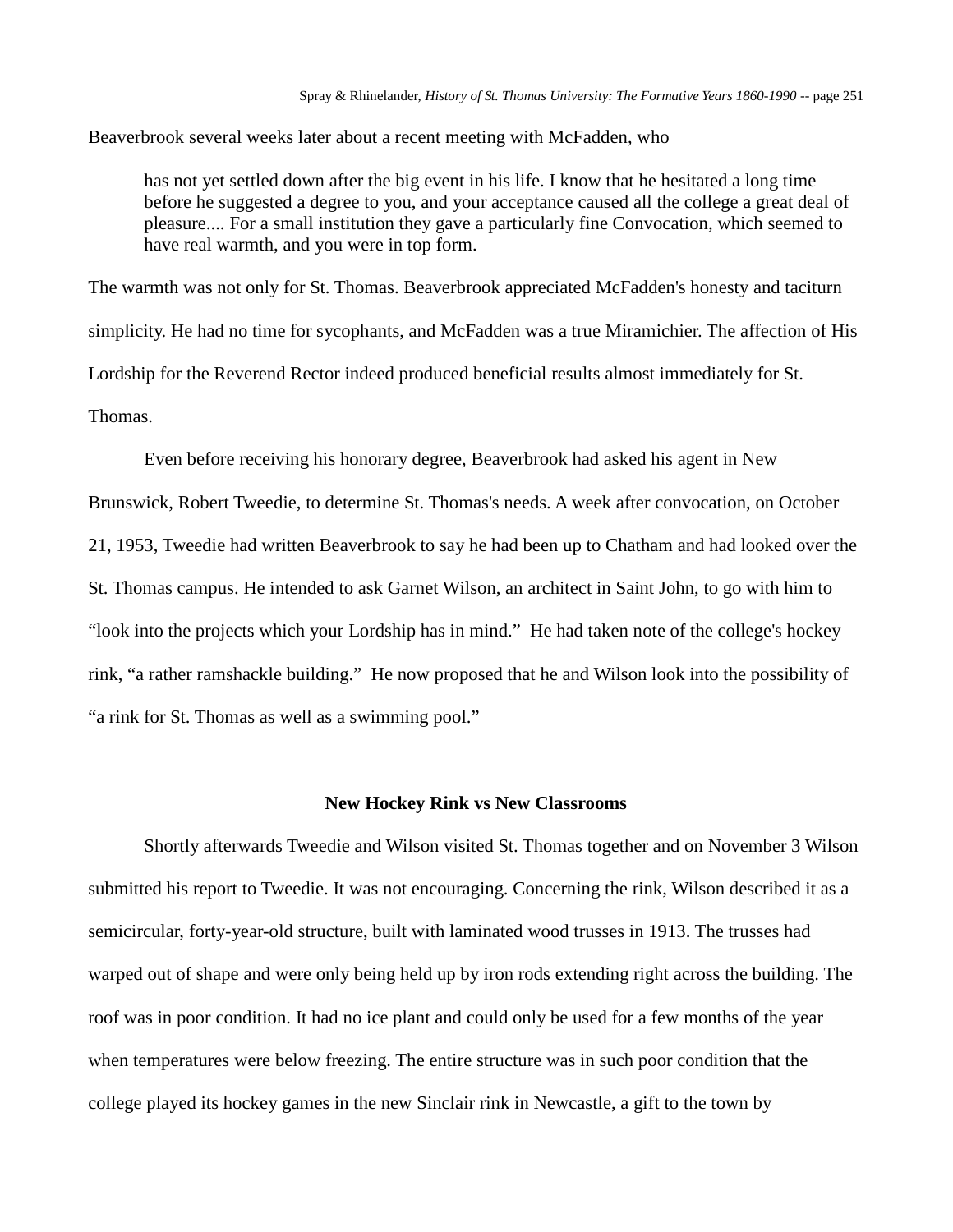Beaverbrook a few years earlier.

Wilson, fortunately for us, went beyond his mandate from Beaverbrook to consider a rink and pool for St. Thomas, for his report provides us with a good description of all the college buildings in the early 1950s. From his descriptions we can understand the rector's concerns about over-crowding at St. Thomas. Wilson first described the Administration building. Constructed in 1920, the exterior was free-stone, in "good design and appearance," three storeys high. It had a well-used basement containing four dining rooms, a kitchen, a laundry, and an annex, which contained the heating equipment for the building and the nearby gymnasium building; the equipment consisted of two cast iron sectional boilers with two domestic hot water tanks and stokers for coal. The building's ground floor contained offices and class rooms and a dormitory at the west end. The second floor had bedrooms for the priests and a large dormitory and locker room for students. The third storey contained a chapel, more bedrooms, and another dormitory.

Wilson next described the Bishop's Palace, a large building on the eastern side of the campus with "a pleasing design of free-stone with a mansard roof." It had originally been constructed as the bishop's residence when Chatham was still the see of the diocese. When the see was moved to Bathurst, as we saw, it was taken over by the college and, although still referred to as the Bishop's Palace, turned into a building of many uses. It was three storeys high with a basement and a large annex at the rear. According to Wilson it was "much over-crowded." The basement had two classrooms, alongside the heating room with its coal stoker and boilers. The ground floor contained the library, a reading room, and one more classroom. The second and third floors contained bedrooms for staff as well as for the boarding arts students. Wilson discovered that the first students to get to the sinks in the morning got all the hot water, and anyway it was almost impossible to get hot water on the upper floors.

The Gymnasium building, Wilson reported, was quite small, of wood construction with a masonry basement, which contained dressing rooms, toilets and showers. It was heated by radiators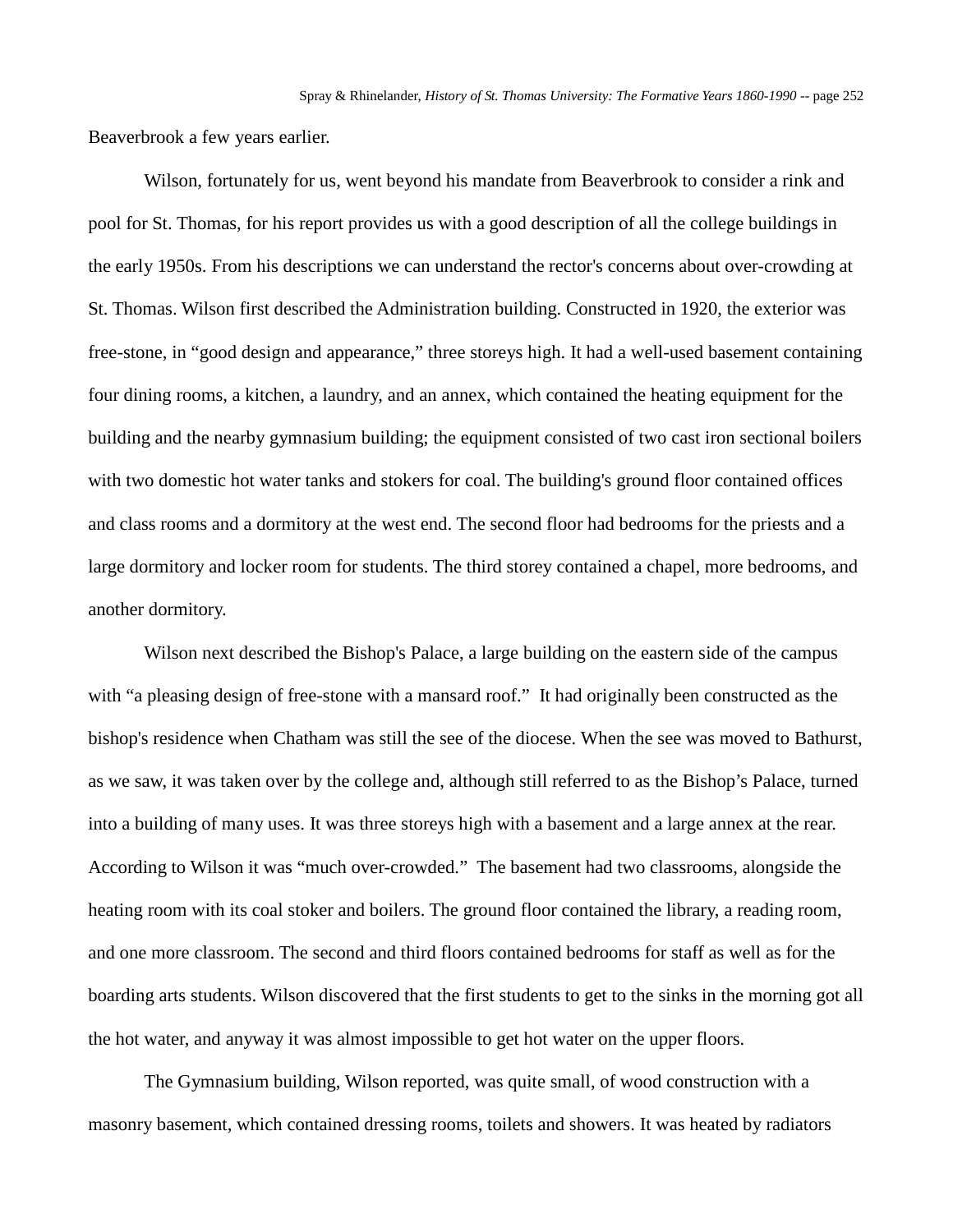using hot water from the boilers in the Administration building.

Since the two main buildings did not have enough classrooms, Wilson reported, several old army H-huts had been purchased by the college, brought over from the airport after the war and set up near the Administration building. They provided classrooms for the high school students and were heated by hot air. Wilson described them as "far below modern standards."

The college also rented one large classroom at St. Michael's Academy, the school in Chatham with past connections to St. Thomas. That classroom, according to Wilson, was the only decent classroom at the college. The college also had to rent the auditorium at St. Michael's for large gatherings, such as convocations.

The land that the college owned was extensive, reported Wilson, and the buildings were elevated well above the town. A public highway divided the campus, and the town water supply went through the back of the campus. There was a good potential building site between the administration building and the gymnasium. A possibly better site existed on the other side of the road through the campus. There was also a good football field and tennis and hand-ball courts. At the rear of the college property were fields with a barn.

In Wilson's opinion, there was room for improvement everywhere at the college (a sentiment shared by faculty and students). Construction of modern classrooms, he suggested, would alleviate the crowded sleeping and study rooms in the other buildings. The heating apparatus was barely able to cope with present requirements and needed to be replaced with modern equipment. Certainly the hockey rink had to be replaced.

The board, as we have seen, had wrestled unsuccessfully with these problems for years. Now, although as yet unknown to the board, some solutions appeared to be at hand. Wilson's report was forwarded to Beaverbrook on November  $12<sup>th</sup>$ . The latter appears to have been most interested in the hockey situation. He wrote Tweedie that if the cost were not too high he might be willing to pay for a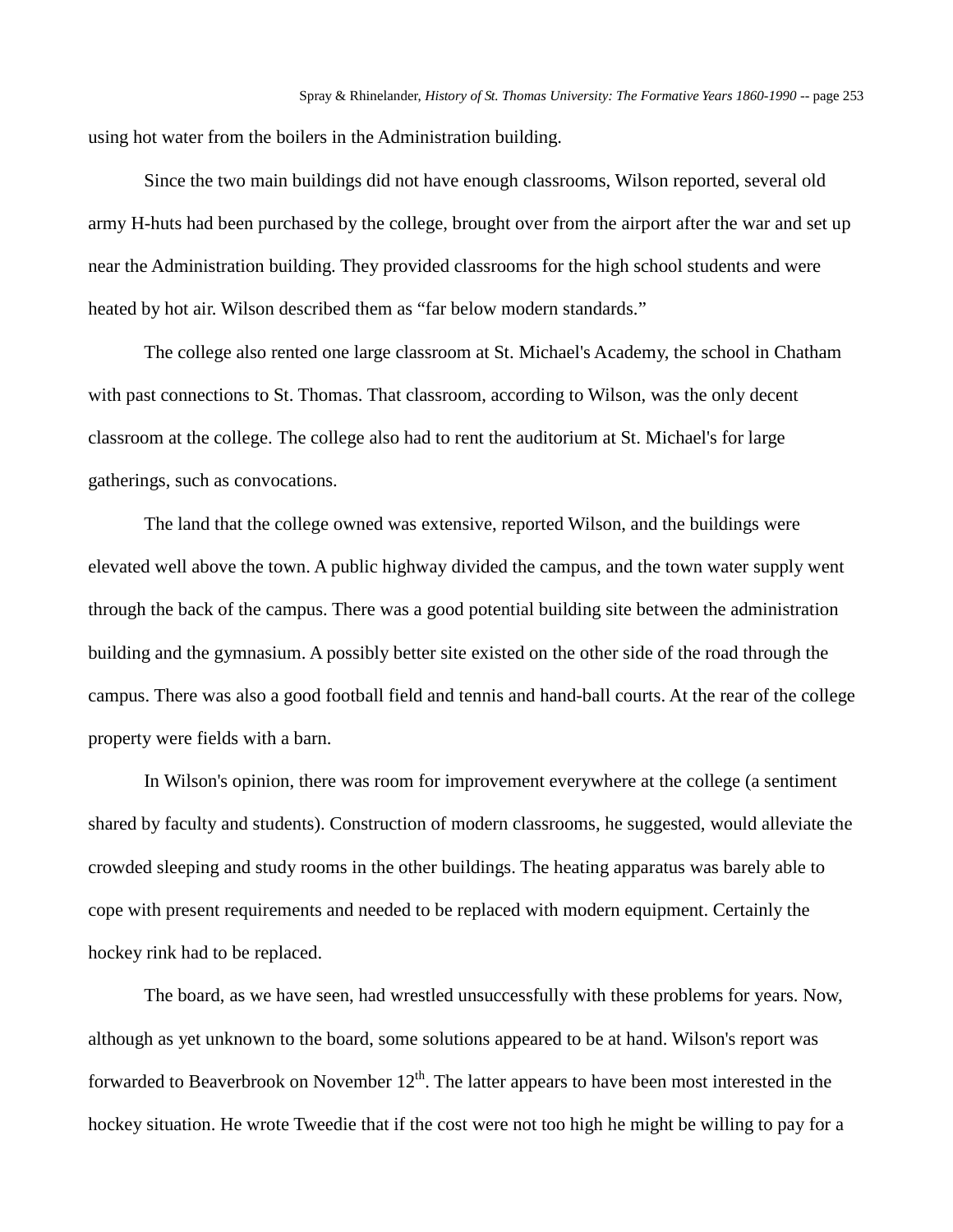new rink for the town of Chatham similar to the one built in Newcastle, to be operated by the university and made available for the town's general use. Did Tweedie and the architect think that would be a reasonable way to spend \$100,000 to help St. Thomas?

Tweedie passed Beaverbrook's comments on to Wilson on November 23. Wilson obviously did not share Beaverbrook's concern for hockey. "There are so many things that St. Thomas needs," he wrote Tweedie, "that I feel sure that between us we can make some worthwhile suggestion to Lord Beaverbrook for his consideration." Tweedie wrote Beaverbrook that St. Thomas needed so many things in order to carry on its work that "almost anything which your Lordship might do would be a distinct advantage." A rink would be very nice, but "at this stage in its life" there were things the college needed more. (He pointed out that the rink in Newcastle had cost approximately \$200,000, not \$100,000.) The architect Wilson estimated that a new classroom building would cost in the vicinity of \$135,000, plus \$5,000 for furnishings. "The first essential to a university is good classrooms," he wrote. The present classrooms were inadequate. If his Lordship were to build a new classroom building, the old one could be converted into dormitories. New modern classrooms would "lift the university to a higher standard" and attract more students

Wilson had actually prepared a plan for a modern, eight-classroom building with a large auditorium in the basement. His plans called for teacher's closets, bookcases, wardrobes, chalk boards, pin boards, and a principal's office.

### **New Hockey Rink vs New Gymnasium**

Beaverbrook vetoed Tweedie's and Wilson's plans. In a letter dated November 25, barely a month after receiving his honorary doctorate, he wrote that he was "not greatly attracted" to building a classroom building for St. Thomas. If he could build a hockey rink for \$200,000, however, he was willing to consider that, provided it was built in the town of Chatham, although its management could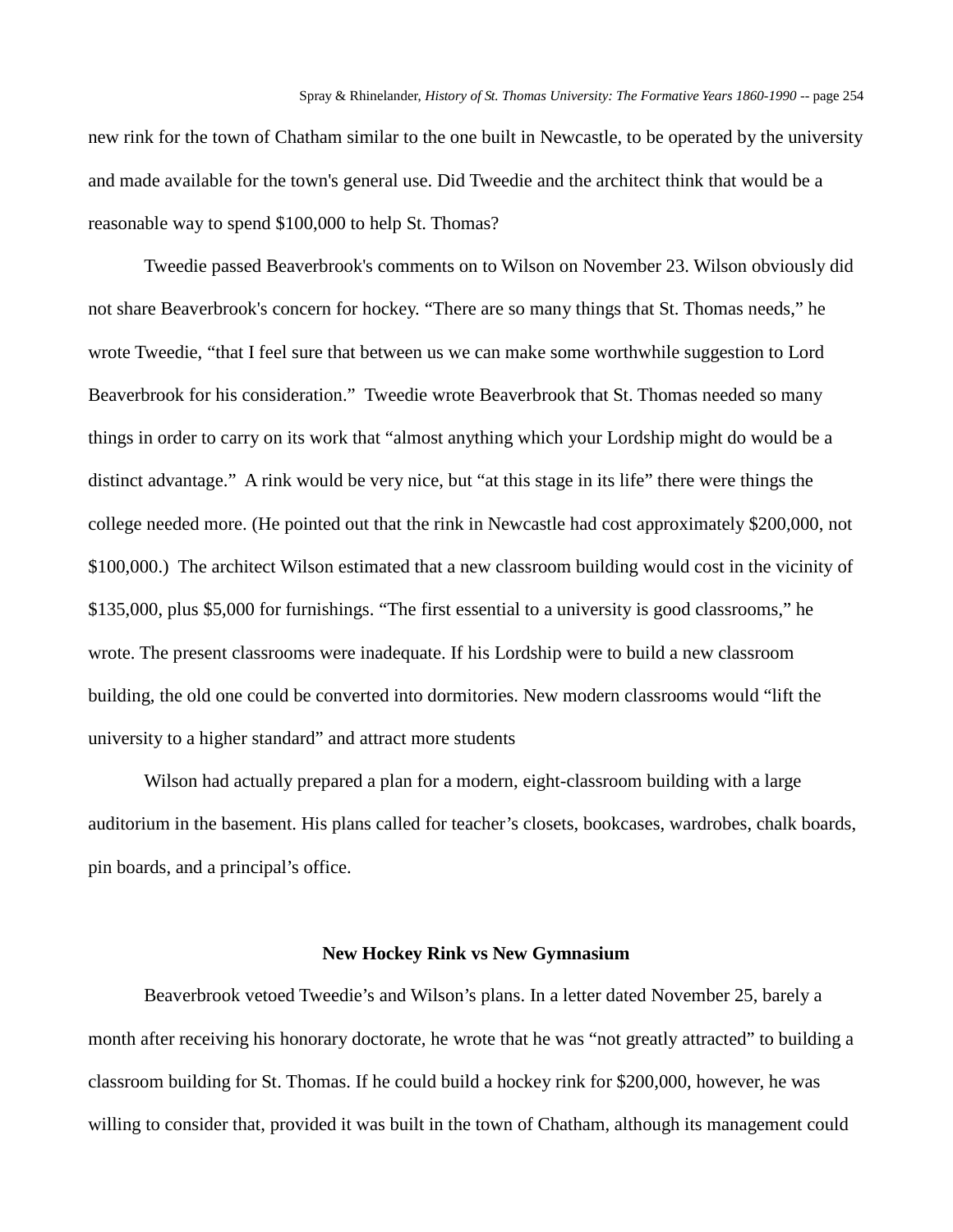be entrusted to the university. As an alternative, he could provide funds for a new Gymnasium for St. Thomas, although "not on the lavish lines" of the one he had provided for UNB. He had in mind something smaller. costing "about 100,000 and it would have to have a basketball court."

Tweedie tried to reason with Beaverbrook. He suggested that a new hockey rink might create problems. The Newcastle rink was costing more to operate than the revenues it brought in. A rink in Chatham might draw business away from Newcastle, and then both rinks would be in financial trouble. A proper gymnasium for St. Thomas might be a good alternative. The present gym was "a very inadequate affair," although a new gym would allow the old one to be converted to classroom or dormitory use. Wilson was devising plans for a gymnasium that might cost around \$100,000. Both felt it should be designed so that it could be used as an auditorium with a stage platform. On December 3 Tweedie forwarded Wilson's gymnasium plans to Beaverbrook. It sported a basketball court, dressing rooms along one side, seating for 650, and a stage with sufficient space for the graduating class and officials. The basement would have changing rooms, lockers, and shower-rooms for boys and for girls. The cost would be about \$150,000.

### **New Hockey Rink vs Indoor Pool**

But Beaverbrook was as little interested in a gymnasium with built-in stage as he had been in a new classroom building. He decided instead he might like to build a swimming pool for St. Thomas. It was at this stage that McFadden, who until now had been kept in the dark, finally learned something about Beaverbrook's eleemosynary intentions towards his *alma mater*. On January 30, 1954, he received a letter from Beaverbrook informing him that he "would be willing to consider the possibility of building a swimming pool." In his usual quality-minded way he pointed out that the indoor pool "would have to be of standard size, adequately housed, heated and serviced with water, continuously washed by the modern process now in use." He realized there might be some problems in doing this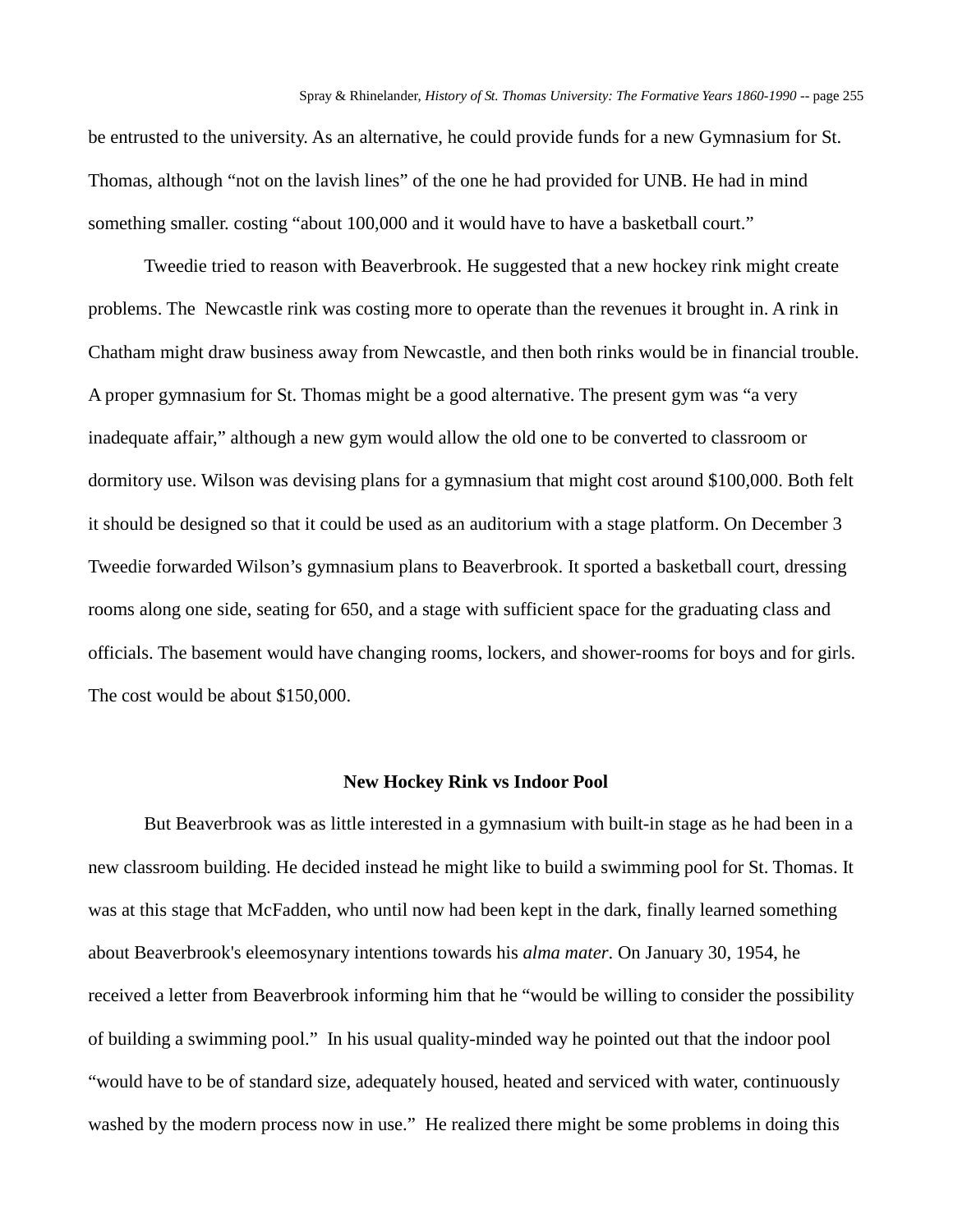but he wondered if the St. Thomas faculty and board would give their approval. If so he would see that the project be "brought to a successful conclusion."

The letter delighted McFadden on the one hand, knowing that Beaverbrook was seriously considering giving them a substantial gift. On the other hand, he was perplexed. To him, in light of the college's space needs, an indoor pool was a luxury. To stall for time, he wrote back that it would be difficult to convene the board right away since the Miramichi was being "treated to a really oldfashioned Canadian winter" and the board members were scattered over the province in Moncton, Fredericton, Campbellton and elsewhere. But he promised to convene the board as soon as possible to consider Beaverbrook's generous offer.

McFadden did not know how to proceed. He appears to have discussed the problem with Leonard O'Brien, a board member and close friend of Beaverbrook's, for two weeks later in February O'Brien brought Tweedie and McFadden together to a luncheon at his home in Nelson to consider Beaverbrook's offer. According to Tweedie's later correspondence with Beaverbrook, McFadden at first was hesitant to speak his mind, mentioning the delicacy of his position. He appreciated Beaverbrook's offer but wondered "how indelicate he might be thought" if he were to make a counter-proposal. Tweedie assured him Beaverbrook welcomed frankness.

McFadden, unburdened, told the other two that an indoor pool was a luxury the college could ill afford. It would be costly to maintain and would siphon off funds needed urgently elsewhere. He and his staff had been trying to accumulate funds for "needed new buildings" in order to improve the operation of the college. They desperately needed two new buildings, possibly as extensions to the present Administration building. The first building was needed to provide fifteen rooms for offices and living quarters for faculty and twenty-five smaller rooms to house fifty boarding students. Construction costs, McFadden reckoned, would amount to some \$300,000. A second structure was needed for chapel facilities to seat six hundred, and an auditorium, also to seat about six hundred. This would cost another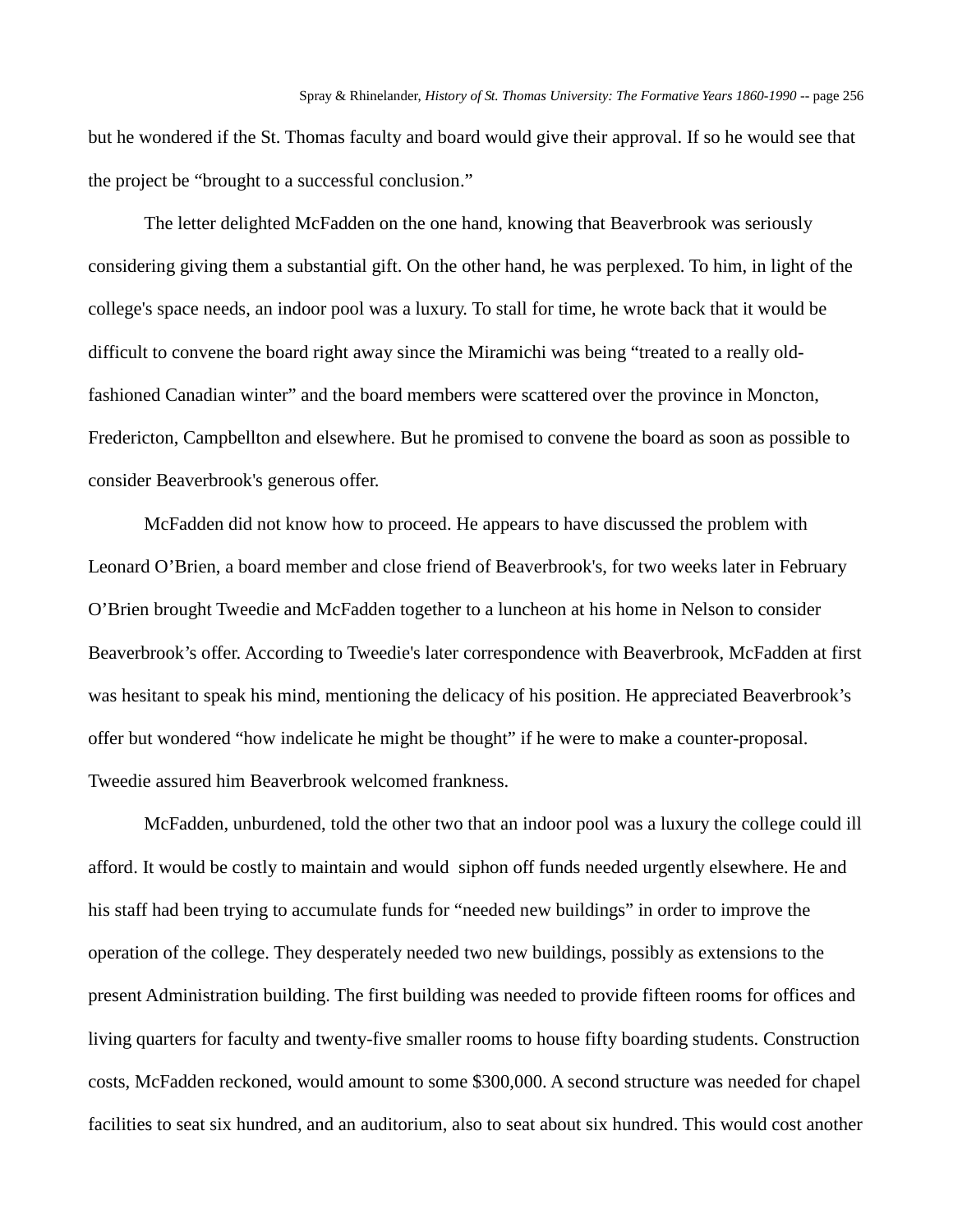\$200,000. They also needed, continued McFadden, a new hockey rink for recreational purposes. The old one was about to fall down. McFadden thought he could build a suitable rink for \$100,000, or maybe less, since he could get much of the work done locally at cost or nearly so.

After the meeting Tweedie wrote Beaverbrook to assure him of McFadden's gratefulness for Beaverbrook's "magnificent offer and interest in the university." But he also made it clear that he shared McFadden's opinion that an indoor pool was not what the university needed.

### **New Hockey Rink**

McFadden's frankness paid off, at least regarding a new hockey rink. Beaverbrook scrapped the idea of a swimming pool and sent Tweedie a telegramme to tell McFadden he could go forward with a hockey rink on St. Thomas's campus, for which he would provide one hundred thousand dollars. He added: "he can return any surplus." He instructed Tweedie to announce publicly that he had offered to

St. Thomas's Board of Governors to build a hockey rink for the students.

McFadden was genuinely pleased this time. He called all the board members, then Tweedie,

then he wrote Beaverbrook to thank him for his generous gift which would be

a source of unending gratitude on the part of us who for so many years have labored to better the lot of the sons of the Miramichi, and your entrance with us in this work is a great morale boost to push us to greater endeavours.

He assured him that "the rejoicing of the members of the Board is unanimous," and that this was "the

first munificence" that had ever come to St. Thomas.

Bishop LeBlanc was also pleased. On March 1 he wrote McFadden that

the issue of the Lord Beaverbrook's offer came out most satisfactorily after all. We would have been ill-advised to refuse or hesitate to accept. Now, this leaves us with the other problem of further extension of the College in due time. When shall be the opportune time? This is not easy to say.

O'Brien also wrote to Beaverbrook admiring his generosity. "It must be thrilling." he wrote his friend,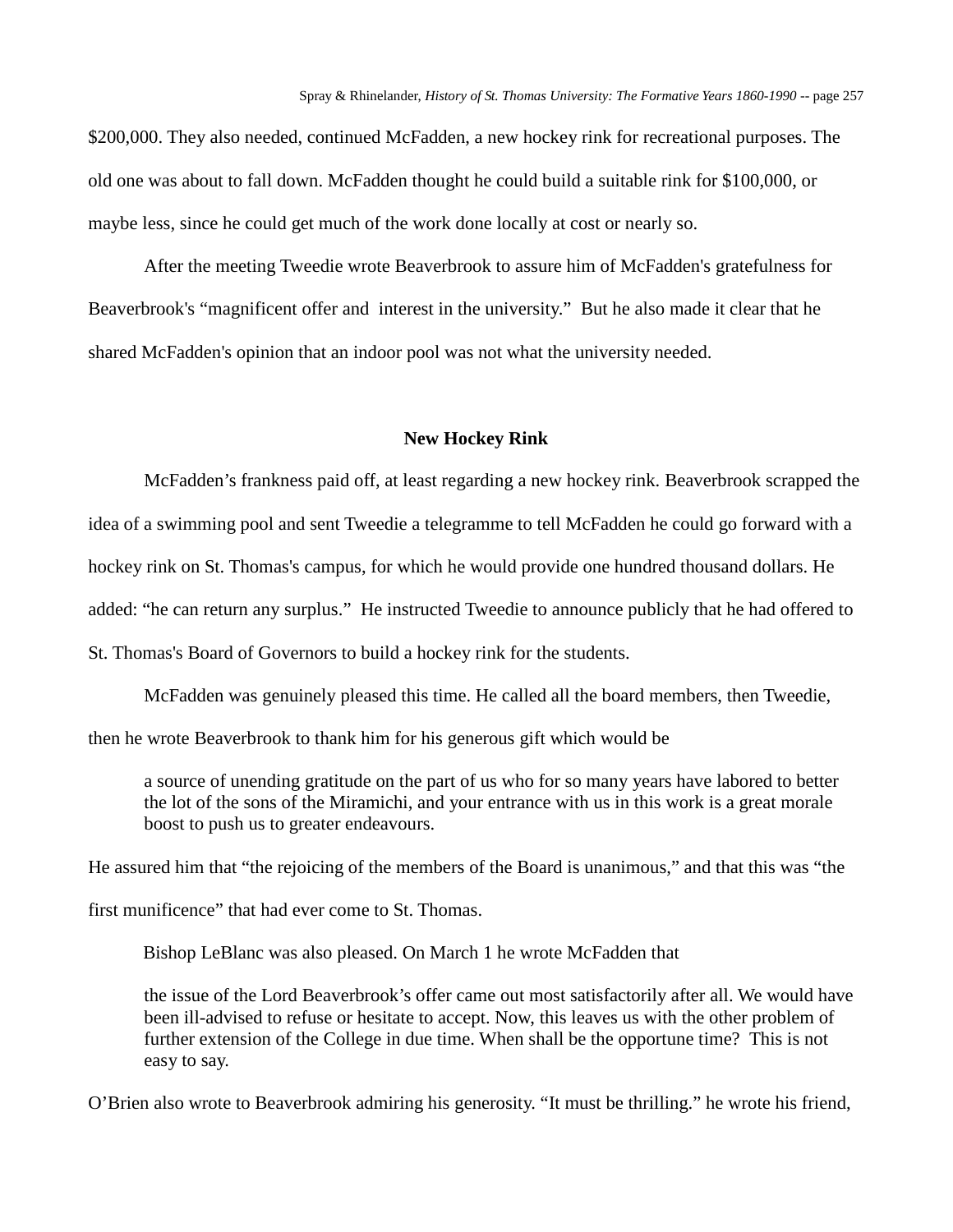"to be able to do such things – so few do so even when they could." He remarked that before the Convocation the previous fall when Beaverbrook had entered the college's affairs, McFadden had been "in a sort of tail-spin." The rink was just the thing for St. Thomas since "the whole Province is so hockey minded and the Town of Chatham especially."

Beaverbrook replied that he was delighted that his gift "is giving so much satisfaction." Kay

O'Brien, Leonard's wife, wrote Beaverbrook that

those plucky underweight hockey players who seem to understand clean sports will now have many extra weeks to play with artificial ice – and so much less effort in planning their practice and games. Their rink was always a paying proposition so perhaps you have given Father McFadden a gold mine.

Beaverbrook wanted it understood that the project was to be under the personal supervision of

McFadden, who had impressed him with his attention to detail. The rector would work with a small committee and open a trust account at one of the banks for accounting purposes. The two-person committee would consist of Kay O'Brien and John Creaghan, a member of the St. Thomas board from Newcastle and the son of Donald Creaghan, businessman and boyhood friend of Beaverbrook's. Kay O'Brien informed Beaverbrook that McFadden had been in for a Sunday night visit and was "still breathless at the first good fortune that has come to the College. He sits in a semi-trance and says 'That great and good man!'"

### **McFadden Reappointed as Rector**

At the board's annual meeting that spring, 1954, the bishop informed the board that McFadden's term as rector was once again expiring, and that he wanted him to continue for a third three-year term. He informed the board that "after some little persuasion" from him, McFadden had agreed to stay on. But it was not quite as simple as the last time.

A lot of water had flowed under the bridge in the past three years and new challenges had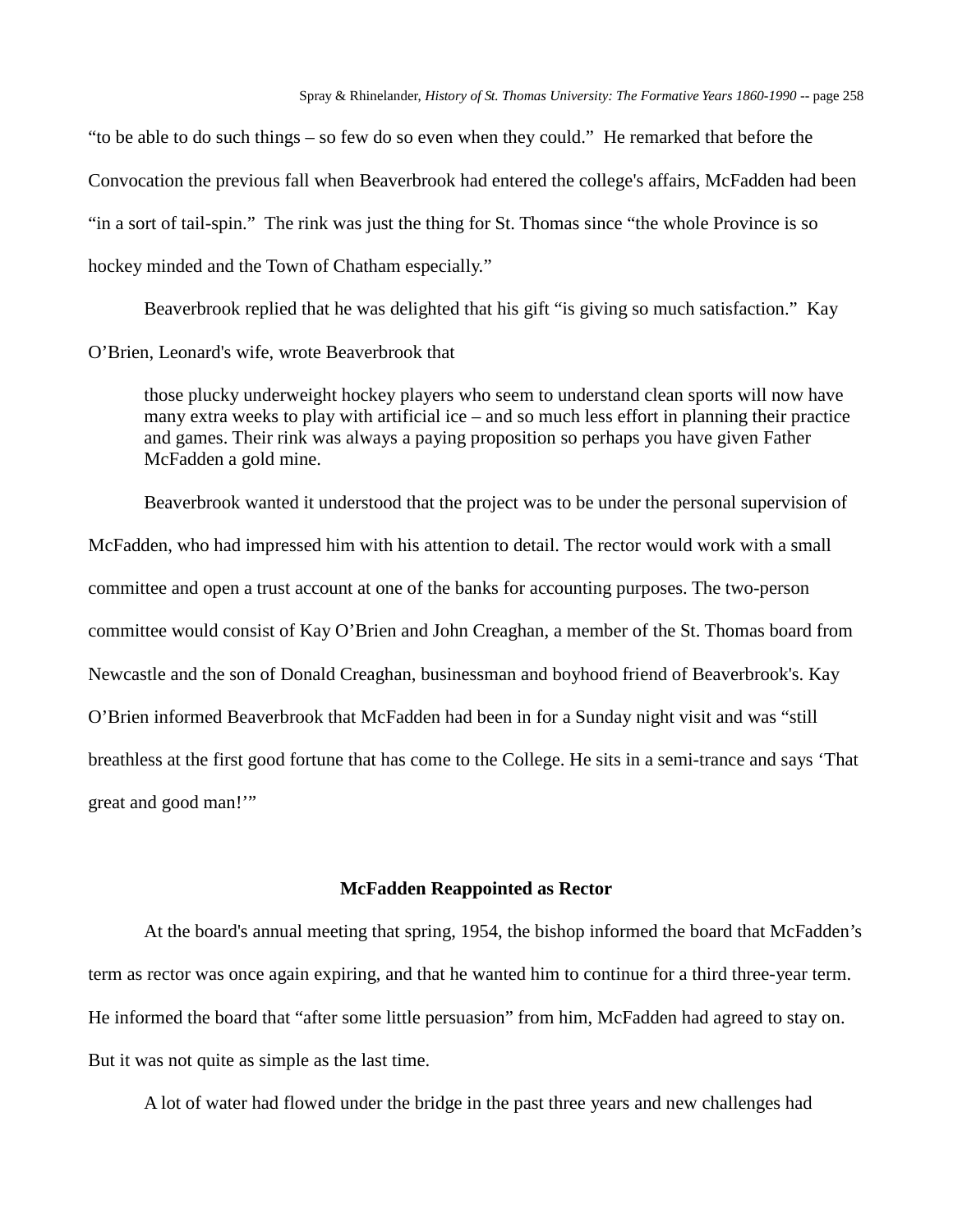emerged. Enrolment was steady and promised to grow, but only if new facilities could be provided. Yet the college's finances had turned around so that new facilities were now a real possibility. A new and generous benefactor had appeared thanks to the rector's personal efforts. And a new hockey rink was in the works. The situation to all appearances had improved dramatically for both McFadden and St. Thomas. A newly self-confident McFadden was more willing to sign on for another term than he had been in 1951, and yet, had the bishop told him of the jurisdictional changes afoot to transfer Chatham and St. Thomas from his diocese to that of the newly appointed bishop of Saint John, he might not have been quite so keen. The transfer of diocesan jurisdiction promised to bring forward once again the old issue of St. Thomas's location, and indeed its very future on the Miramichi. Although everyone was aware that Bishop Patrick Bray, St. Thomas's old nemesis, had died in June the previous year and been replaced in the Diocese of Saint John by a new bishop, Alfred Leverman, no one suspected that the replacement would become St. Thomas's new chancellor. And the bishop was not at liberty to indicate that such might be the case.

So McFadden was willing to consider reappointment, but not without first challenging LeBlanc's authority as chancellor. The bishop, after perusing the Act of incorporation, no doubt with some reminding, realized that appointment of the rector was not entirely in his hands. According to the Act, "the Board of Governors of the said College" had the "power and authority to manage and control all the affairs of the said College." Furthermore, the board was authorized "to elect a president, vicepresident, secretary and such other officers as may be deemed necessary" from among the Board members. Thus, election of the rector (president) had to be done by the board, although evidently LeBlanc still considered the board's approval a formality.

When approached by the bishop, however, McFadden, while not questioning the board's or the bishop's ultimate authority, suggested that the teaching priests on faculty at the college should have a say in the choice of rector. His note to the bishop was diplomatic, stating his belief "for good order and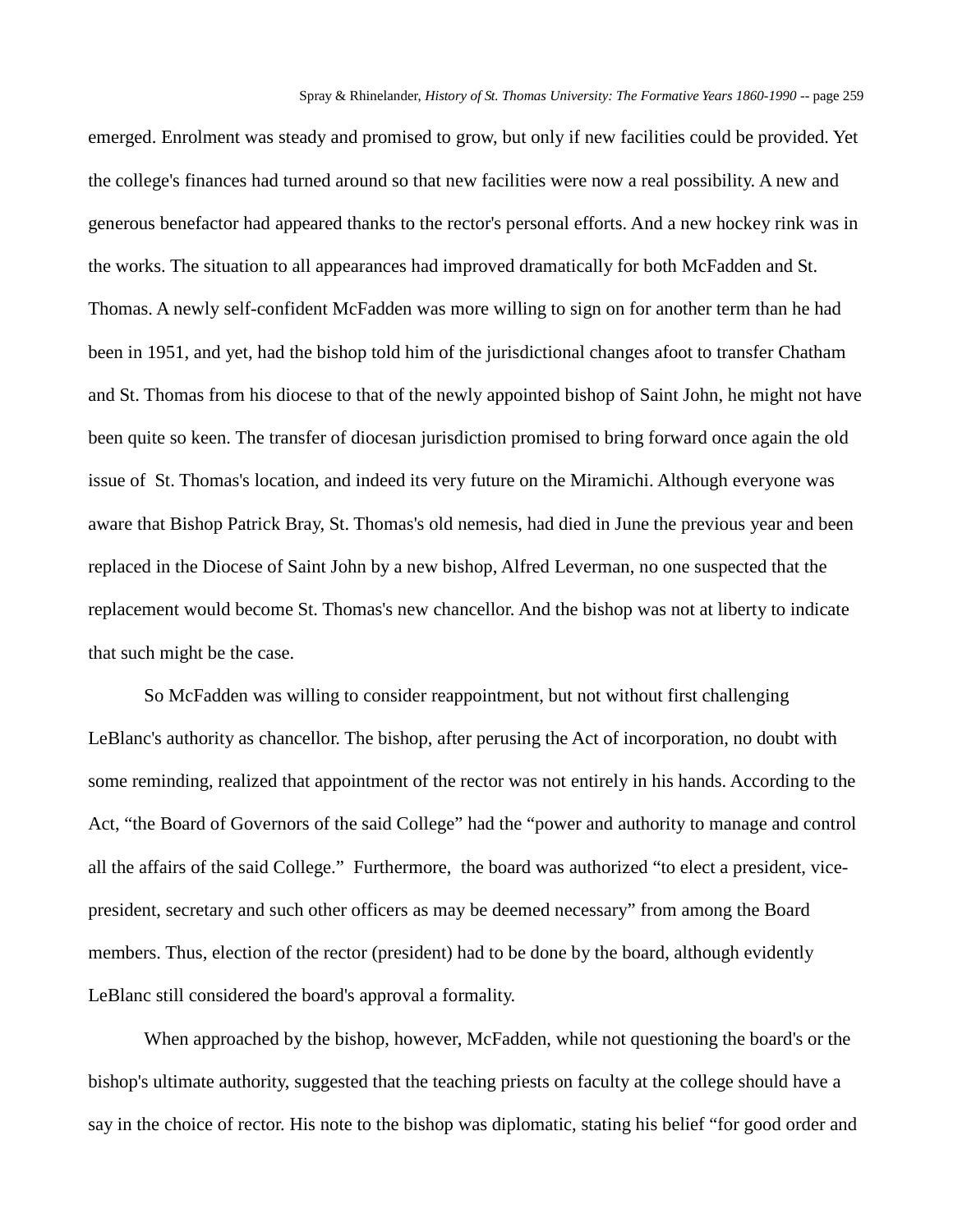progress of the Institution that the Rector should be acceptable to (and capable of working with) the Faculty. I am sure the members of the Board of Governors would fully endorse this and give wholehearted support to the man named by the Bishop upon the advice of the Faculty." He suggested the bishop canvas all the priests at St. Thomas to find out who they wanted to be rector for the next three years. He even enclosed a "suggested letter form to obtain (secretly, if desired) the priest that each member of the Faculty would desire to have as Rector."

The bishop, uncharacteristically, took McFadden's advice. He forwarded a letter to all the priests at the college, asking them to indicate if they wanted McFadden to be reappointed for a third term or if they preferred another priest be named to the office. If so, they were to indicate their choice by filling in a name in the space provided. (The lay faculty were not asked for their opinion.) The priests, or at least most of them, voted to keep McFadden on as rector. The bishop concurred, the board concurred with the bishop's recommendation, and the tentative essay in democracy concluded successfully. Aware that he may have set a unwanted precedent, however, two days later LeBlanc wrote a letter to the faculty reasserting his authority, indeed quite unconstitutionally asserting his authority over the board. He informed them that:

1) the appointment of the Rector of St. Thomas College, Chatham, belongs to the Bishop of Bathurst; 2) the term of office of the Rector is 3 (three) years to be renewed at the discretion of the Bishop; 3) this appointment is presented to the Board of Governors for approval.

The board members were relieved that McFadden had agreed to continue as rector, which allowed them to side-step the issue of the bishop's legal authority vis-à-vis the board, or indeed the even touchier issue of faculty enfranchisement. In return they agreed to McFadden's request that the vice-rector and the bursar, both of whom were faculty members, be made *ex-officio* members of the board. As McFadden explained, all the other board members were either parish priests or members of the laity and it was therefore important to have two members of faculty besides himself on the board. It was not difficult for the board, or the bishop, to accept the idea of the *ex-officio* memberships. The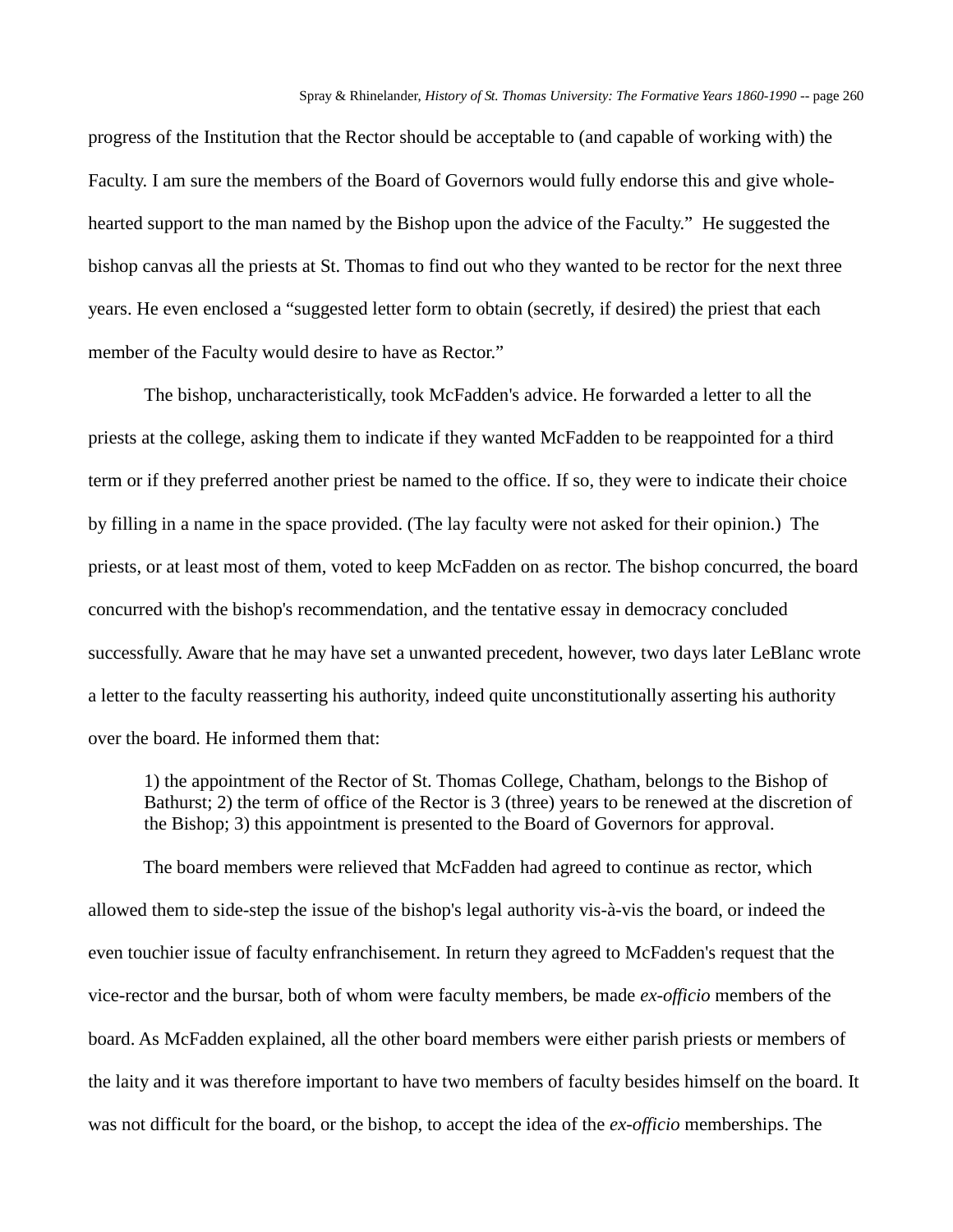issue of faculty *qua* faculty membership on the board, however, would prove to be a highly contentious issue down the road.

In other business at the 1954 board meeting Rector McFadden reported that Dr. Campbell, the professor of English, come fall would be leaving for a year of study. Also, through negotiations with Dr. Desmond Pacey, Chair of the English Department at UNB, the rector had arranged for Robert Whalen, a graduate student in English at UNB who lived in Newcastle, to replace Campbell for the year.

The rector then presented the board with his financial report. Among the items was the recent purchase of a farm by the college. It is instructive to see how McFadden justified the purchase. The farm was already providing "a large percentage" of the meat and vegetables needed to feed the students and staff, so that, given the high cost of food, expenses at the college would have been much greater without the farm. Besides the food, other revenue from the farm exceeded the cost of maintenance "by a substantial amount." The board "wholeheartedly" recommended "continuance of the farm." In fact, McFadden had continued with his plan of accumulating land around the university to provide for future expansion. He had also purchased a parcel of land adjoining the college property from the Sisters of the Hôtel Dieu Hospital for \$1,541, which he called a bargain. The board approved the purchase unanimously, forgetting entirely its earlier ruling about requiring prior board approval for land purchases, even assuring the rector that in the future "he was at liberty to make purchases of land for the university." Finally having some money in the kitty appears to have given the board members a sense that St. Thomas had emerged from the woods.

The biggest news McFadden had for the board at its 1954 meeting, however, was the extraordinary and unexpected gift from Lord Beaverbrook following his acceptance of the honorary degree the preceding October. Beaverbrook had promised \$100,000 toward a new hockey rink for the college, to replace the old "dilapidated" one. The rector was anxious to begin work. Lest any members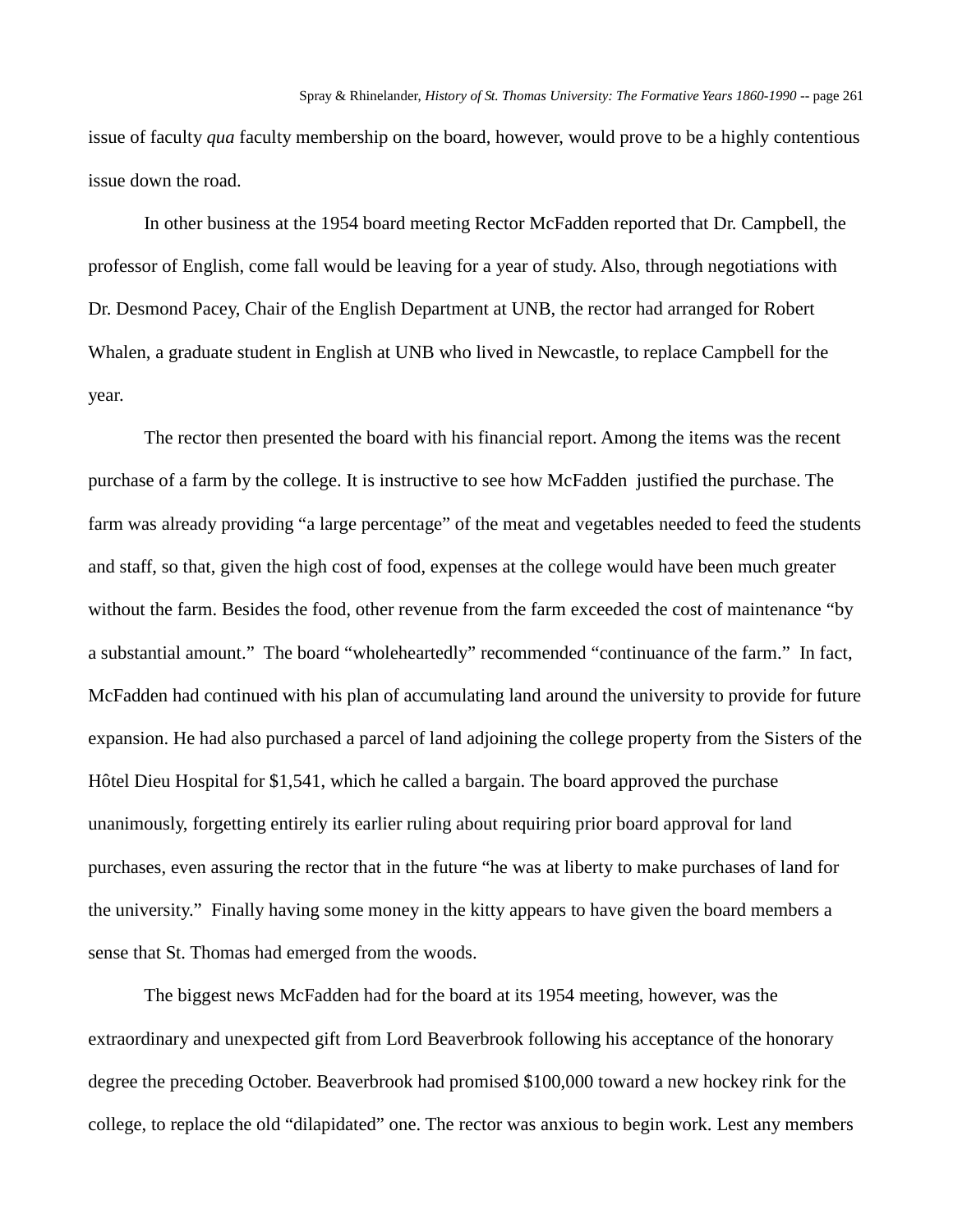doubted his personal responsibility, he reminded them that it was "the expressed wish of Lord Beaverbrook that all matters relative to the construction of this Rink be entirely under the Rector's supervision." But board members were only too happy to let McFadden oversee the project.

St. Thomas's green and gold banner was flying high. The board even gave McFadden a vote of thanks for his excellent work over the years. He mentioned that he would probably require additional funds since the rink would probably cost about \$115,000, but he had no intention of asking Beaverbrook for more money. The board thereupon passed a motion giving him permission to spend an additional \$25,000 should it be necessary. (Later, when Beaverbrook heard that McFadden had had to exceed the \$100,000, he would send the college a cheque for the additional amount, stating that he wanted the entire rink to be his gift to St. Thomas.)

The reappointment of Rector McFadden was made public on April 26, 1954.

### **Building the Rink**

McFadden devoted a great deal of his time to the rink project. He had already spent some time looking at other rinks. In March he had traveled to Nova Scotia to see a rink that was being dismantled and that was for sale for \$45,000. It turned out to be unsuitable for Chatham snowfall since it had a flat roof. By June he had visited almost all the rinks in the Maritimes. He wrote Beaverbrook to ask if he wished to be informed directly about details of the rink's construction or whether he should inform Mr. Tweedie. Beaverbrook replied that he would be pleased to be kept informed of the rink's construction, although not about the finances. Those he entrusted to McFadden's rink committee of O'Brien and Creaghan, which was to pay the bills that McFadden submitted.

Kay O'Brien's husband, Leonard, was also keeping an eye on the project and wrote Beaverbrook from time to time. In July he informed Beaverbrook that McFadden had done a lot of "personal work" and now had plans nearing completion and expected to have all the estimates in soon.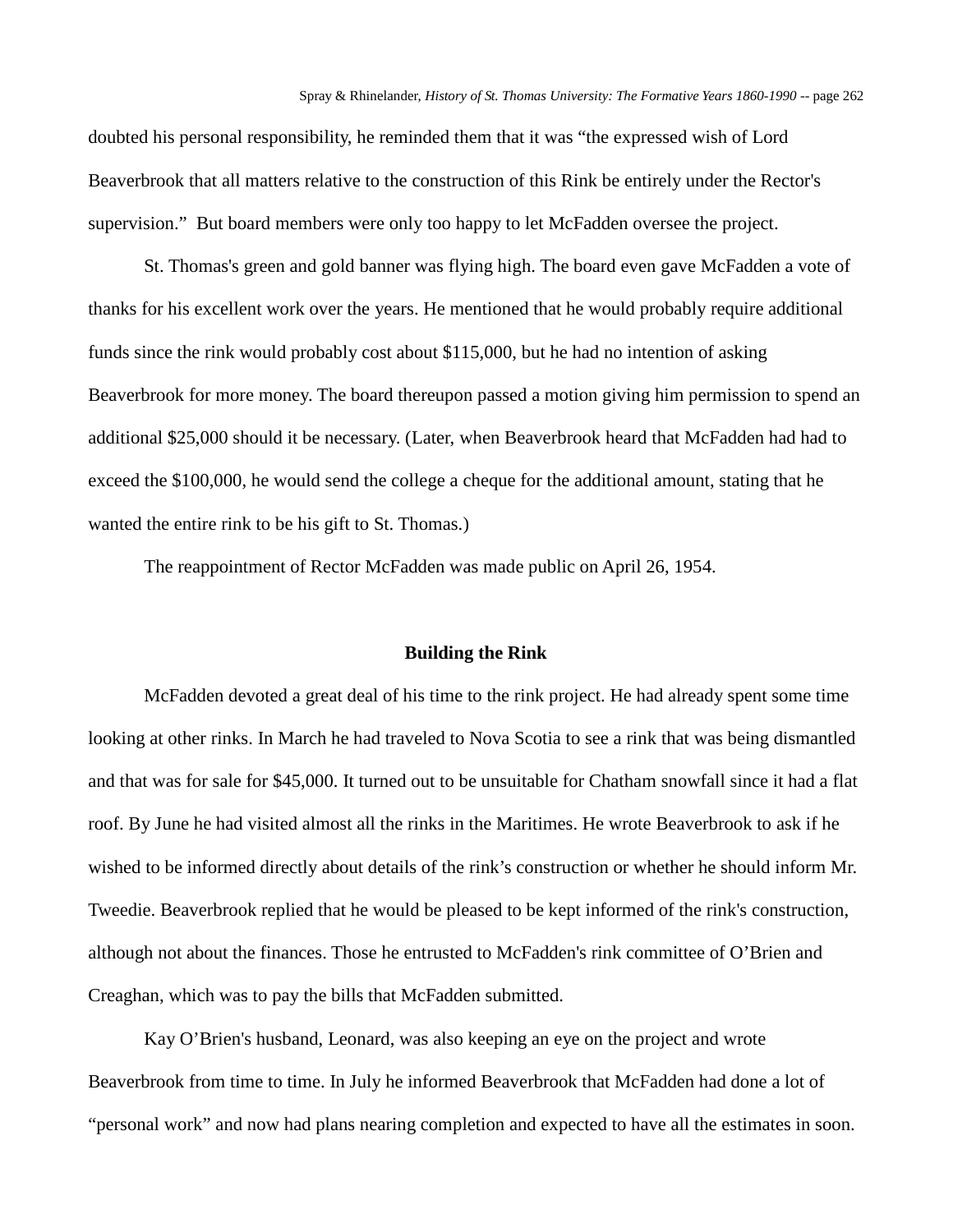He advised Beaverbrook somewhat nervously of McFadden's "mode of action," that he was "his own master builder," personally contracting to purchase all components, such as the steel for the frame, in order to save money. He also intended to hire his own crew to assemble the building rather than hire a contractor. O'Brien had taken the liberty of advising McFadden to obtain the services of an experienced, competent supervisor or foreman "to watch over mundane things." McFadden, fortunately, took O'Brien's advice and hired an experienced supervisor.

McFadden was in his element. He bought locally whenever possible, negotiating with suppliers for the best deal. He exchanged some of the college's land for a better site for the rink, across the road from the football field. He saved \$10,000 by getting engineering friends to draw up the plans and supervise construction. They nixed his plans for wooden roof beams, explaining that snow loads required a steel frame. The decision delayed things but by July construction of the rink was underway.

The rink was to have an ice surface 80' x 185'. That was somewhat smaller than Beaverbrook's Sinclair Rink in Newcastle, which was five feet wider and six feet longer, but McFadden was trying to save Beaverbrook money. He offered to send Beaverbrook copies of all the plans when they were prepared, but the latter declined the offer. He did, however, point out to McFadden that "there is a standard size rink" and he asked him whether or not he was conforming to that size, adding that "if you are not doing so, I would rather give you more money for that purpose." Beaverbrook's offer was too late. The steel trusses had been ordered and redesigning them would cost too much. Besides, wrote McFadden, the larger the rink the greater the operating costs, which "could be a serious budget problem."

#### **The Money**

Initially there were complications about handling Beaverbrook's money. The plan had been for McFadden to take the bills to Beaverbrook's two trustees who would pay them. One of the trustees,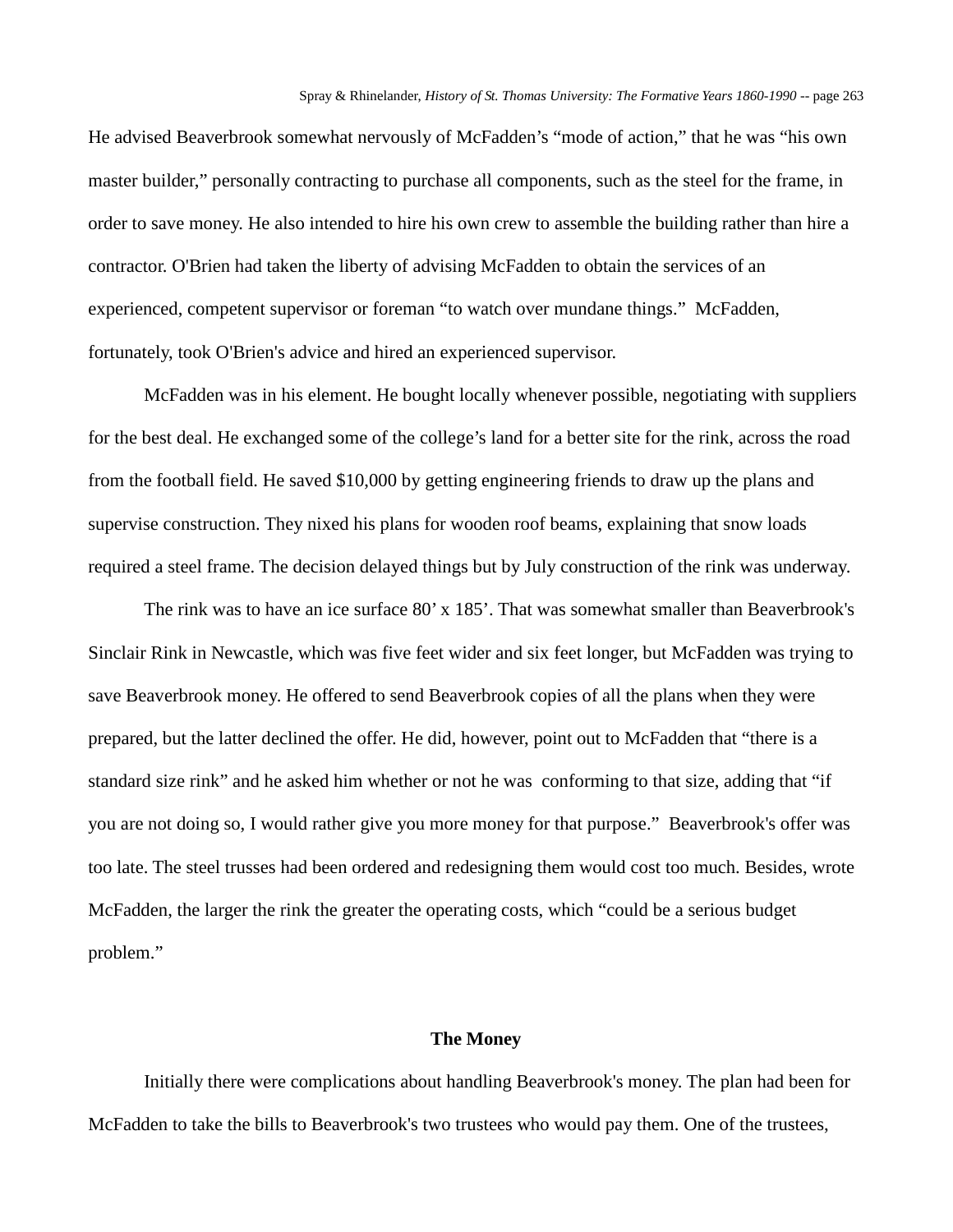however, John Creaghan, left to visit Ireland and England for an extended period. Before leaving he signed a number of blank cheques and left them with McFadden. Kay O'Brien was understandably upset. As the other trustee she had to co-sign the cheques, but there no one to inspect McFadden's accounts. She needed some direction. She wrote Beaverbrook suggesting that "good clergymen are not necessarily good businessmen." She had "no knowledge of Father McFadden's business ability" but felt that some discretion was needed in the handling of so much money. The trustees had no clear instructions. She was "horrified" that blank cheques had been signed by the other trustee, and she was not about to co-sign them without Beaverbrook's instructions.

Her husband Leonard also wrote Beaverbrook, saying he thought it unacceptable for the trustees to be signing cheques every time McFadden bought five pounds of nails, and also illogical for them to be giving him signed blank cheques. In that case Beaverbrook might as well simply turn the entire fund over to McFadden. With Creaghan gone for some time, would it not be preferable to have McFadden open his own chequing account, give him a signed cheque for \$5,000 at one time, say, and when he had used it up show Kay his receipts, whereupon she could give him another cheque for \$5,000?

Beaverbrook agreed. He wrote to Kay O'Brien that he did not like the use of blank cheques but approved of "floats of \$5000." He told her to give McFadden a signed cheque for \$5000, and when he has spent that "let him show you the accounts. And, if you approve, give him another \$5000." She was not to worry any more. By this letter he absolved her

from any claim for dereliction of trust. You do what you think is right. And I give you the same freedom as if you were dealing with your own funds instead of my money.

He agreed it might have been a mistake to appoint Creaghan as a trustee. Nevertheless, he wrote, "he is a good boy." The main thing was that "we must work it out so that the Reverend Father gets what he wants and you get rid of the money and I escape the labour."

There were no further problems. Kay O'Brien later spoke highly of McFadden's "conscientious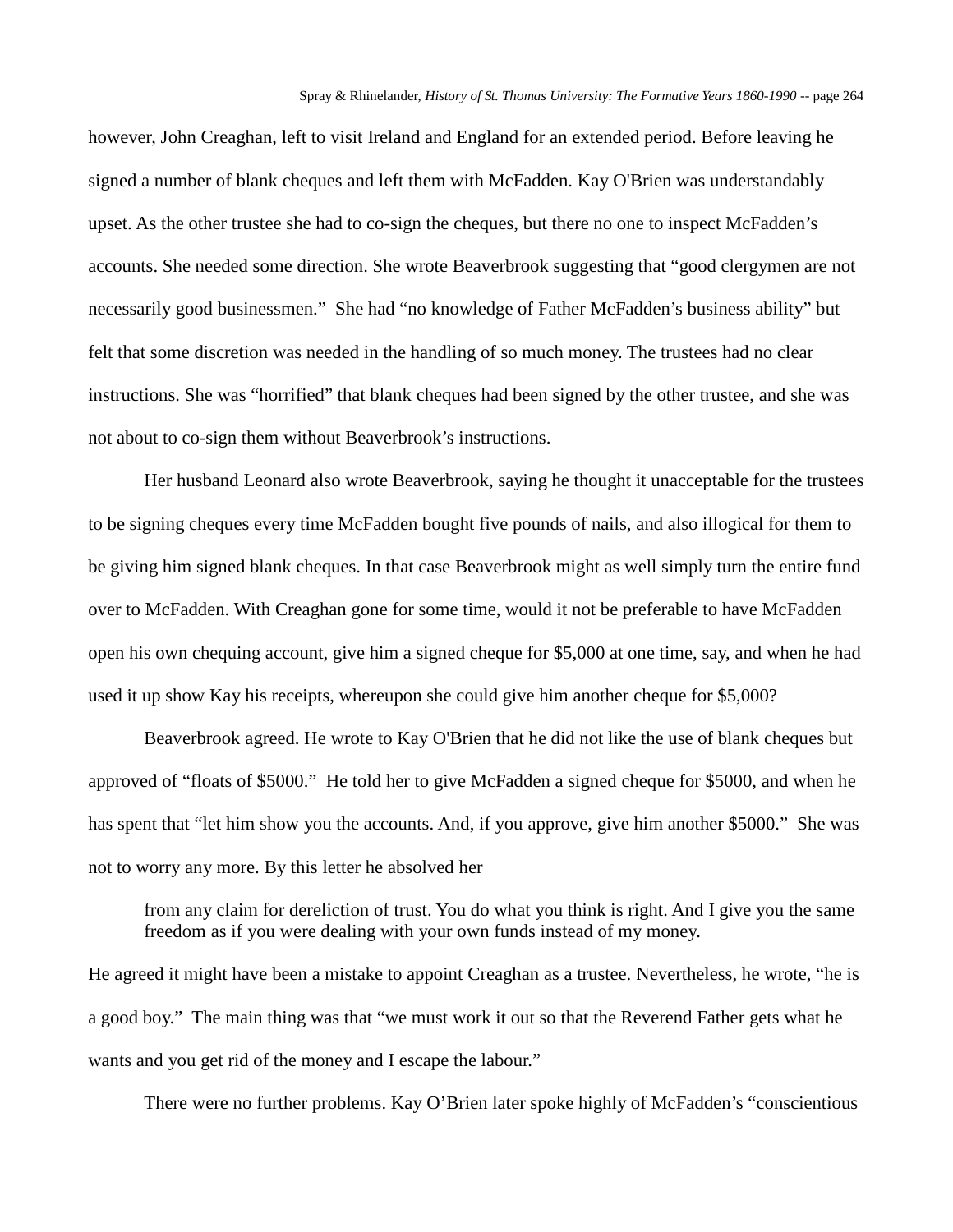attitude in spending money." If there was any problem it lay in his

scaling down to keep within his budget.... Unless you could see the impoverished little University and the depressed town that is now being given this wonderful rink to lift their spirits and to restore their faith in human nature, you could not realize the magnitude and importance of this generous gift.

### **The Lord Beaverbrook Arena**

The rink was enclosed before winter set in. On December 29, 1954, McFadden informed Beaverbrook that the windows and doors were in, the ice-making unit was installed, and the carpenters were building "a few hundred more seats for spectators," which would give the arena more capacity than in the much more expensive Newcastle rink. He was also considering putting in a heated band room "in the hope that more young people will learn to play a musical instrument." He told Beaverbrook that the building was well constructed. He had bought the steel for a better price from Rob Steel Works than from a company in Montreal. Besides, the Montreal steel in his opinion was too light for Miramichi winters. And when Robb Steel wanted \$4500 to erect the frame, McFadden had rented a crane and had local men do the job for less than half that amount. Proud of his penny-pinching, he listed other ways he had saved money. Jack Bowes, a local welder, had done all the welding for the service building gratis. Bill Kerr charged him only half the usual price for the use of tractors, cranes, trucks and equipment. Clyne Cassidy "blasted with dynamite" for the foundation and would not accept payment. Jack MacDonald gave them the best prices possible for cement. Also, "for various reasons," he was able to get about half of the lumber used at just over market price. He did not mean to convey the idea that he had

taken advantage of people or run them into hard bargains – but rather I am truly happy that I was able to direct the good will that existed so that we have a fine rink – very different from the one I envisaged, adequate though it was.

It was truly impressive, and he wanted permission to name the rink "The Beaverbrook Arena." He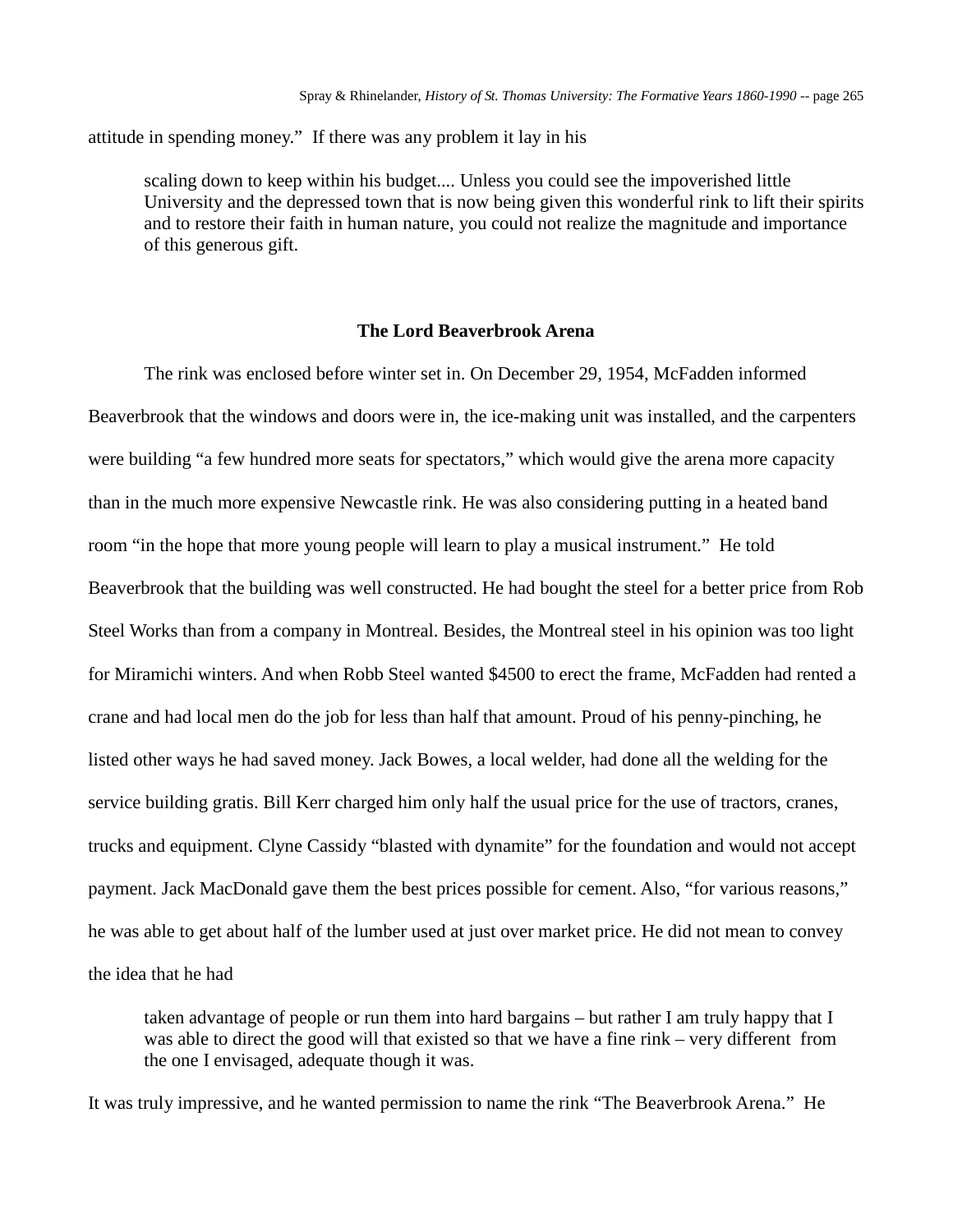expected it to be finished in a month.

Beaverbrook responded, giving McFadden permission to call the rink "The Beaverbrook Arena." Kay O'Brien, however, thought it should be called "The *Lord* Beaverbrook Arena," and with the approval of both McFadden and Creaghan, she so informed Beaverbrook. This, she felt, would add "distinction" to his gift to "St. Thomas College – the University of the Miramichi." Beaverbrook, of course, agreed.

When McFadden next wrote Beaverbrook on January 24, 1955, however, the building was still not finished. Too many little things yet remained. He was, however, thankful they had decided not to use wooden roof supports, because such a rink in MacAdam had recently collapsed. Now he wanted a suitable dedication from Beaverbrook for the arena. He also wanted to know if Beaverbrook could attend the formal opening. Beaverbrook replied that he would be unable to attend the formal opening but sent along the dedication to be placed in the arena, a favorite quote of his from his good friend from earlier days, Rudyard Kipling:

> The game is more than the player of the game And the ship is more than the crew

Finally the arena was finished. In February, 1955, Kay O'Brien wrote Beaverbrook:

Your rink is open! Wide smiles grow wider, skates flash, and St. Thomas College owns one of the finest rinks in Canada. Their enthusiasm is heart-warming, and they had the luck and skill enough to win the first inter-collegiate match played on the beautiful sheet of ice. John [Creaghan] and I have tried not to bother you with details throughout the construction, and now I shall say nothing of the figures, Mr Tweedie has them all. When you come to us next autumn to honor us by being a guest here in our home you will be grateful I know with what your magnificent gift has given the boys. It is like a dream come true, and their pride in their ownership should carry them on to many victories.

The St. Thomas hockey team's first match in the arena was indeed a 4-3 victory over UNB. In attendance was the well-known New Brunswick author and newspaper editor Stuart Trueman. In a letter to Beaverbrook he noted that this victory, the "inaugural game" for the arena, had "added to the hometown festivities." And McFadden later informed Beaverbrook that "The Lord Beaverbrook Arena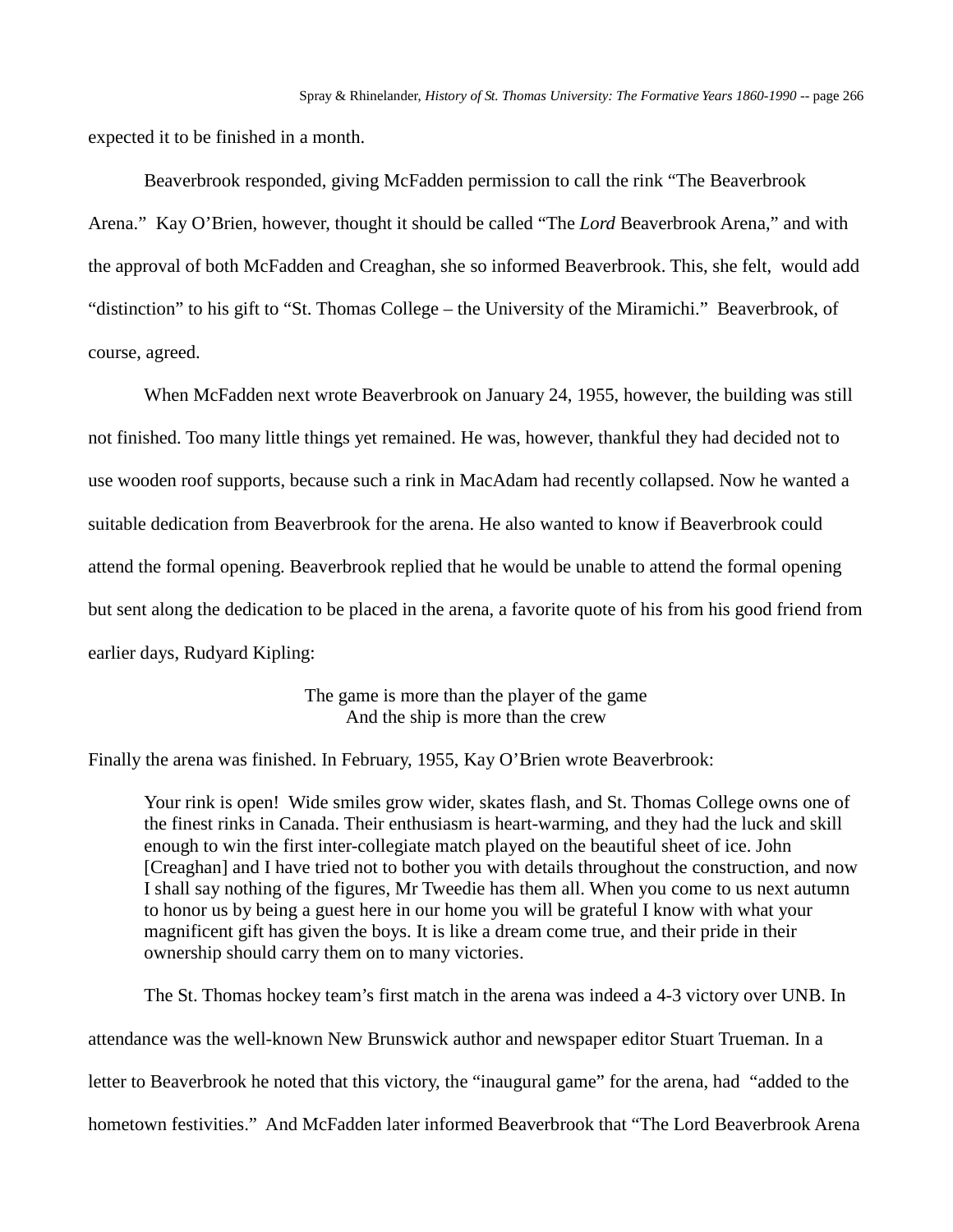is being used day and night as it provides recreation for many of the surrounding areas as well as for the College students and the boys from the [Air Force]." He promised to send a detailed report on the activities of the arena at the end of the season. Beaverbrook was delighted and looked forward to McFadden's report. He wrote him that he "got much satisfaction over the very low cost at which it was completed due to your brilliant exertions."

McFadden wrote Beaverbrook in April that the arena had proven highly successful but that the "electric consumption of ice-making is costly." He was considering having a cement floor installed so that the arena could be used for other purposes when the ice was out.

Not long after this the athletic director at St. Thomas, Vance Toner, forwarded to Beaverbrook a detailed report. The arena had been used that first year by college students for hockey, for general skating and for skating parties. It had also been used for public skating, figure skating, industrial hockey, midget hockey, bantam and pee-wee hockey, and old-timers hockey. The cadets from the nearby Air Force base used it as well. Handicapped and elderly folk had "comfortable accommodations" in the heated room in the gallery.

McFadden presented his full report on finances to the board meeting in June, 1955. The final cost of the arena was \$136,000, of which Beaverbrook's gift was \$101,000 (including interest). The remaining \$35,000 had been taken from college funds. (It would eventually be paid back by Beaverbrook.) McFadden suggested to the board that in order to get the best use out of the arena they should install a concrete floor under the ice area so it could be used year round. The estimated cost to do this was \$10,000. The board agreed with his proposal.

A year later, in 1956, the bursar, Henry McGrath, would inform the board that the cost of everything done at the arena, including the new concrete floor, was \$146,673.75. For accounting purposes, however, he had valued it at \$200,000, its replacement cost. The difference had been the result of McFadden's work in overseeing the project, securing local workers and bargaining with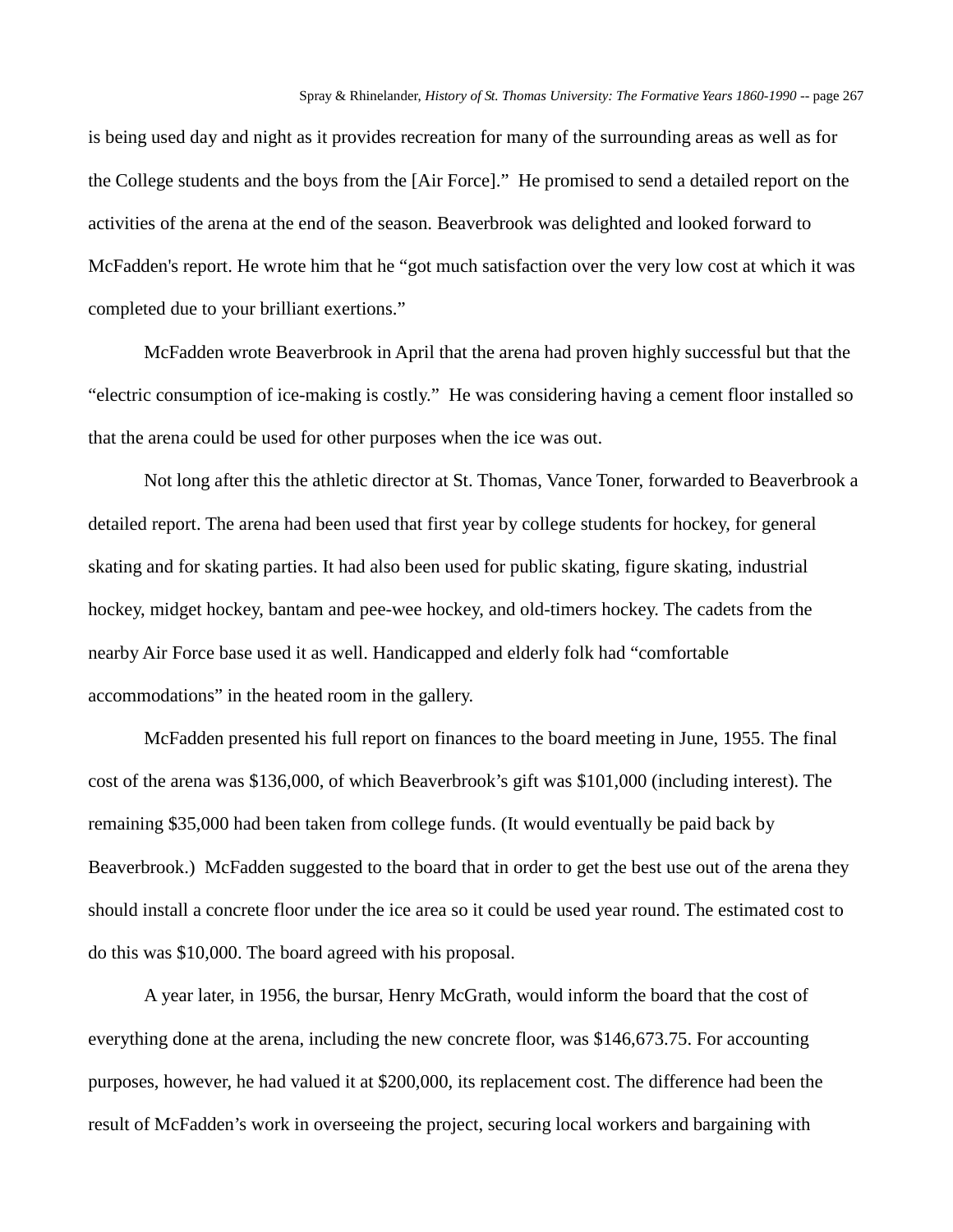suppliers.

Kay O'Brien sent Beaverbrook some clippings from the local newspapers about the use of the arena that she thought he would find "both interesting and gratifying." She remarked that "so very many in all groups enjoy the splendid rink, and I do think Father McFadden with his 'free time' built up a tremendous amount of good will in the town." After a victory by the St. Thomas hockey team over the visiting UNB team, Beaverbrook, never one to let a good opportunity to tease go by, wrote the president of UNB, Mackay, that he was "very disappointed to see that the Chatham Rink is producing better hockey players for St. Thomas than the Fredericton rink is producing for UNB." Mackay did not respond.

St. Thomas students enjoyed free entrance to all college hockey games and other activities in the arena. In 1957 McFadden recommended to the board that they provide free of charge three hundred skating hours to interested schools and

to provide coaching and direction of their teams, to sponsor their leagues and to transport the winning Miramichi teams to the various towns for the Provincial play-offs…in order to revive interest in ice activities and to instill the right principles of athletics in the youth of the district.

The board agreed, and its generosity reaped rewards. Four of those teams, at the Midget, Juvenile,

Junior and Varsity level, either won or were runner-ups in the provincial championships that year.

Although the arena was well used, it was not the gold mine Kay O'Brien had predicted. It was expensive to operate and generosity had its costs. Could they generate revenue in the summer months? Attempts to introduce roller skating, although initially popular, never caught on. Henry McGrath decided that a monster bingo in the summer might be the answer. They had been successful in other parts of the province. That caught on, and the bingos became a community activity. McGrath later remembered how it happened:

We would get a group together, maybe half a dozen, and get someone as leader who would be boss. I wouldn't be. Joe Currie, the local Fire Chief was in charge. The committee organizers included firemen, the police, university staff and local supporters. We organized the whole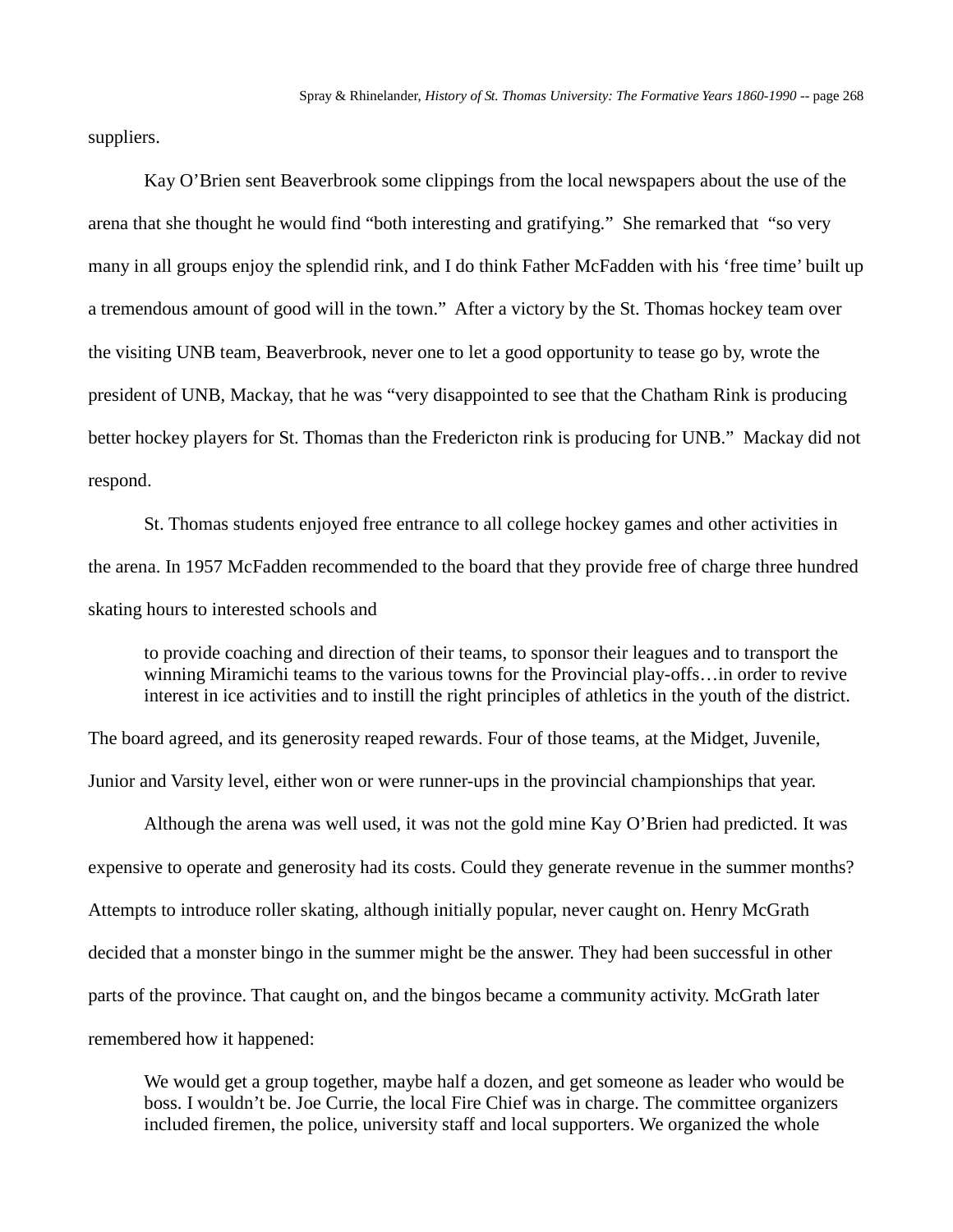thing.

[For a first prize] they got a car, a new Ford, from Pat Keoughan at cost. Pat was selling cars in Chatham at the time. He gave it to us for a month or two before the bingo. We advertised first by having Willy Barry drive. Ray my brother was the announcer, and they went all over the country, I think, Northumberland County and up maybe to Bathurst. [The bingos] were packed. They'd be sitting at the doors. The first bingo we had, it started at seven o'clock and they were sitting at the rink at a little after five to get in. Oh. my God, the crowds! The big prize was the car but we had other prizes too. There wasn't a prize under \$100. We had \$200, and we had \$500, and I think we had a couple of \$1000 prizes too. We took a chance. We hadn't paid for the car, or anything, and hadn't paid any expenses. The first bingo was the one we really made a terrific profit on. We cleared over \$7,000.

The university did its banking at the Bank of Nova Scotia and we had to borrow money to pay the winners and to have change for those selling the bingos cards and so forth. The second year the bank manager, Tom Gallivan, said 'Why don't we go up and do that. We'll look after the money for them. We'll count it and bring it back to the bank.' The whole staff came up and we had no worries at all. Viola McKendy, Clair Flanagan and Marion Smith, the whole staff. They did it. They handled the money. They brought up what they needed. They counted the cash, kept track of it all. Took it down to the bank. Put it in our account. Paid off the bank loan that we had borrowed for the car and all that. We never had a worry about it.

And some of the policemen came and said we'd better have some protection up there too. We had a lot of money there. So they were around. And the firemen were there. Everyone was watching things. Everyone was careful. There never was a bit of trouble. And there wasn't a vacant spot in that rink. The bleachers were filled, and on the floor all the chairs we could borrow plus what we had ourselves. The callers were the MacDonalds, Hector and I can't think of the other fellows' names. One was the manager of Loggie's store over there. The other fellow worked at the Customs in Chatham. They were used to doing that. They had run bingos in different places, calling and all that. But the general manager of the whole thing was Joe Currie.

No one was paid anything. The bingos went on for four or five years. But then, you see, the novelty wore off and we had had to get out of it because we thought we might get caught.

McGrath did not explain what he thought might have been illegal about it. His greatest fear was that

there might have been a double winner for the big prize, and they would have had to buy a second car.

### **The Beaverbrook Library**

While Beaverbrook was at St. Thomas getting his honorary degree he paid a visit to the library.

It was a relatively small library, and being the author of several books himself Beaverbrook decided to

do something to improve it. Visiting the O'Briens in Chatham in 1954, while the hockey arena was in

the middle of construction, he mentioned that he would like to see a catalogue of its books. Following

up on his suggestion, Kay O'Brien spoke to McFadden. He informed her that English Language and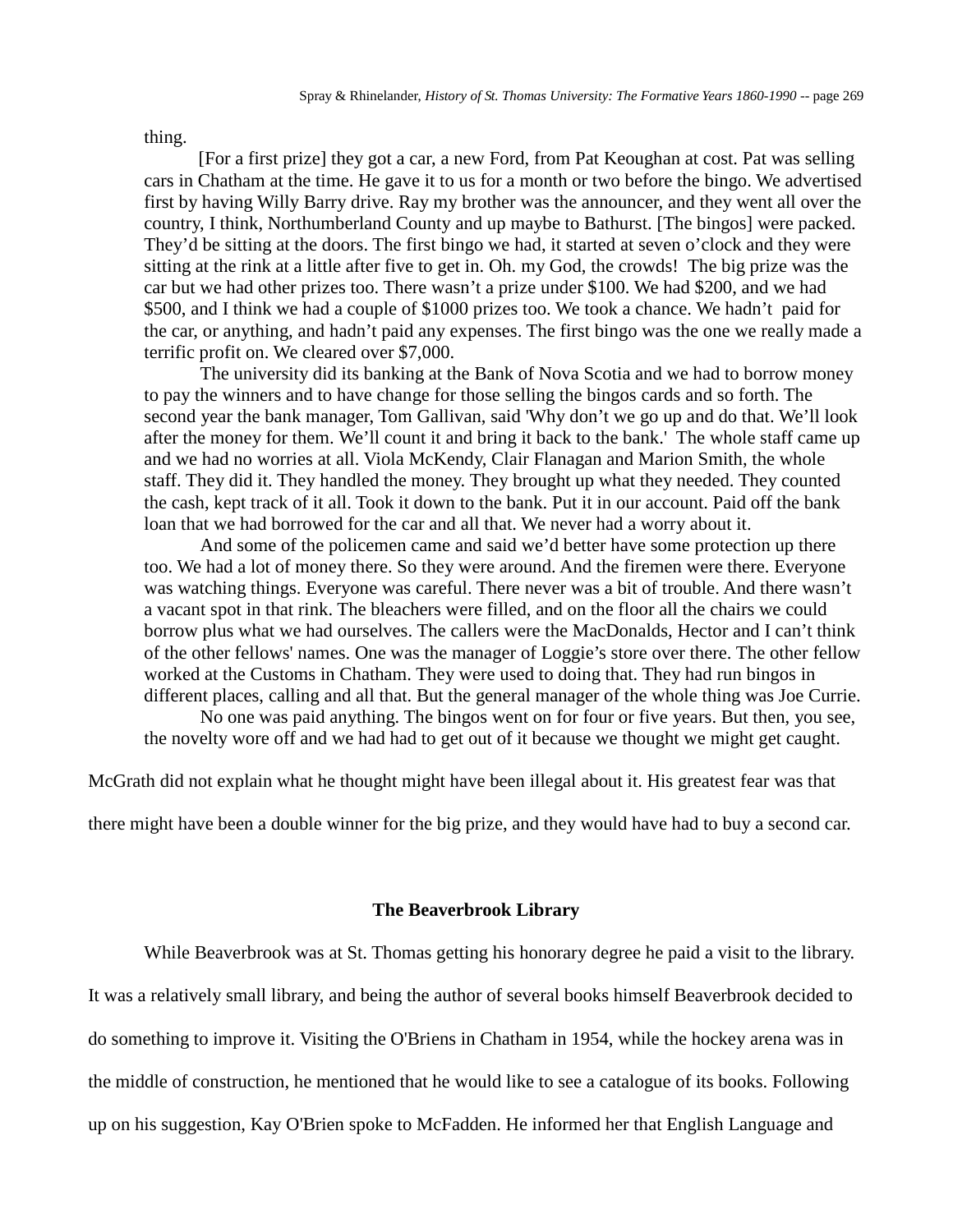Literature was the best collection but there were also a fair numbers of books on Religion and Philosophy. The social sciences, education and the pure sciences left "much to be desired." Altogether the library contained some 6,000 books not including about 1,500 law books and various periodicals and miscellaneous papers.

A summary of its holdings was sent to Beaverbrook. About three weeks later, on December 9, he wrote McFadden a short note enclosing a list of books he proposed to donate to St. Thomas. "It is just the first list – others will follow," he wrote. McFadden was to cross off the list any books not needed since "it may well be that some of the historical literature is too comprehensive for your purposes." Shortly after this he wrote again, promising more books, but asking McFadden not to announce the gift "until after the books are delivered."

McFadden replied a short while later that the promise of additional books for the library had "electrified the campus." The librarian and professor of English Literature, Robert Whalen, were having a difficult time trying to decide whether or not any books should be deleted from the list. Whalen wrote McFadden that since the library holdings in "the critical and background material of English Literature are very small, I cannot honestly say, after studying the proposed list of books, that any of them could be described as unnecessary or in any sense of small value to the library." He thought they would fit well into courses in the English department, which that semester were offering courses in the literature of the seventeenth century, the Augustan age, the Romantic age and the Victorian period. The books would "supply a need which until now has been alleviated only by interlibrary loans and the meagre yearly additions to our library the budget has allowed." Whalen suggested that some specialized reference books were not essential and could be eliminated. McFadden passed the letter on to Beaverbrook and told him the college would be "truly heartened and gladdened" to receive any of the volumes on the lists he had sent.

Beaverbrook consulted Dr. Alfred Bailey, then librarian at UNB, about books he might give to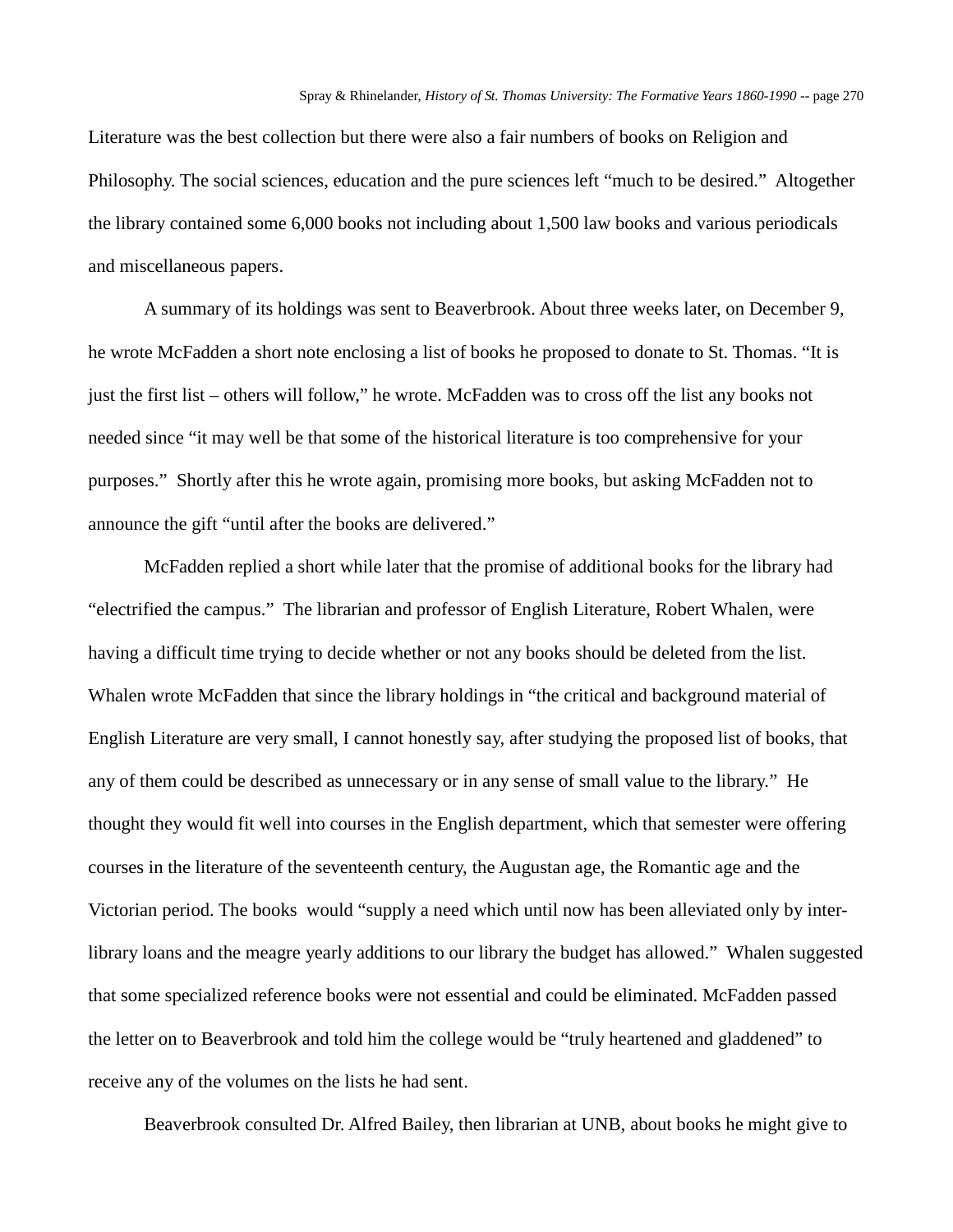St. Thomas, eventually receiving from him an extensive, three-part list. He also received lists of Canadian books for St. Thomas from well-known poet Fred Cogswell and Dr. Desmond Pacey of the UNB English Department. On December 18 he informed his secretary, Margaret Ince, that he had decided to give St. Thomas "five hundred or a thousand books" from the lists. He had already "pruned" Dr. Bailey's list "quite considerably." McFadden, with Whalen's help, had also cut some books from the lists. Any duplicates in the Beaverbrook Collection at the UNB Library were to be sent to St. Thomas.

Interestingly, Beaverbrook also instructed his secretary to check the list of books that McFadden had not yet seen in order to ensure "that works on the Index are not included." He was, of course, referring to the *Index Librorum Prohibitorum,* the list of books that Roman Catholics were forbidden to read. (The index, first published in 1559, would not be abolished until 1966 by Pope Paul VI.) The list he got back from McFadden had "already passed the test with the Holy Fathers." Also, since St. Thomas was a Catholic institution, he asked her to consult Dr. Stanley Morison, a friend of his in London, someone knowledgeable who "would be willing to work hard for a Roman Catholic institution." Morison, an English typographer who was presently typographical adviser to the Cambridge University Press and editor of the history of the London *Times*, was also a noted book collector.

It is equally interesting to note Beaverbrook's other reservations about education at St. Thomas. As he wrote his secretary:

Yes, Mrs. Ince, I think I have done enough for St. Thomas but you might let me have when I go to Canada a list of the books that they wanted and did not get.... I want to give this College a good comprehensive Library with a predominately English Collection, but I do not intend to give them any books that are highly valuable in the first instance. St. Thomas is a small University that grants degrees, but the standard of education is not too high. It is entirely in the charge of Priests.

He appears to have been unaware that neither Professors Campbell nor Whalen at St. Thomas were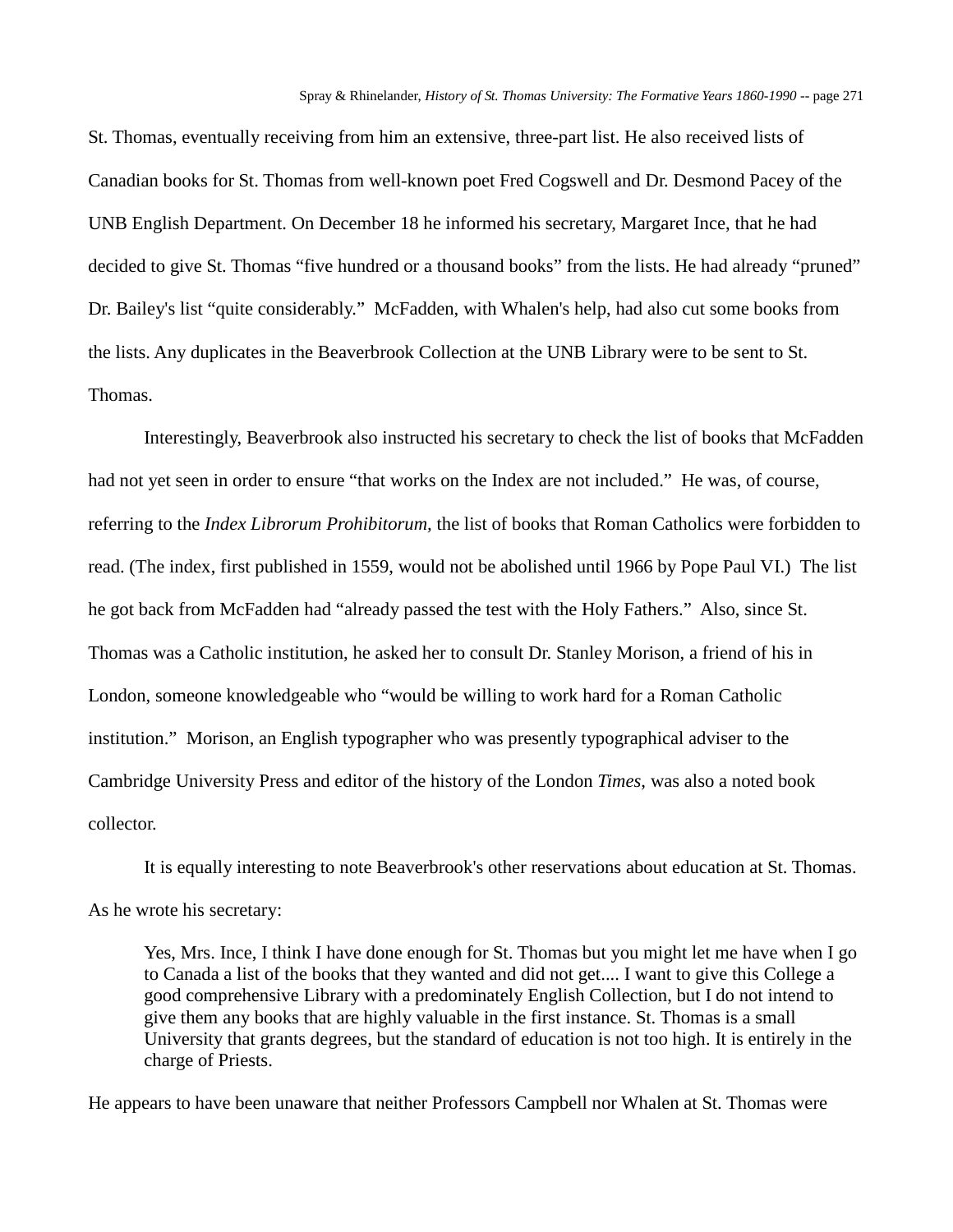priests, or that Campbell had an MA and a PhD from Fordham, or that Whalen had been educated at UNB. Nevertheless, it is worth noting Beaverbrook's personal involvement in the choosing of books. Books of reference were his first priority. English literature came second. Once his secretary had decided which books to order from England, she was to buy them "if they are cheap," but if the price of a book was more than ten shillings she was to consult him. For the time being the list was limited to 600 books. "By the way," he instructed her, "I have struck out as many American works as I possibly could. I am not partial to giving them American works – some, but not too many."

In January, 1955, he asked her to contact a book seller to buy a set of *Encyclopaedia Britannica* for St. Thomas. She was to explain that it was for St. Thomas University and that he was buying it and that "I want it cheap, because it is a very small university. I do not want it for nothing, not at all, but I want it at a reasonable price." She was also to have a special bookplate printed for the books going to St. Thomas, "a Beaverbrook book plate on different lines from the one used at UNB." She did so, but he was disappointed with the samples. He instructed her to give the job instead to Michael Wardell, Editor of the Fredericton *Daily Gleaner*. The plates were to be put on when the books arrived in New Brunswick. McFadden was to be instructed "that these volumes be kept separate from other books in your Library and that they should be classified as part of the Beaverbrook Library." By May, 1955, six hundred sixty-six books had been sent to St. Thomas.

Beaverbrook also consulted Louise Manny, the Librarian of the Old Manse Library in Newcastle, his boyhood home, which he had had donated to the town. She transferred a number of books to the new Beaverbrook collection at St. Thomas's library, including a complete set of the British *Dictionary of National Biography*, books that she believed would be more suitable for a university library than a public library.

Beaverbrook would continue over the years to send books to St. Thomas. He would write letters asking if they had this or that book, and if they did not he would send them a copy. In January, 1956, he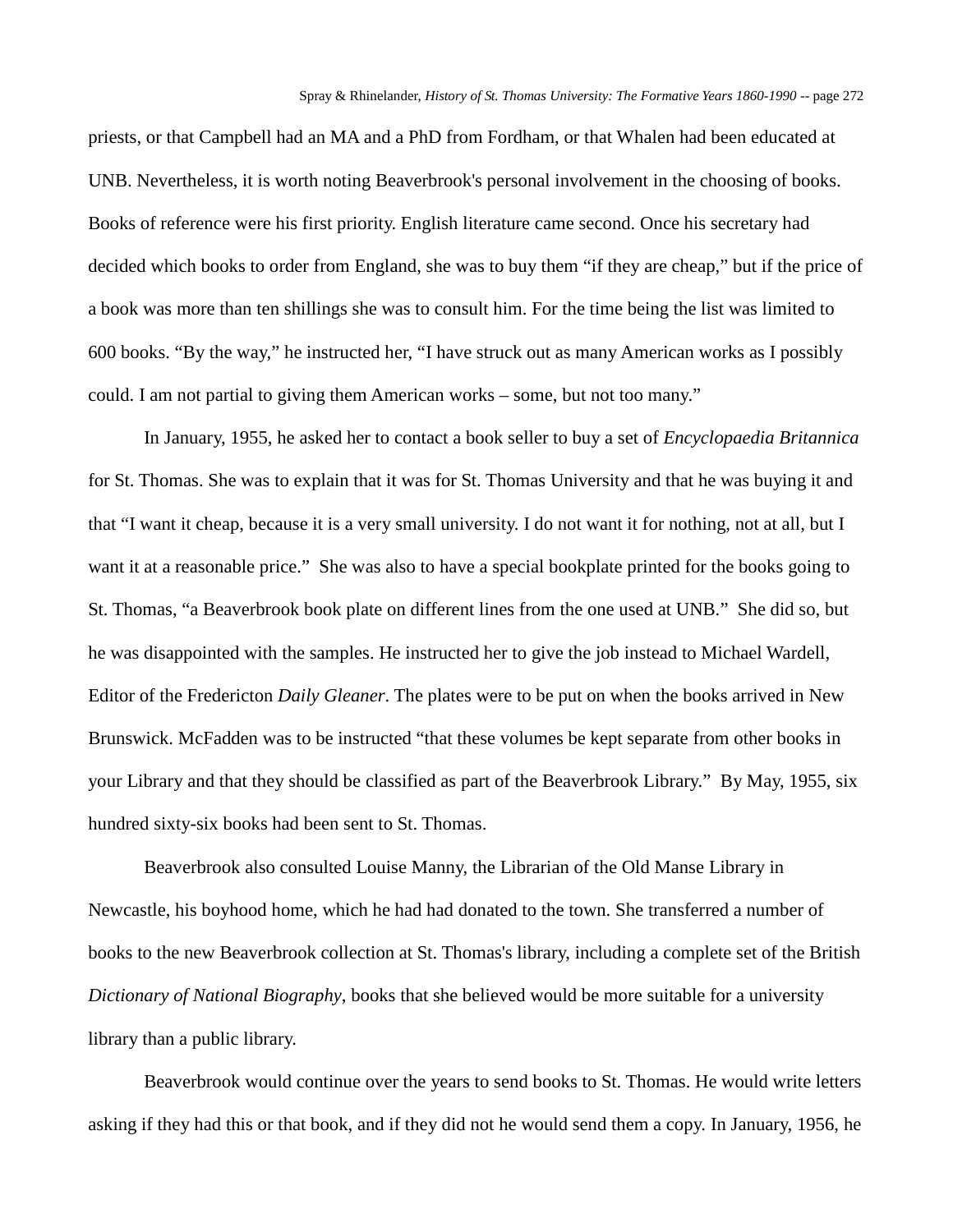wrote to say he was concerned that he had not received any requests for books from the St. Thomas librarian. The librarian at this time was Fr. Thomas McKendy, a liturgical scholar. Michael Nowlan, who worked under McKendy for a few years and helped him shelve some of the books in the new Beaverbrook Collection, remembers him as an exceptional mentor and a librarian ahead of his time. McFadden replied to Beaverbrook that "Fr. McKendy, I believe, thought it would be rather indelicate to request further books – keeping in mind that he had given your Lordship such a list on the occasion of your visit last fall." McKendy subsequently wrote a letter of apology to Beaverbrook's secretary Margaret Ince for his tardiness in answering letters and expressing the gratitude of everyone at St. Thomas for the

generous and continued interest in our Library. We are now, through Lord Beaverbrook's kind benefaction, in possession of many important sets and individual volumes which would have been beyond our means. The Beaverbrook Library is our pride and joy. As Librarian I can vouch for the appreciation of the faculty, students and librarians.

Ince replied that if he needed any more reference books he should write Lord Beaverbrook directly. "He is most anxious for the University to have a good library. But," she scolded him, "that requires your active cooperation." Apparently McKendy did nothing, for a month later he received another letter from her informing him once again that

Lord Beaverbrook is keen for the College to have a good reference library. So would you let me know whether you require any more books to make up your collection of works of reference? Or are you sufficiently supplied?

McKendy got to work. Wickedly perhaps, he asked for copies of D. H. Lawrence's essays and poems, and also George Moore's *Evelyn Innes*, probably anticipating that the request would be denied since he would have known they were on the *Index*. He also asked for those works listed in the 1952 publication *Syntopicon: An Index to the Great Ideas* that had been crossed off the earlier lists. When these were denied, the rector, McFadden, wrote to Beaverbrook asking if he was questioning the "advisability of getting these particular books" for St. Thomas, since McKendy believed "they could be put to very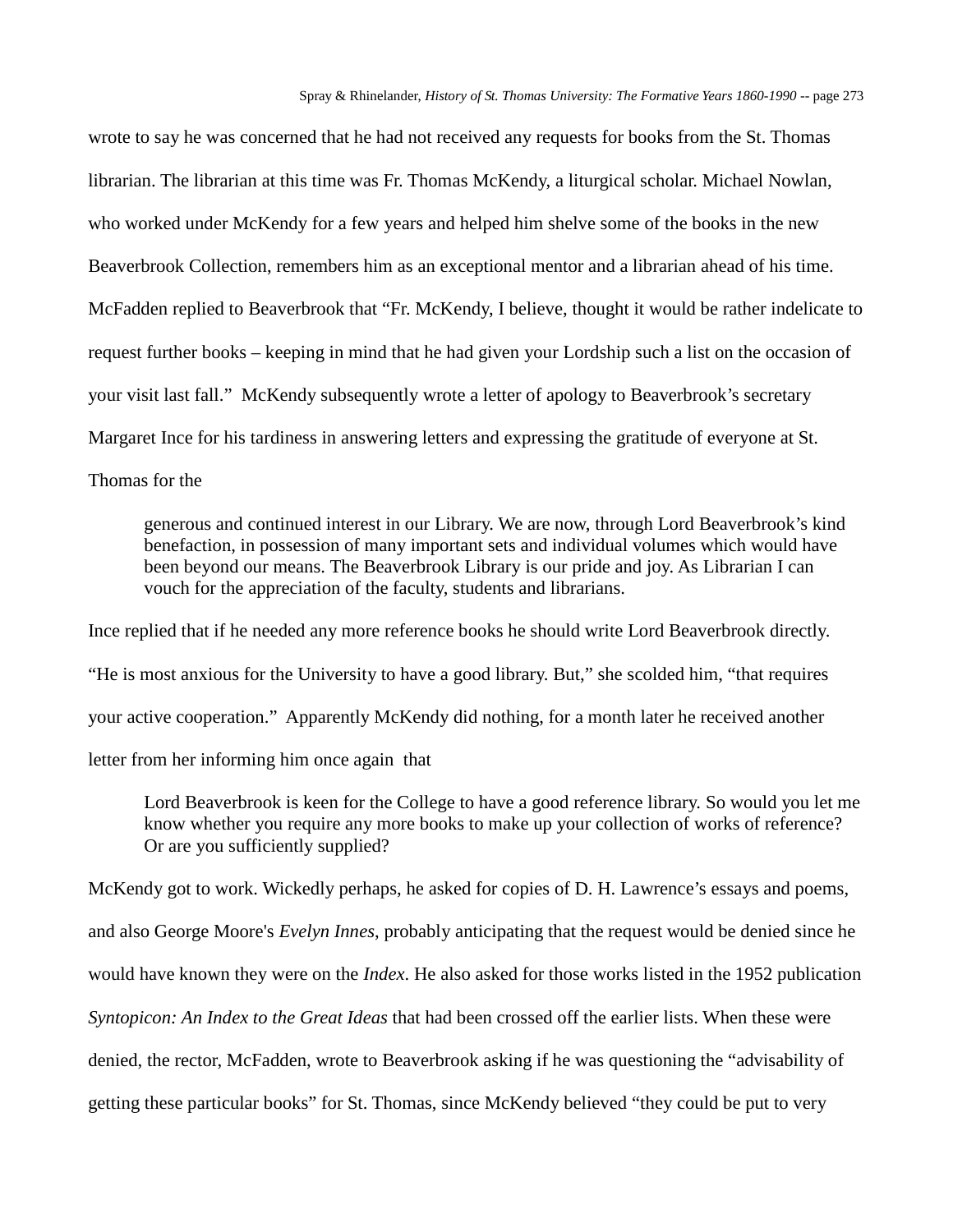good use." Beaverbrook, apparently more anxious to apply Catholic censorship than the Holy Fathers at St. Thomas, replied:

I do question the advisability of purchasing this series of Great Books for your library. I will get some of the individual works for you if you send me [a selection] of works in the series. But as some of the books are on the Index I do not want to send any of those books to your library.

When Beaverbrook learned in September 1957 that his friend the lawyer J. J. Fraser Winslow was moving from his home in Fredericton to smaller quarters and had no room for all his books, he asked if any of them might be suitable for St. Thomas. If so, he would be "glad to collect them from you and deliver them as a gift from you." He added sardonically: "St. Thomas is a good institution. True it does not teach its students Episcopalianism, Presbyterianism, Predestination or Conformity. But it does turn out some good boys." Winslow sent him a number of books, which he sent on to St. Thomas. In a letter of thanks, Beaverbrook told Winslow he was expecting a large shipment of books for St. Thomas from his friend Dr. Morison in London. "In time, amongst us," he wrote, "we will build up a good library for that institution."

In February, 1958, McFadden thanked Beaverbrook for getting Morison interested in their library. Two months later Morison's secretary sent McFadden a list of books that he (Morison) had given Beaverbrook for the St. Thomas library. Books continued to arrive at St. Thomas from London, and in June, 1959, Beaverbrook's secretary informed McFadden that Dr. Morison "who gave a great many books to your library" would be in Fredericton on September 15. "I am to add that he has still got a very big library." McFadden caught on quickly and thanked her for the information. He informed her that the following year St. Thomas, "our modest Miramichi institution," would be celebrating its golden anniversary. He wondered if it would be possible for Dr. Morison to come to Chatham to give a talk on liturgy. This would give them the opportunity "to offer an honorary degree to our distinguished visitor – as well as to any others whom Lord Beaverbrook would wish to honor."

Shortly after this Beaverbrook informed McFadden that Dr. Morison accepts "with real pleasure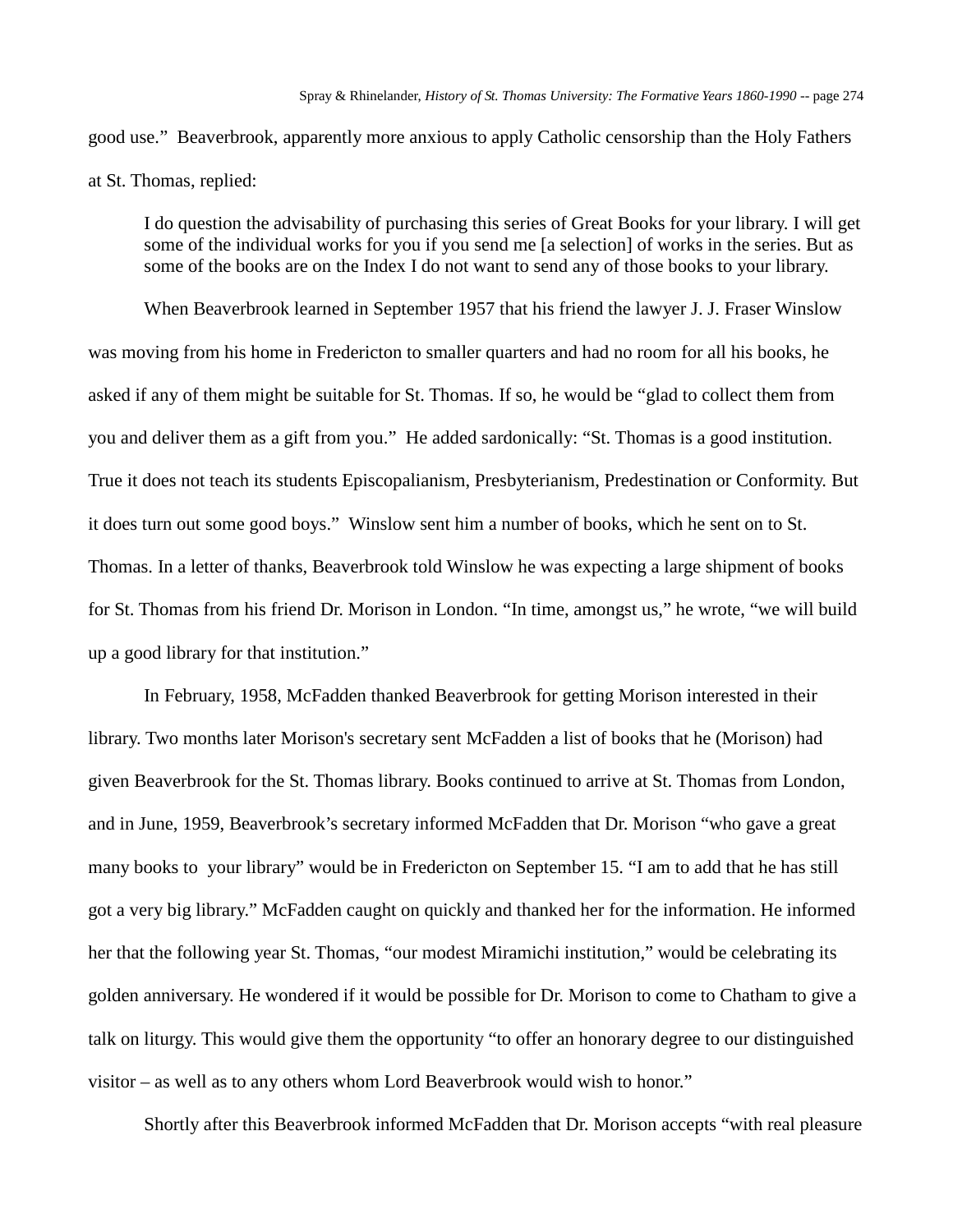the honour you propose to confer upon him. He regards it as a distinction." He added:

In case I have not mentioned it to you before, his honours include degrees from Oxford, Cambridge, and Birmingham, and gold medals from the Bibliographical Society in London and the American Institute of Graphic Arts. He is an Honorary Fellow of the Royal College of Art in London, the Newbury Library in Chicago, and Pierpoint Morgan Library, New York.

At the bottom of the letter he added: "You might wish to consider making him [an honorary] Doctor of Divinity." McFadden was only too happy to comply.

At about the same time, Beaverbrook also became interested in erecting a statue of St. Thomas Aquinas "in New Brunswick," presumably at St. Thomas. He wrote the Pontifical Institute of Mediaeval Studies in Toronto several letters between June and October, 1959. In his first letter he informed the Director of the Institute that since there were "many versions" of the saint's likeness, he would like to conform "to the Canadian practice." He wanted to know where in Canada "there is in existence a statue of the Saint so that I may study it." He was informed that there was "no 'properly' Canadian design for the subject," but they would try to find more information for him. Beaverbrook appears still to have been pursuing his idea in October, although he does not appear in the end to have done anything about it. At the time, he was hearing rumours that St. Thomas might establish a presence on the UNB campus, so perhaps he was thinking of providing a statue for the new location. Oddly, no one seems to have remembered the statue of Aquinas that Bishop Barry had commissioned, erected, and blessed at St. Thomas College in 1910.

#### **St. Thomas Solvent but Insecure**

When the board met in June 1955, the rector was happy to report that, according to the bishop, St. Thomas would be receiving \$50,000 from the financial drive. This was in addition to the \$42,000 received over the last two years. During the previous year the college had also received some \$22,000 from government grants and bequests. Most heartening of all had been Beaverbrook's munificence in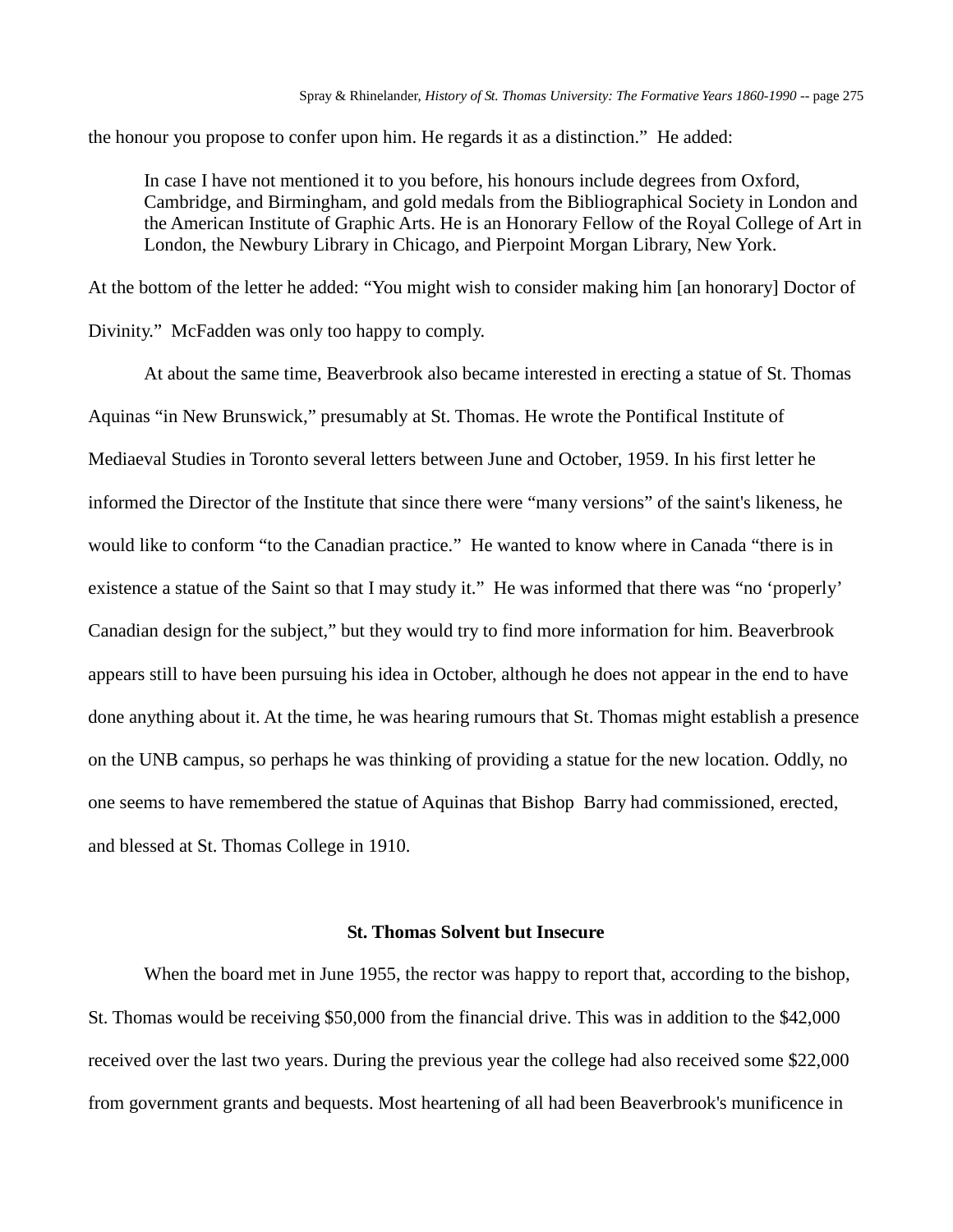the form of the new Lord Beaverbrook Arena and the Beaverbrook Collection for the library. St. Thomas, it seemed, had finally become solvent.

Yet its future was uncertain. In spite of the college's recent successes, the supportive community, its strengthened faculty, and full enrolment, some fundamental, inter-connected issues remained unresolved.

At the board meeting in 1955, members tentatively broached some of those issues. Was the board, one member asked, looking at Catholic education "in the correct light"? St. Thomas was the only English-speaking Catholic college in New Brunswick, yet UNB enrolled a large number of English-speaking Catholics. Rector McFadden suggested that perhaps the college was "not fulfilling the function given it by Divine Providence." Perhaps some sort of agreement should be negotiated with UNB to look after the Catholic students. Might it not be wise meanwhile for the bishop to ask other bishops to share "the burden of providing Christian education for the English-speaking Catholics of the Province"? This was a delicate but long-standing issue. It had come up many times before, notably in discussions the previous decade between the rector and the bishops of Bathurst and Saint John. Those discussions had failed to produce any agreement that the two dioceses would work together to improve higher education for English-speaking Catholics. Did the chancellor have any suggestions about resolving that issue?

The bishop must have been embarrassed by the question. Unknown to everyone else at the table, as we have noted previously, a move was afoot to transfer Chatham and the rest of the Englishspeaking areas of the Bathurst diocese to the diocese of Saint John. It was part of a general reorganization of the affairs of the Catholic church in New Brunswick that would create francophone dioceses located in Edmundston, Bathurst and Moncton, and a single anglophone diocese located in Saint John. The linguistic controversies of the previous half-century had so poisoned the well that, in the minds of the authorities, separation was the only way to achieve peace. The person charged with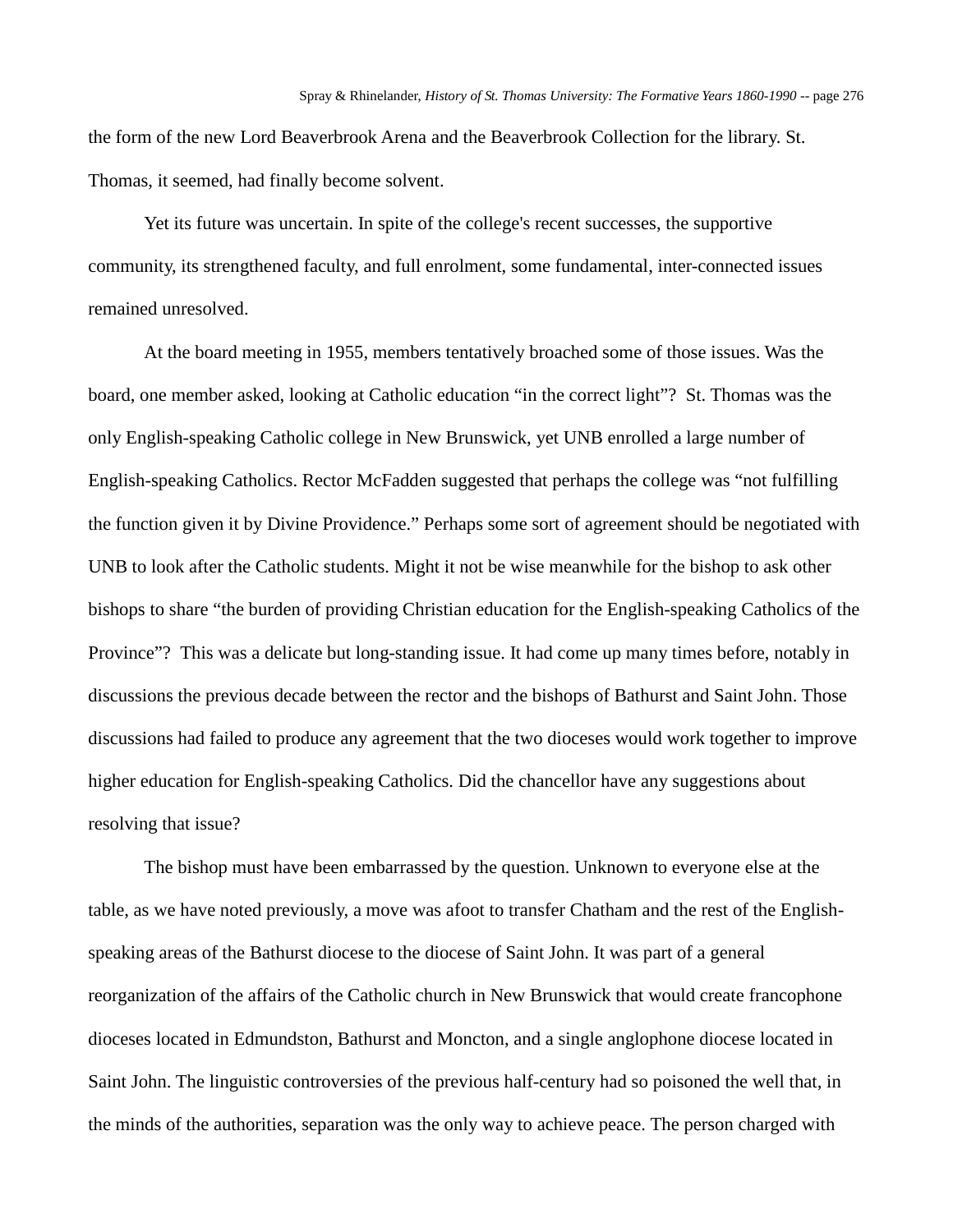carrying out the anglophone aspect of the reorganization was the new (anglophone) bishop of Saint John, Alfred Leverman, originally from Newfoundland, who had replaced Bishop Bray after his death in June of 1953. Yet, by protocol, such a diocesan boundary change had to be kept a tight secret until it was finally approved by the Vatican. (It would only be approved and made public in 1959.) LeBlanc knew that such a change would see him replaced as St. Thomas's chancellor by the Bishop of Saint John. That would change St. Thomas's situation, especially in light of the interest shown by the previous bishop of Saint John in establishing a Catholic college in his city. No doubt feeling somewhat hot under his collar, LeBlanc said that he approved of the matter "whole-heartedly" and would "bring this important matter up with other Bishops in the Province." He then informed the board that he had to leave for another engagement in Moncton, but that they should continue the meeting without him. We can appreciate the relief he must have felt at the excuse to leave.

After the bishop left, the board expressed its "great appreciation of the warmth of his Excellency's understanding of the problems of [St. Thomas] in its capacity as the only Englishspeaking higher educational organization in the province, which unique position caused the Board great concern – not only in matters of education but of finance, and particularly as regards the future as to its aims and responsibilities." With hindsight the resolution was deeply ironic. LeBlanc indeed understood the problems facing St. Thomas, better than the rest of his board, yet he was not at liberty to talk about them. For the moment the members, besides noting its concerns, could do little but wait to see what would emerge from his talks with "the other bishops."

## **Beaverbrook Scholarships**

Meanwhile, academic life went on as usual for St. Thomas's students. Some of them were outstanding students, but often coming from poor families they had little chance to pursue their education. Beaverbrook in his concern to extend his help to his fellow Tommies (he was, after all, an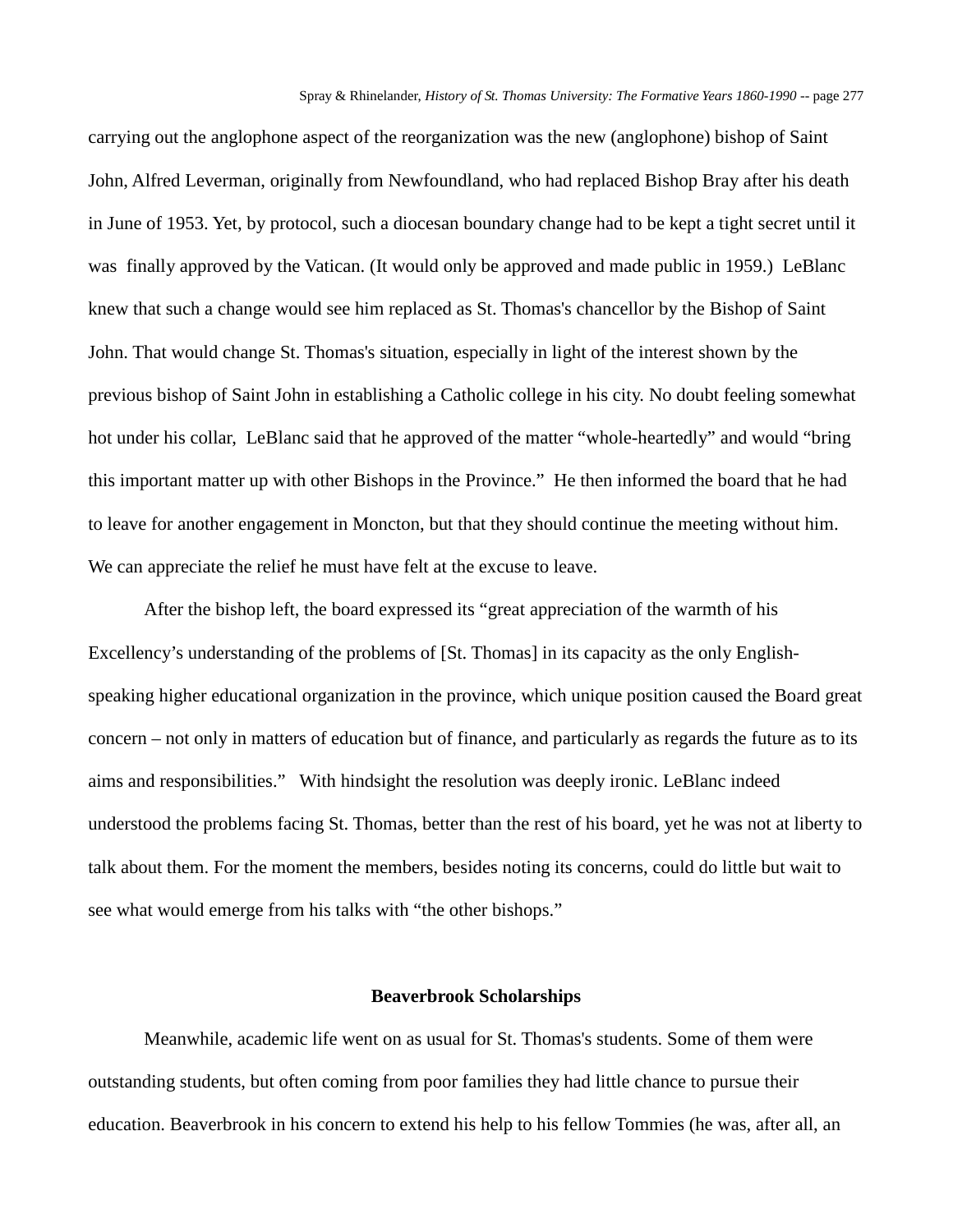honorary member of the class of '54) attempted some remedies. For a number of years he had had been providing scholarships for undergraduates and graduate students at UNB. In 1955 he decided to open these scholarships to all university students in New Brunswick, including those at St. Thomas, along with Mount Allison, Saint-Joseph, Saint-Louis, and Collège du Sacré Coeur. Colin Mackay, president of UNB, objected. The three smallest universities, meaning the Catholic ones, he said did not "have the standards" necessary to be members of the National Conference of Canadian Universities [NCCU], the closest thing to a university accreditation body in Canada. None of the three had in fact applied for membership in the NCCU.

Beaverbrook, as usual, paid little attention to such objections. As he wrote McFadden, he had "a deep interest in St. Thomas" and wanted "to see it develop." He was "anxious to get graduates from the College over here at London University," because he felt "it would help the morale at home." But he cautioned McFadden that he "should send us real good men." He had been concerned about one St. Thomas student who was not doing well, although a year later he was full of praise for the same student who had settled in and was now getting excellent reports from his graduate supervisor. And over the years a number of St. Thomas graduates (including William Spray) would take advantage of the opportunity to study in London. Even more undergraduates benefited from "Lord Beaverbrook Undergraduate Scholarships" when Beaverbrook opened them to St. Thomas students. He also made available other special scholarships to St. Thomas graduates. In 1957, for example, McFadden would thank Beaverbrook for making it possible for three teachers, graduates of St. Thomas, to pursue educational studies in England the following year: David Hunt, his wife Marion Rockcliffe, and Lawrence Desmond. He would also mention Leonard Doucet, presently pursuing his doctorate at Brown University in Rhode Island, who had benefited from his graduate studies in London with a Beaverbrook scholarship. And in 1958, McFadden would write to Beaverbrook of the pleasure it gave him to report that 1950 St. Thomas graduate Daniel Hurley, who had been recently receiving a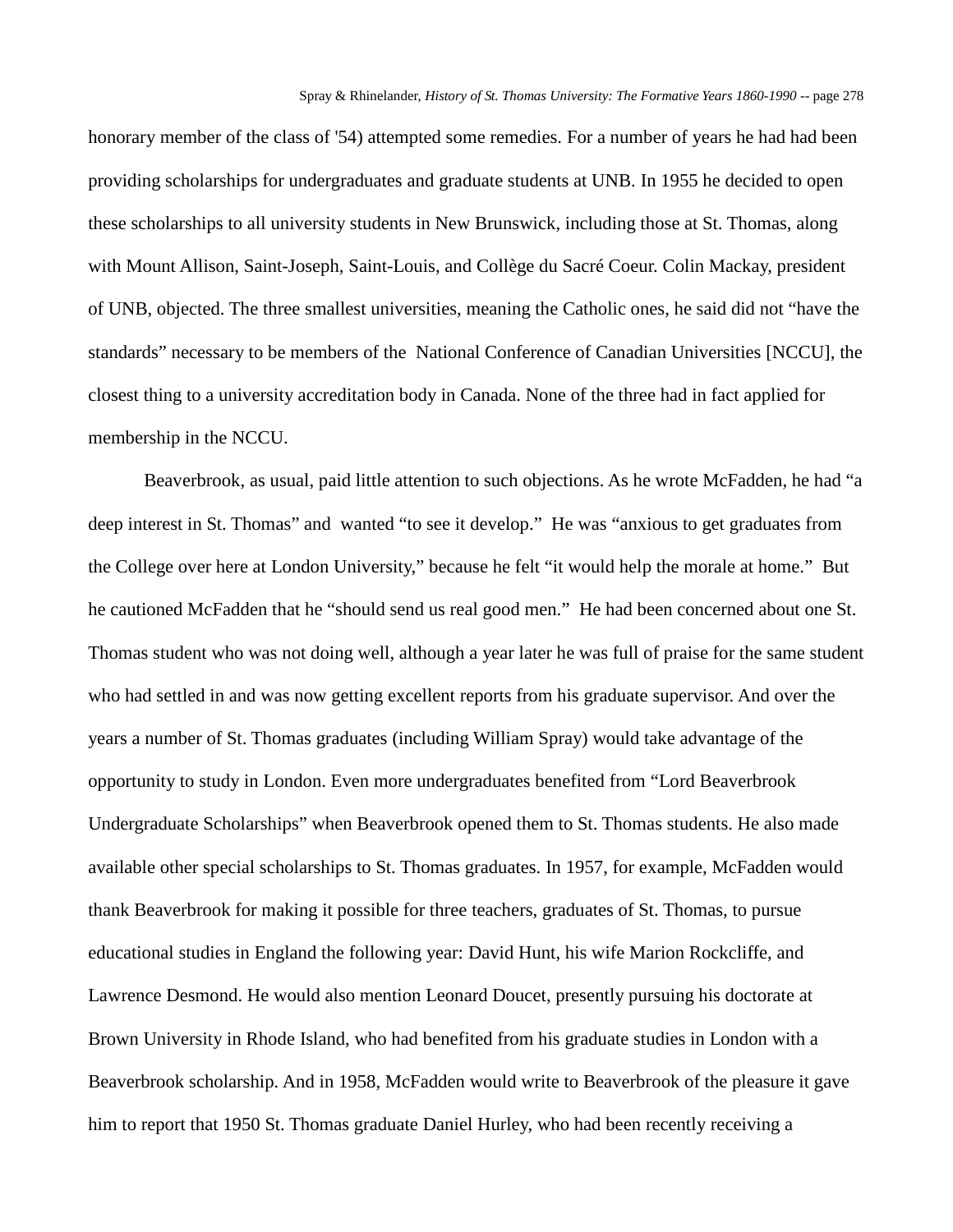Beaverbrook scholarship to study at the UNB Law School, had been selected to study abroad with the help of another Beaverbrook scholarship.

With the dedication of its priests and its fastidious rector, and especially with Beaverbrook's personal care and concern, St. Thomas by the mid-1950s seemed to have turned the corner, both financially and academically. Chatham could boast of its own "St. Thomas College – the University on the Miramichi." Yet, several issues remained unresolved, issues that affected the very future of St. Thomas and indeed the intellectual life of the Miramichi itself. Some sort of resolution had to be found, no matter how painful. St. Thomas was entering a difficult period as it approached the fiftieth anniversary of its establishment under that name.

## **Bathurst Diocese vs Saint John Diocese**

The Beaverbrook bequests by way of the new arena, library additions, and student scholarships gave a strong forward momentum to St. Thomas. In 1955 and 1956, McFadden and his board members in Chatham were contemplating the construction of some new buildings on the campus to meet growing needs. Thanks to the bishop's fund-raising campaign, the government grants that McFadden had secured, and some other bequests, building funds were finally available. McFadden intended to present specific building plans to the meeting of his board planned for June  $20<sup>th</sup>$ , 1956. Bishop LeBlanc, however, having in mind long-standing but hitherto secret negotiations with Bishop Leverman of Saint John concerning the redrawing of the boundaries of the two dioceses, was reluctant to allow the rector to go ahead with presenting any building plans. On June 8 he wrote McFadden that "the more I reflect on the matter the less I am of opinion that we should build this year." The cost of building materials were high, he said, and many things were simply not available. The major reason, however, was that until they had "a definite light thrown on any possible project in the Saint John Diocese" they should not proceed.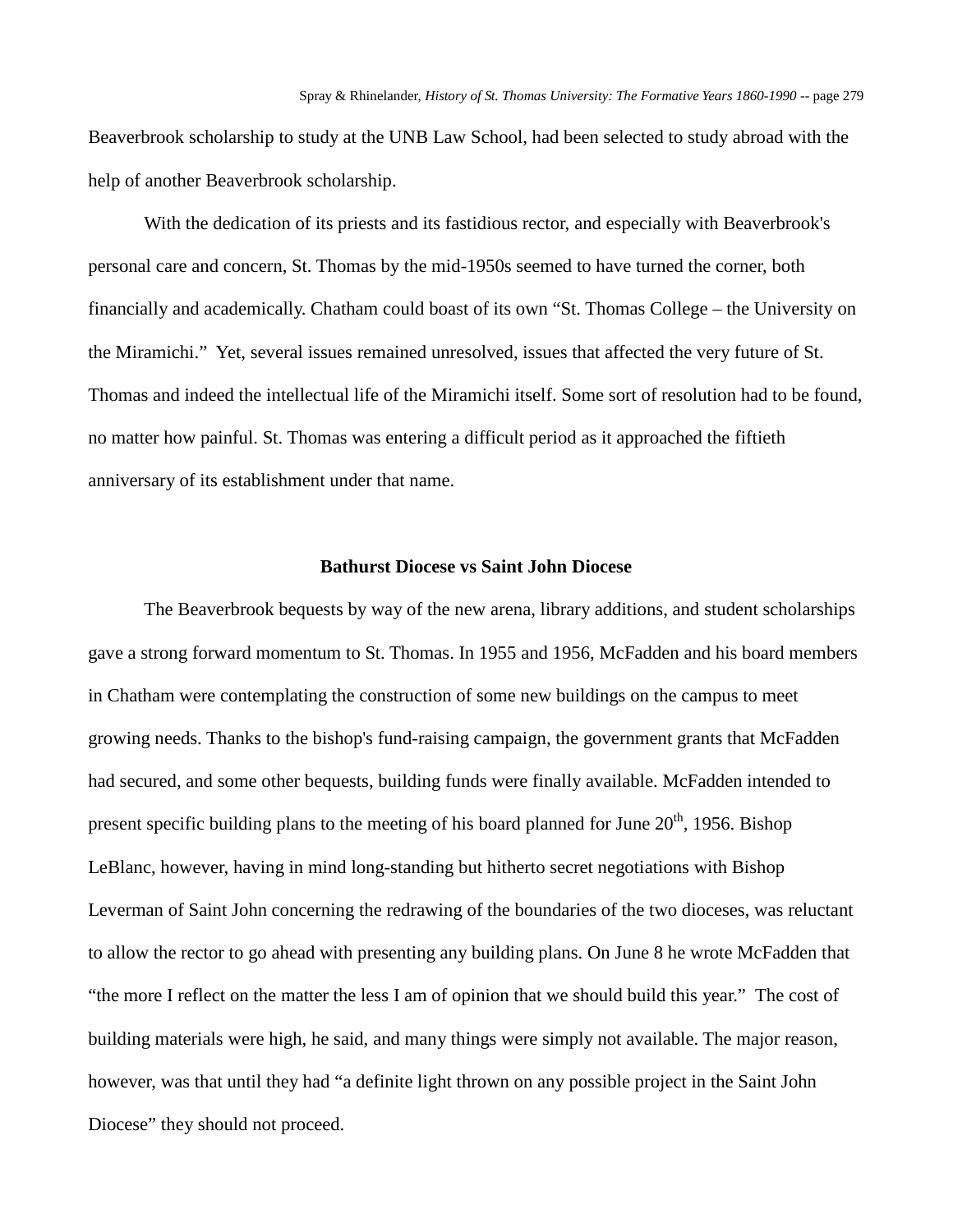"Any possible project" in reality included plans to transfer Chatham and other English-speaking areas of the Bathurst diocese to the Saint John diocese, although neither the rector nor the members of his board at St. Thomas were aware of it. It was not a new idea. Such a possibility had arisen fifty years earlier, as we saw in Chapter 2, when St. Thomas's founder Bishop Thomas Barry had attempted unsuccessfully to arrange with the Vatican for a redrawing of provincial Diocesan boundaries so as to separate Chatham and other English-speaking areas from the French-speaking areas around Bathurst and further north. When Patrick Bray, bishop of Saint John, died in 1953, he had been replaced as bishop by Alfred Leverman in September of that year. Leverman, born in St. John's, Newfoundland, at the time of his appointment had been Auxiliary Bishop of Halifax. Almost immediately Leverman had been involved in negotiations to redraw the boundaries of the two Catholic dioceses of Bathurst and Saint John. The consequences for St. Thomas itself were major. If Chatham were transferred from Bathurst to Saint John, the chancellorship at St. Thomas would similarly be transferred from LeBlanc to Leverman, since by tradition (though not legislation) the diocesan bishop was the college's chancellor. The negotiations, which would be conducted in secret for the next six years, involved the bishop of Saint John (Leverman), the Pope (represented by the Apostolic Delegate in Ottawa), and the bishop of Bathurst (LeBlanc).

In a letter dated February 24, 1955, Leverman explained his involvement to the new Apostolic Delegate "for his consideration" concerning "a matter which may have considerable consequences for the spiritual and temporal welfare" of his Saint John diocese. According to Leverman, he attended the annual meeting of Catholic bishops in Ottawa in 1953 one month after he was installed as Bishop of Saint John. He was given "very explicit instructions" by the Delegate's predecessor about "the welfare of his Diocese."

I was told that the County of Northumberland would be restored to this Diocese. This meant that the English-speaking College of St. Thomas in Chatham, together with some twelve English-speaking parishes along the Miramichi River, would come into the Diocese of Saint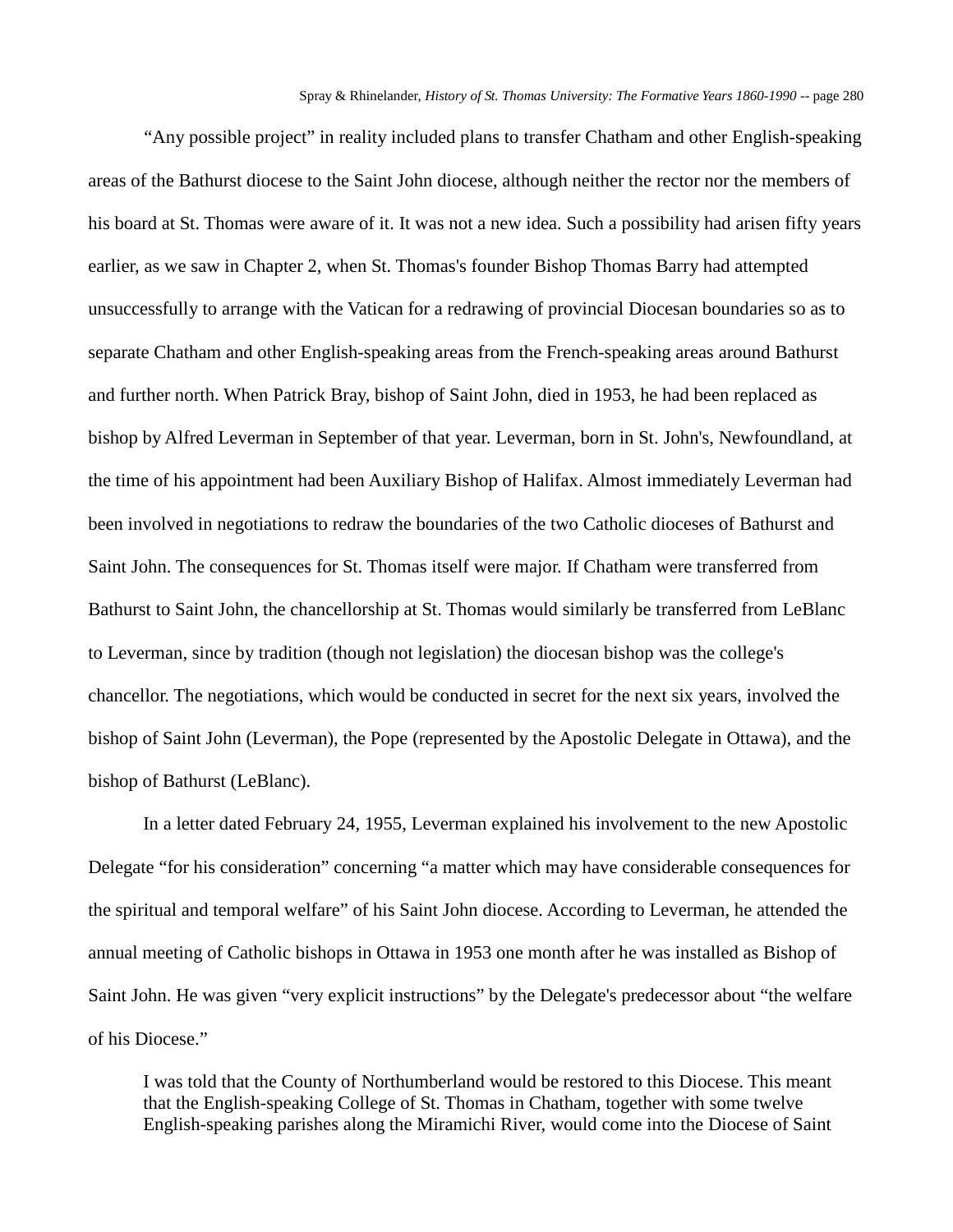John. This would give a College to the Diocese and increase the number of souls, all thereby giving the Diocese greater prestige and better standing in the Province.

He was told that to achieve this transfer he need speak only to the Metropolitan (the archbishop of Moncton) and Bishop LeBlanc of Bathurst. Since that time he had consulted the Metropolitan, who had said he was not opposed to the change "if the Bishop of the territory concerned were willing." Leverman had also contacted LeBlanc and told him what had gone on at the bishops' conference, suggesting they meet with the archbishop to discuss the matter further. He was, he wrote, "embarrassed to say the least" to discover that the Bishop of Bathurst knew nothing about the proposed changes.

Leverman explained to the Apostolic Delegate that LeBlanc had written him back two weeks later, on November 17 , 1953, to say he was welcome to come to see him to discuss the matter. It was "a question," LeBlanc had written to Leverman, "that has been agitated quietly in some aspect or other, and if an amicable solution can be brought out for the good of souls so much the better." Yet the meeting, wrote Leverman, never took place. It was now a year and a half later and Bishop Leverman was getting impatient, wondering why he had heard nothing. He was writing the new Apostolic Delegate for information and advice. He would like to know if "the planned takeover" of the Miramichi region was "possible" since it would certainly have "a great effect upon any policy in education planned and carried out here in the Diocese of Saint John."

Leverman in his letter to the Delegate went on to say that it had been clear to him from his arrival in Saint John that it "needed something in the name of higher learning besides the High School and facilities attainable by many who are afraid and unable to bear the expense of traveling to College to get a finished education." He had been approached "by various groups" who believed that "at least a Junior College should be in the vicinity," for it would "lift up the tone of education in this area, and it is needed." He referred to the time a century earlier when there was only one diocese in the province with Saint John as its See. "Much was taken from this Diocese years ago, and it has not been to its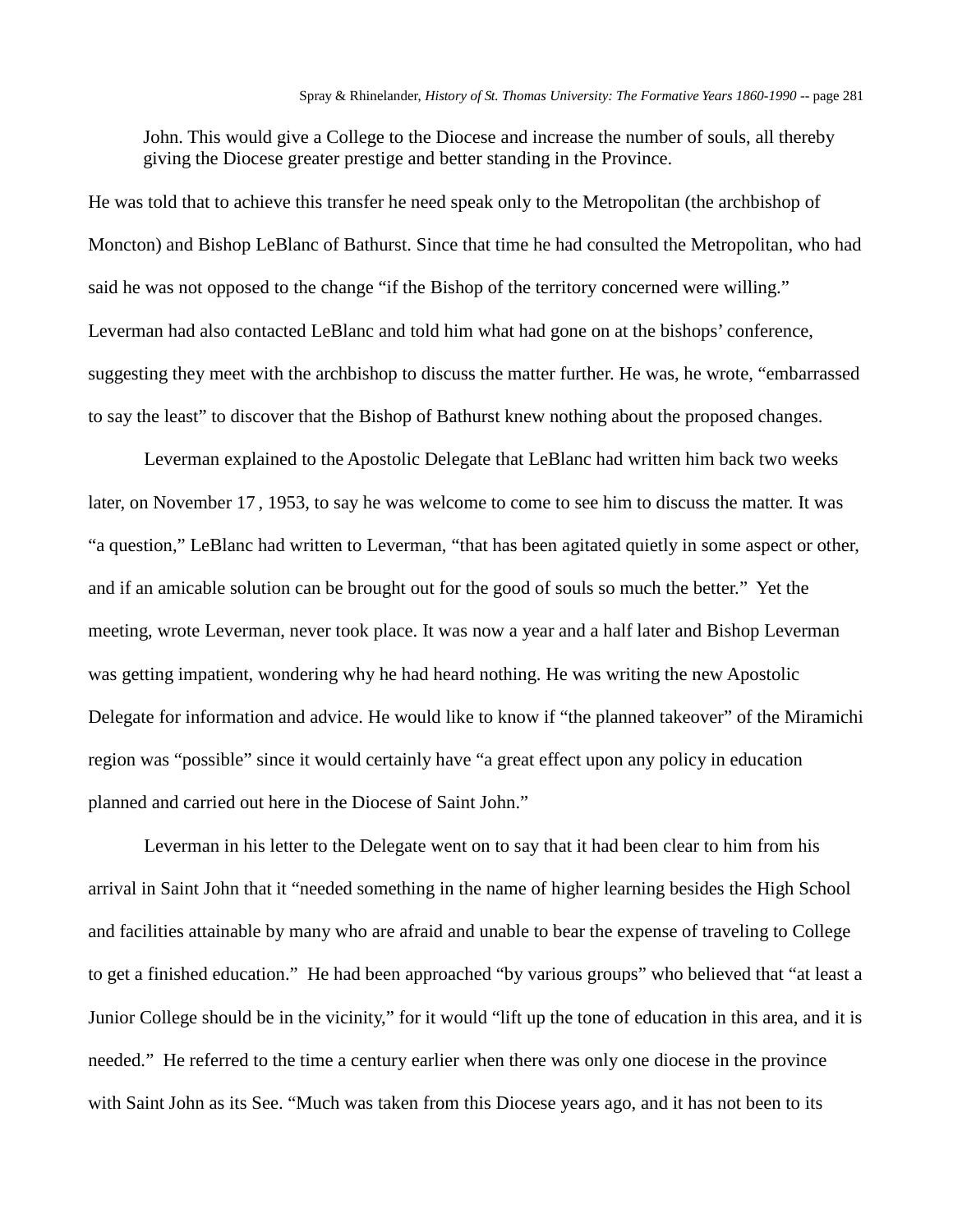betterment." Thereupon he proceeded to give the Delegate a short history of higher education in the Saint John diocese. He pointed out that Bishop Sweeney had established the College of St. Joseph at Memramcook in 1864. It was a bilingual institution and important to the whole region. In 1936 the Saint John diocese, however, had been divided and St. Joseph's had been included in the Archdiocese of Moncton and "was considered a French-speaking College." English-speaking Catholic students had begun going to other universities, some to StFX and some to St. Thomas. Considering the small number of Catholics in his diocese as well as the decline in revenues, Leverman felt that another full university was impractical. The Diocese of Saint John had a fine new high school, but it might benefit from a junior college.

Between 1953 and 1955, Leverman became better acquainted with St. Thomas and with Bishop LeBlanc. In April, 1954, he accepted Leblanc's invitation to stand in for him St. Thomas's spring Convocation, which the latter had been unable to attend. In March of the following year he wrote LeBlanc to say he would be passing through Chatham on his way back from Montreal and would appreciate the opportunity to visit the St. John students attending St. Thomas, "if your Excellency has no objection." He pointed out that "it is the only way I can contact my own students, not having a college in the Diocese." LeBlanc responded warmly: "Anytime you feel to make a diversion in your activities and wish to make a visit to St. Thomas College you are most welcome and the doors of the Bishop's house are always wide open. Feel free to come as often as you wish and see your spiritual children at St. Thomas College."

Thus on June 8, 1956, when LeBlanc told McFadden to hold off on plans for new buildings at St. Thomas until they had "a definite light thrown on any possible project in the Saint John Diocese," he was being somewhat disingenuous. Unaware of the plans afoot to transfer St. Thomas to the Saint John diocese, however, McFadden innocently responded by suggesting that the bishop contact the Bishop of Saint John to find out what plans, if any, were afoot for a new Catholic post-secondary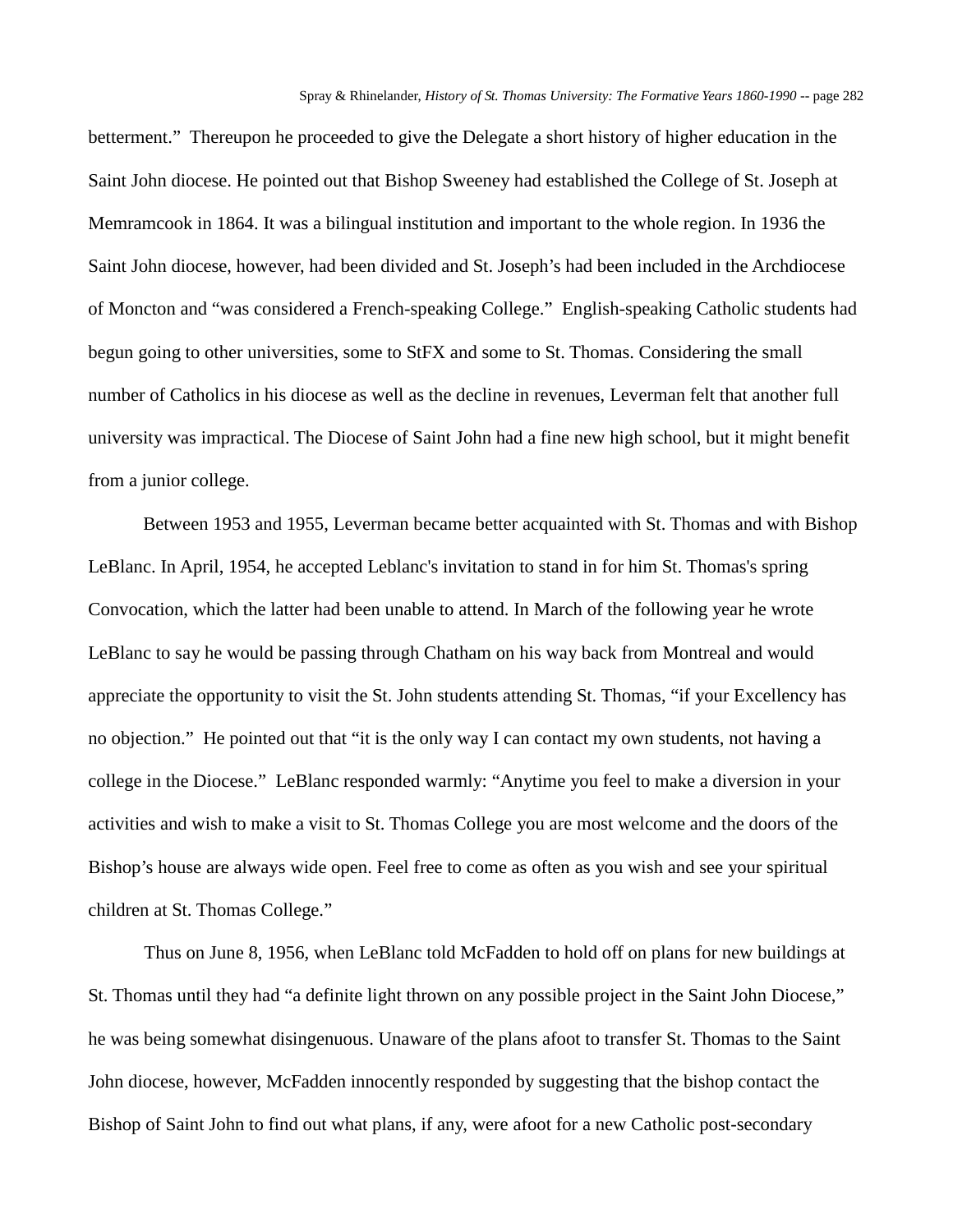educational institution in the Saint John diocese. Somewhat relieved, LeBlanc wrote Leverman immediately saying he had been "prompted and urged" to do so by McFadden. The matter under discussion, he explained, had been coming up again and again over the past several years. St. Thomas was overcrowded and wanted to expand but did not "dare do so" unless there was no possibility the Saint John diocese would establish a college of its own. "Only one college in New Brunswick for the English-speaking Catholics can exist," wrote Bishop LeBlanc, reflecting the consensus reached years earlier. He explained to Bishop Leverman the discussions with Bishop Bray in 1946 and 1948, after which Bray had informed them that, while no decision had been made at that time to establish a Catholic college in Saint John, the diocese reserved the right to establish such a college "should the project at any time be judged feasible." Now he would like a clear answer from Leverman:

If you answer me that you do think of building in Saint John Diocese some kind of college, then I shall be able to declare [so] to the Board of Governors of St. Thomas University at their meeting on June 19.

LeBlanc wanted a commitment, or if that was not possible,

whatever you can divulge, and I shall be pleased and satisfied. After all I have no right to intrude in your projects... and I have even gone much too far. But I know you realize my position and difficulty. Answer what you can say at present and it will be FINIS.

Indeed, LeBlanc was in a difficult position. He was aware of the plans to transfer Chatham with St. Thomas to the Diocese of Saint John, but also aware that, given the church's predilection for secrecy, the plans had to be kept secret until Rome approved. (Final approval would only come three years later, in 1959.) Knowing his response would be read out to the board at St. Thomas, Leverman was suitably evasive in his reply of June 11. A definitive answer, he wrote, would be extremely difficult. All he could do was to repeat that the Diocese of Saint John "reserved its right to establish an institution of higher learning, should at any time the project be judged feasible and advisable." He had not been in Saint John for long and wanted to proceed slowly. When he had arrived in 1953, he wrote, the idea of another college of any type seemed to be out of the question. His major problem had been to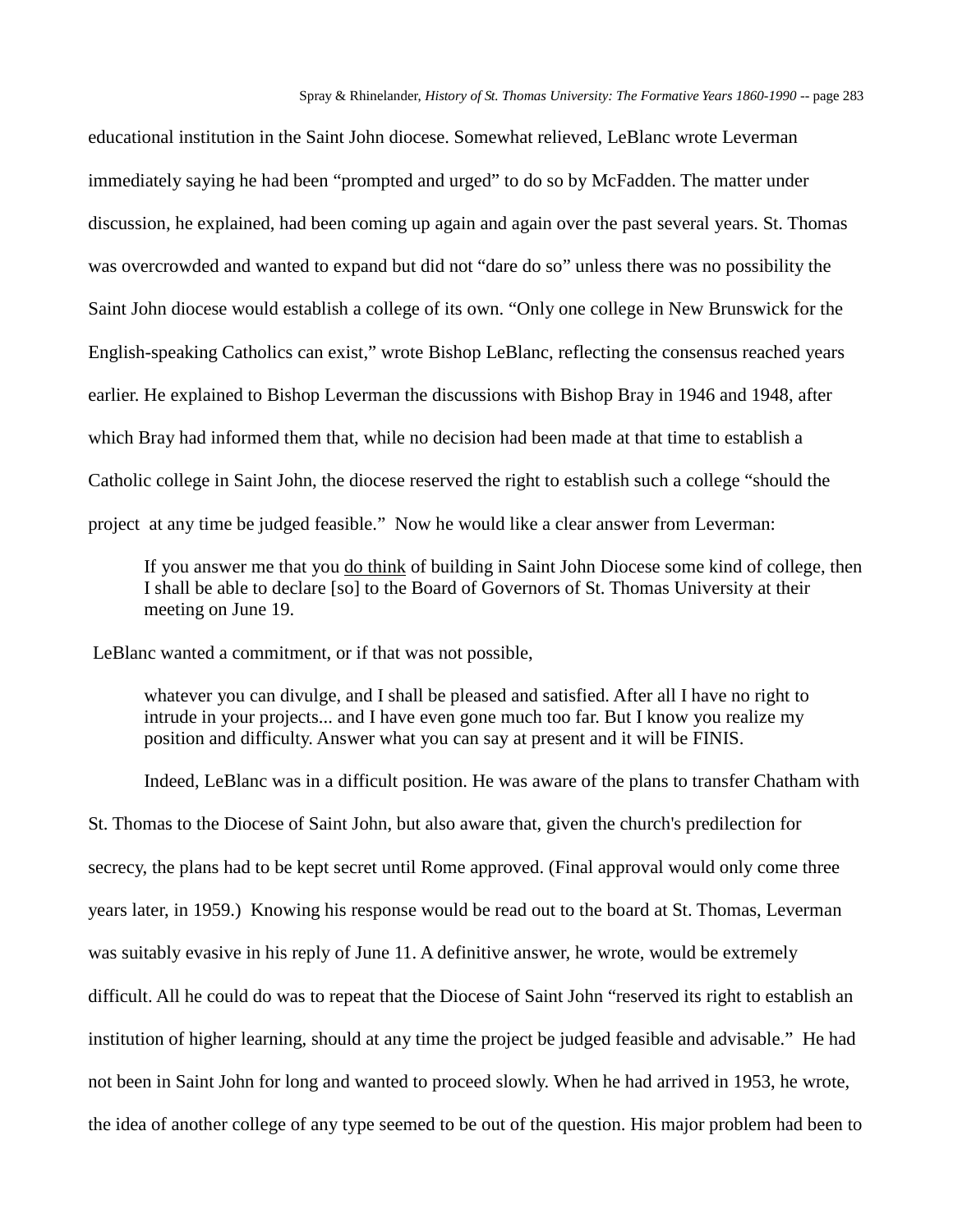provide for primary education. Now, however, "the picture has changed considerably." Such an initiative, it appeared,

would be welcome, not only to the people but to the other Universities extant in the Maritimes. The rapid progress of education and the pressure put upon the Universities made the possible expansion in this area welcome to them.

He was not interested in competition but rather in "filling in and co-operating with the already existing institutions." He wrote that he understood LeBlanc's hesitation in raising the matter, but he also hoped LeBlanc might have noticed that he, Leverman, had "kept severely away from St. Thomas for fear that I might even give the impression of interfering in another Diocese.... In the event of making [such] a move," he continued, he "would certainly involve St. Thomas. They would be the most affected. I would not like to do anything that might militate against it."

Indeed, aware as we are but no one at the time on St. Thomas's board besides the chancellor was, once Chatham would be transferred to the Saint John diocese the Bishop of Saint John would not be "interfering in another Diocese" since it would then be his own diocese. Even so, taking over the running of St. Thomas would not necessarily preclude setting up some sort of junior college in Saint John. Bishop Leverman asked Bishop LeBlanc to give Rector McFadden permission to discuss the problem with him, since "the question of expansion must be considered with a view to the area of Saint John."

### **The Board Contemplates New Buildings**

The board met as scheduled on June 20 (not the 19th, as LeBlanc had written to Leverman), 1956. The first item of business, before the bishop could start discussion of the issues outlined in Leverman's letter, was the college's financial situation. The rector reported that the rink had been completed with the addition of a concrete floor and the total cost had reached \$150,000. Beaverbrook had given a total of \$126,000, including interest. The balance of \$24,000 had been taken from college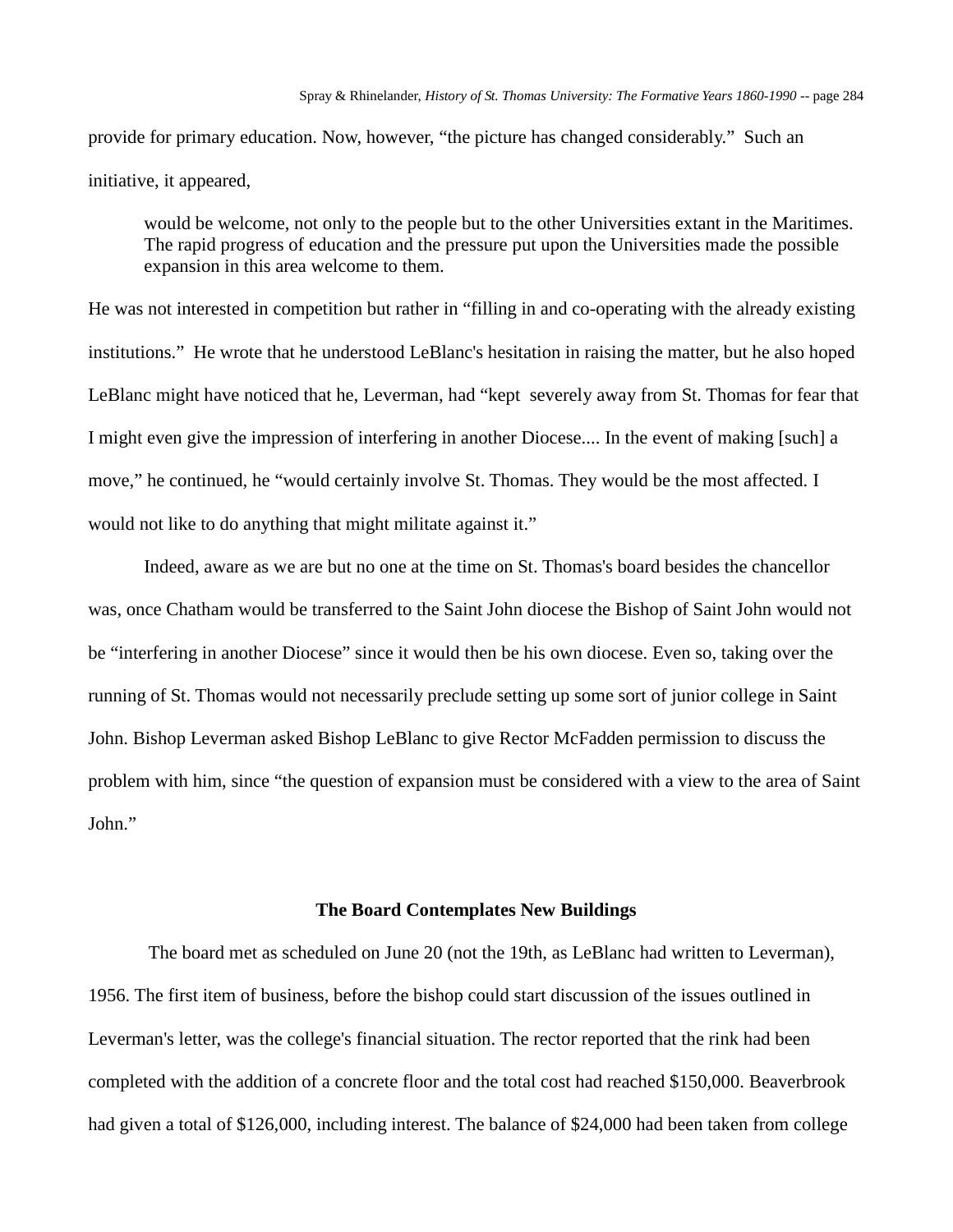funds. A considerable amount had been spent on improvements, particularly to the high school buildings and the refurbished war-time H-huts. Outstanding accounts due to the university by students amounted to \$17,000: \$9,000 from university students and \$8,000 from high school students. McFadden expected to collect a large part of that during the summer after the students had a chance to earn some money. The university had capital reserves of about \$150,000.

This brought up the need for new quarters for the High School. The bursar, Fr. Henry McGrath, pointed out that major repairs would soon be required with a cost probably "in excess of what seemed prudent to expend on these old buildings." The heating equipment was wearing out and causing problems. The company that provided the original furnaces had gone out of business, so they would have to purchase expensive new ones. The college was presently undertaking a major repair job on the walls of the administration building that would cost about \$10,000. Some board members were in favour of putting up a new building for the High School. The bursar, McGrath, who also happened to belong to the executive of the St. Thomas Alumni Association, indicated that the alumni were becoming increasingly keen to support the college and were particularly interested in seeing the construction of a new, separate chapel building for the campus. The bishop suggested all such plans be put on hold for the time being.

In the meantime, the bishop was at least willing to consider raising the salaries of the college's teaching priests. They had last been increased in 1944 when Bishop LeBlanc had decided upon a new salary structure. After many years without change, some board members at the meeting suggested they should be improved. This time LeBlanc decided to entrust recommendations to a committee consisting of the rector, the bursar, and board member Fr. Hickey. The committee would meet and submit its recommendation to McFadden, who would forward it to the bishop. The old salary scale had been \$300, \$400, and \$600 a year, depending on the length of time taught at the college. The committee, in an odd reversal of the seniority principle, was recommending that every teaching priest be paid a basic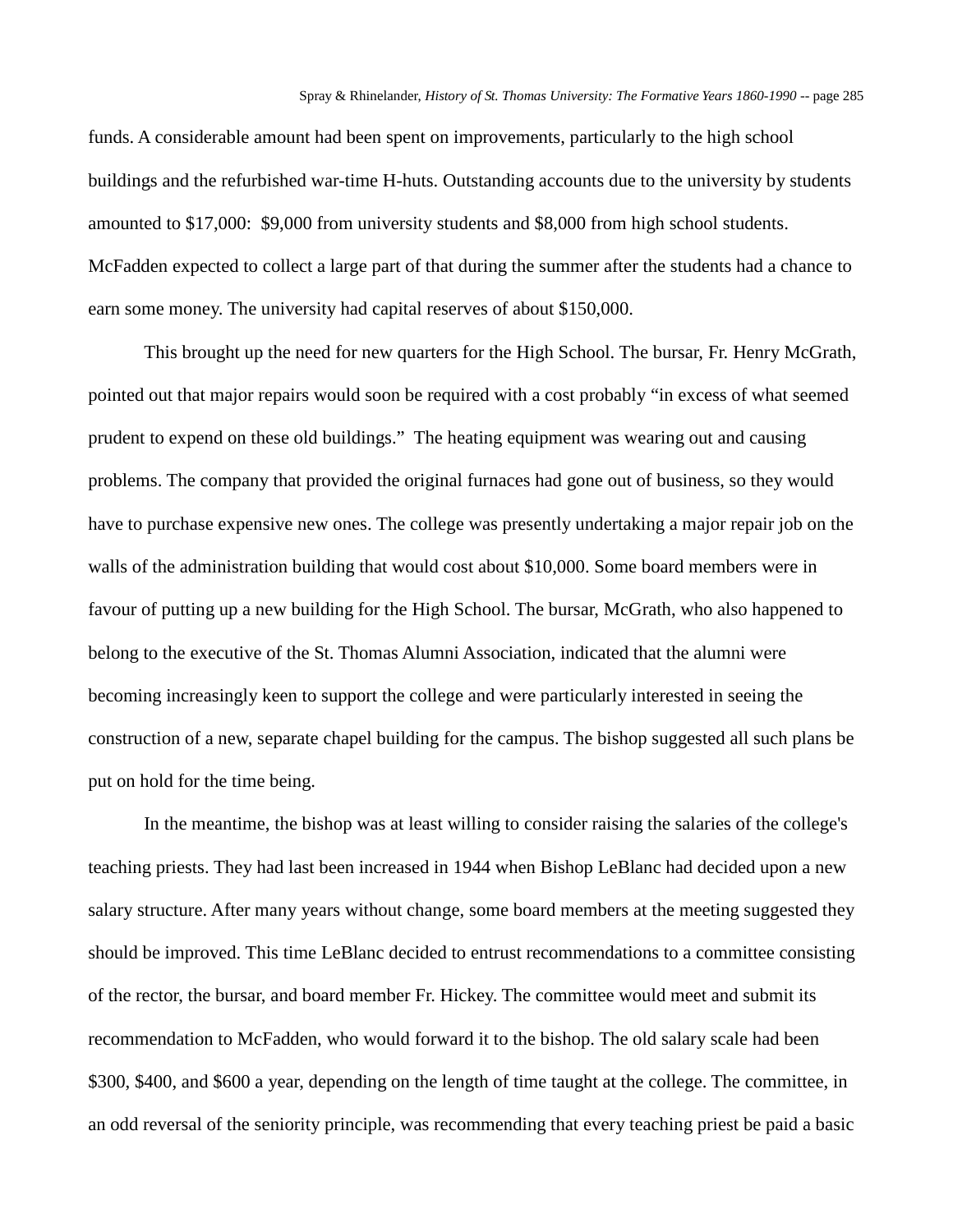rate of \$600 a year (which of course meant that the longest-serving faculty would receive no raise). On November 9, 1956, LeBlanc would inform McFadden that he had held off determining the new salaries for faculty until he had settled on new salaries for assistants in the parishes, adding: "of course we will never be able to pay adequate salary especially for the older professors but we could at least be reasonable." He was therefore accepting the recommendation of the committee, for \$600 a year for all. He was also raising the rector's salary from \$800 to \$1,000 a year. The raises would mean an increase of \$2,700 a year in total salaries. "I repeat again," he added, "that the salary, even if increased to the above amount, is still ridiculous but we cannot do better." The bishop proposed to make the changes retroactive to September, "and I am sure that your professors would be pleased."

Finally, at the same June 1956 board meeting, after the discussion of finances, buildings, and salaries, the bishop finally tossed in his bombshell. He reminded the members of the board's suggestion at the previous year's meeting that he talk to the other bishops, since construction of additional buildings would necessarily be linked to "the question of the plans of the other Bishops of the Province with respect to higher education for students of their respective dioceses." He informed the board of (part of) his correspondence with Leverman. He reminded those who had not been on the board in the 1940s of the previous discussions about establishing a Catholic "college" in Saint John, including the conclusions of the shelved Deferrari report. Nothing had come of it then, but in the letter he had just received he reported that Leverman was suggesting that "with changes that had come about in the last ten years, it seemed that another Catholic University might be feasible now."

His remarks must have sent a cold shiver around the members at the board table. The hopefulness introduced by the Beaverbrook Convocation two and a half years earlier and enhanced in the years since by the building and opening of the Beaverbrook Arena, the Beaverbrook Library, and the Beaverbrook Scholarships, not to mention the growing support for the college and confidence in its future by its loyal alumni, were all founded on the assumption that St. Thomas was going to continue to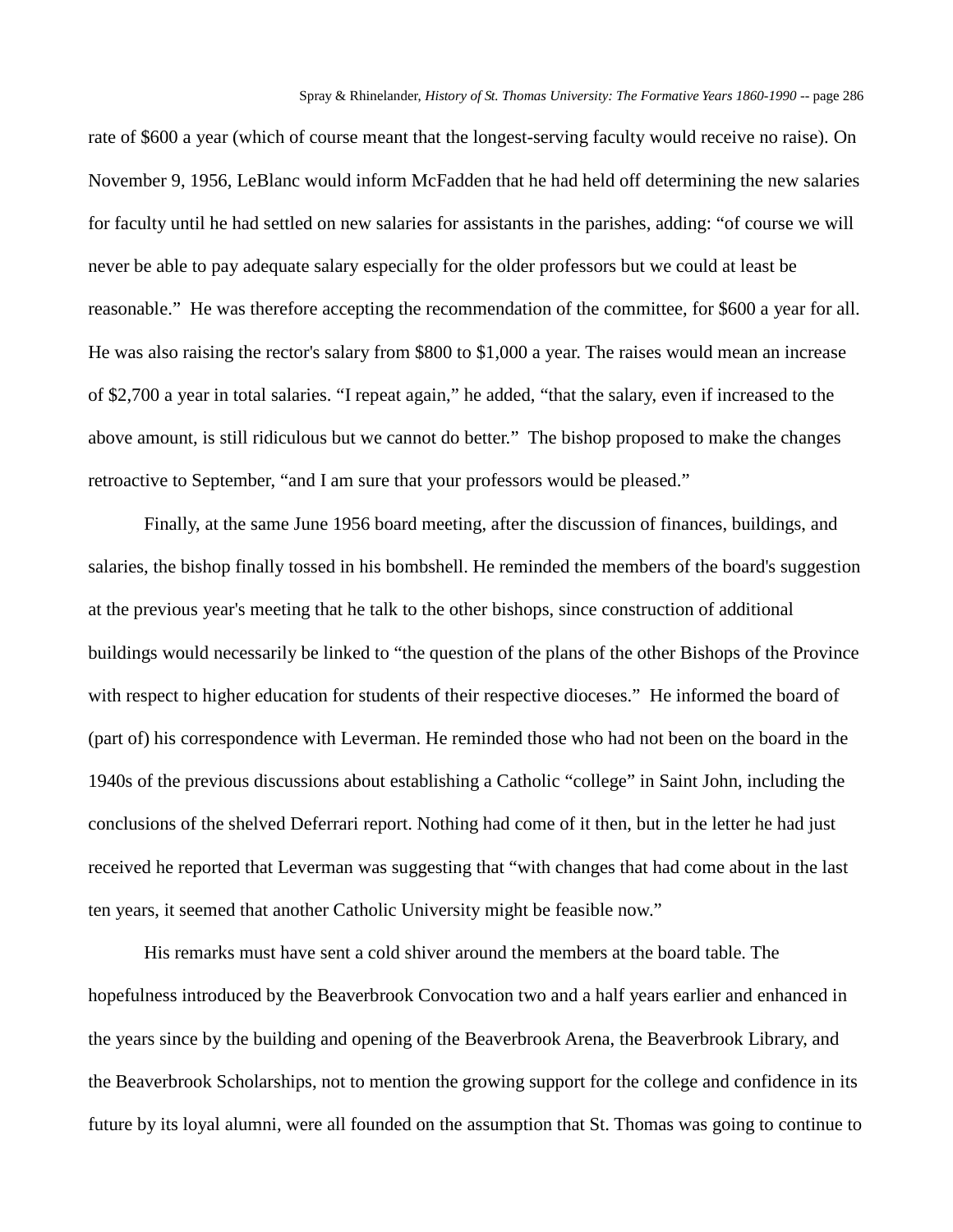flourish as the province's sole English-speaking Catholic post-secondary educational institution. The idea of "another Catholic university" in the Saint John diocese (meaning in Saint John or Fredericton) was an old ghost brought back to life. The members did not need to know of the two bishops' secret plan to transfer Chatham and St. Thomas to the Saint John diocese in order to understand the threat to their institution. That would only make it worse. But the bishop was not the only one at the meeting who held an unexploded bombshell. The rector, too, had yet to reveal the contents of his recent correspondence with the president of UNB.